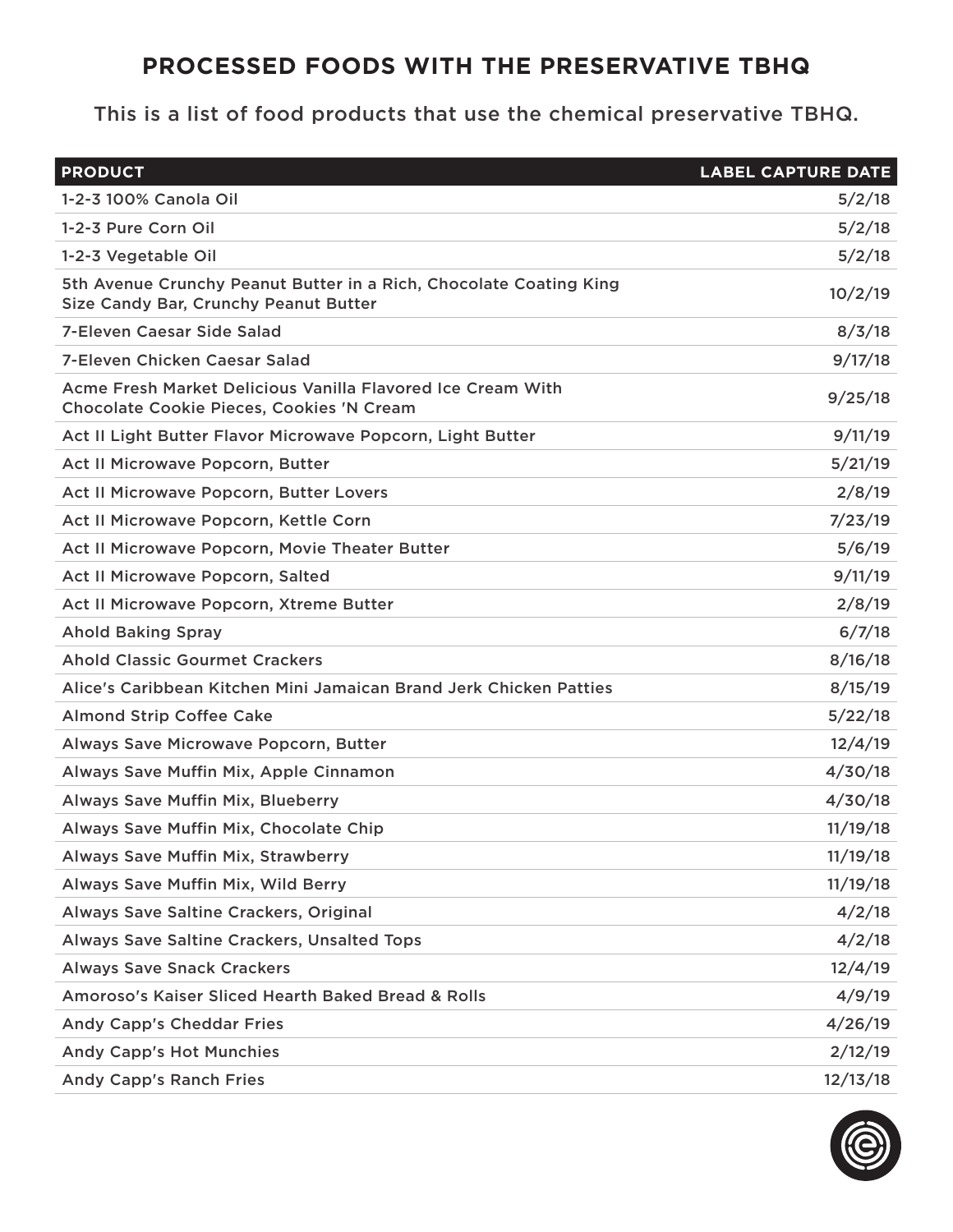| <b>PRODUCT</b>                                                                     | <b>LABEL CAPTURE DATE</b> |
|------------------------------------------------------------------------------------|---------------------------|
| <b>Archer Farms Boston Cream Donuts</b>                                            | 8/8/18                    |
| Archer Farms Boston Cream Donuts with Festive Leaf Sprinkles                       | 11/21/18                  |
| Archer Farms Caramel Corn Clusters, Gingerbread                                    | 4/25/18                   |
| <b>Archer Farms Caramel Custard Filled Donuts</b>                                  | 11/21/18                  |
| Archer Farms Cookies 'N Creme Filled Donut                                         | 11/21/18                  |
| <b>Archer Farms Mermaid Donuts</b>                                                 | 7/12/19                   |
| <b>Archer Farms S'mores Donuts</b>                                                 | 6/18/19                   |
| <b>Archer Farms Strawberry Donuts</b>                                              | 8/7/18                    |
| Armour Lunchmakers Turkey Cracker Crunchers, Turkey                                | 9/16/19                   |
| Austin Choco Cremes Chocolate Cookies, Choco, Chocolate                            | 4/29/19                   |
| Austin Lemon Ohs! Lemon Creme Cookies, Lemon Ohs!                                  | 4/29/19                   |
| Austin Vanilla Cremes Cookies, Vanilla Cremes                                      | 4/29/19                   |
| <b>Autumn Harvest Mix</b>                                                          | 10/4/18                   |
| Baker's Harvest Original Snackers Crackers, Original                               | 1/7/20                    |
| Baker's Joy the Original No Stick Baking Spray With Flour                          | 11/13/19                  |
| <b>Banana Cake</b>                                                                 | 1/21/19                   |
| Barcel Hot Nuts Double Crunch Peanuts, Lime Chipotle & Pepper                      | 12/11/19                  |
| <b>Barcel Potato Chips, Fuego</b>                                                  | 10/2/19                   |
| Barcel Stix Fuego Hot Chili Pepper & Lime Corn Snack Sticks                        | 10/2/19                   |
| Barcel Takis Extreme Fuego Tortilla Chips, Hot Chili Pepper & Lime                 | 10/2/19                   |
| Barcel Takis Fuego Hot Chili Pepper & Lime Tortilla Chips                          | 10/2/19                   |
| Benton's Peppermint Cremes Chocolate Covered Sandwich,<br><b>Peppermint Cremes</b> | 5/13/19                   |
| <b>Best Choice All Vegetable Shortening</b>                                        | 4/30/18                   |
| <b>Best Choice Baking With Flour</b>                                               | 4/30/18                   |
| <b>Best Choice Cinnamon Graham Crackers</b>                                        | 11/7/19                   |
| <b>Best Choice Cookie Mix</b>                                                      | 9/3/19                    |
| Best Choice Cookie Mix, Chocolate Chip                                             | 9/3/19                    |
| <b>Best Choice Crackers, Chocolate Graham</b>                                      | 11/7/19                   |
| <b>Best Choice Crackers, Saltines</b>                                              | 4/2/18                    |
| Best Choice Easy Skillet Cheesy Tuna Pasta and Creamy Sauce Mix                    | 10/31/18                  |
| Best Choice Easy Skillet Creamy Tuna Pasta and Creamy Sauce Mix                    | 10/31/18                  |
| Best Choice Easy Skillet Fettuccini Pasta and Alfredo Sauce Mix                    | 10/31/18                  |
| Best Choice Easy Skillet Stroganoff Pasta Sauce Mix                                | 10/31/18                  |
| <b>Best Choice Rich &amp; Crisp Crackers</b>                                       | 4/30/18                   |
| <b>Best Choice Saltines, Unsalted Tops</b>                                         | 4/2/18                    |

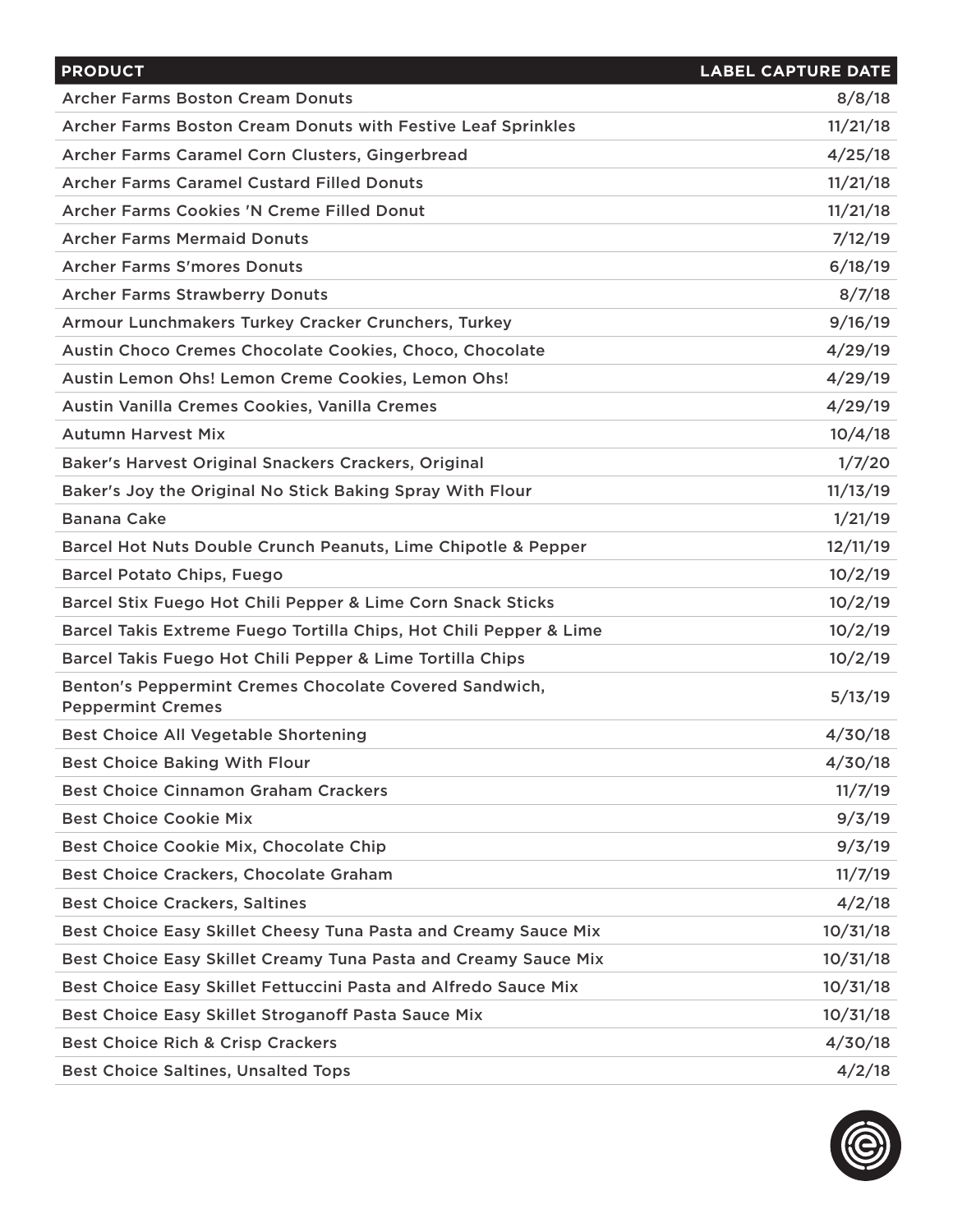| <b>PRODUCT</b>                                                                                                     | <b>LABEL CAPTURE DATE</b> |
|--------------------------------------------------------------------------------------------------------------------|---------------------------|
| <b>Betty Crocker Loaded Casserole</b>                                                                              | 7/24/19                   |
| <b>Betty Crocker Loaded Mashed Potatoes</b>                                                                        | 7/18/19                   |
| Betty Crocker Pasta, Imitation Bacon Bits, Tomatoes & Seasoning<br>Suddenly Salad, Bacon Lettuce & Tomato          | 9/13/18                   |
| Betty Crocker Ranch & Bacon Pasta, Vegetable Blend & Seasoning<br><b>Suddenly Pasta Salad Imitation Bacon Bits</b> | 6/14/18                   |
| Betty Crocker Suddenly Pasta Salad Ranch & Bacon Imitation Bacon Bits                                              | 7/24/19                   |
| Big Easy Foods Stuffed Chicken With Cheddar Cheese & Jalapeno<br>Cornbread, Cheddar Cheese & Jalapeno Cornbread    | 9/18/19                   |
| <b>Big Y All Purpose Baking Mix</b>                                                                                | 10/31/18                  |
| <b>Big Y Apple Cider Donuts</b>                                                                                    | 7/24/19                   |
| <b>Big Y Assorted Donuts</b>                                                                                       | 6/15/18                   |
| Big Y Buffalo Chicken Meatballs With Cauliflower and Potatoes                                                      | 10/14/19                  |
| <b>Big Y Butter Mashed Potatoes, Butter</b>                                                                        | 5/2/18                    |
| <b>Big Y Cereal Bars, Apple Cinnamon</b>                                                                           | 3/27/18                   |
| <b>Big Y Cereal Bars, Blueberry</b>                                                                                | 3/27/18                   |
| <b>Big Y Cereal Bars, Strawberry</b>                                                                               | 3/29/18                   |
| <b>Big Y Cinnamon Grahams, Cinnamon</b>                                                                            | 4/24/18                   |
| <b>Big Y Cookie Mix, Chocolate Chip</b>                                                                            | 4/13/18                   |
| <b>Big Y Glazed Chocolate Donuts</b>                                                                               | 4/24/18                   |
| <b>Big Y Glazed Donuts</b>                                                                                         | 6/15/18                   |
| <b>Big Y Homestyle Biscuits</b>                                                                                    | 4/24/18                   |
| <b>Big Y Mashed Potatoes, Roasted Garlic</b>                                                                       | 6/13/18                   |
| <b>Big Y Microwave Popcorn, Butter</b>                                                                             | 7/3/19                    |
| <b>Big Y Microwave Popcorn, Lite</b>                                                                               | 7/3/19                    |
| Big Y Microwave Popcorn, Movie Theater Butter                                                                      | 7/3/19                    |
| Big Y Microwave Popcorn, Sweet & Salty Kettle Corn                                                                 | 7/3/19                    |
| <b>Big Y New England Style Stuffed Clams</b>                                                                       | 8/27/19                   |
| Big Y Potato Classics, Scalloped Potato in a Rich & Creamy Sauce                                                   | 1/25/20                   |
| <b>Big Y Powdered Sugar Donuts</b>                                                                                 | 6/15/18                   |
| <b>Big Y Saltine Crackers, Unsalted Tops</b>                                                                       | 5/22/18                   |
| <b>Big Y Saltines</b>                                                                                              | 5/15/18                   |
| <b>Big Y Skillet Classics Hamburger Dinner Mix</b>                                                                 | 4/13/18                   |
| <b>Big Y Snack Crackers</b>                                                                                        | 4/12/18                   |
| Bimbo Bread Crumbs, Original, Original                                                                             | 9/3/19                    |
| <b>Bimbo Croissants</b>                                                                                            | 12/17/18                  |
| <b>Bimbo Doraditas Fine Pastry</b>                                                                                 | 8/29/19                   |

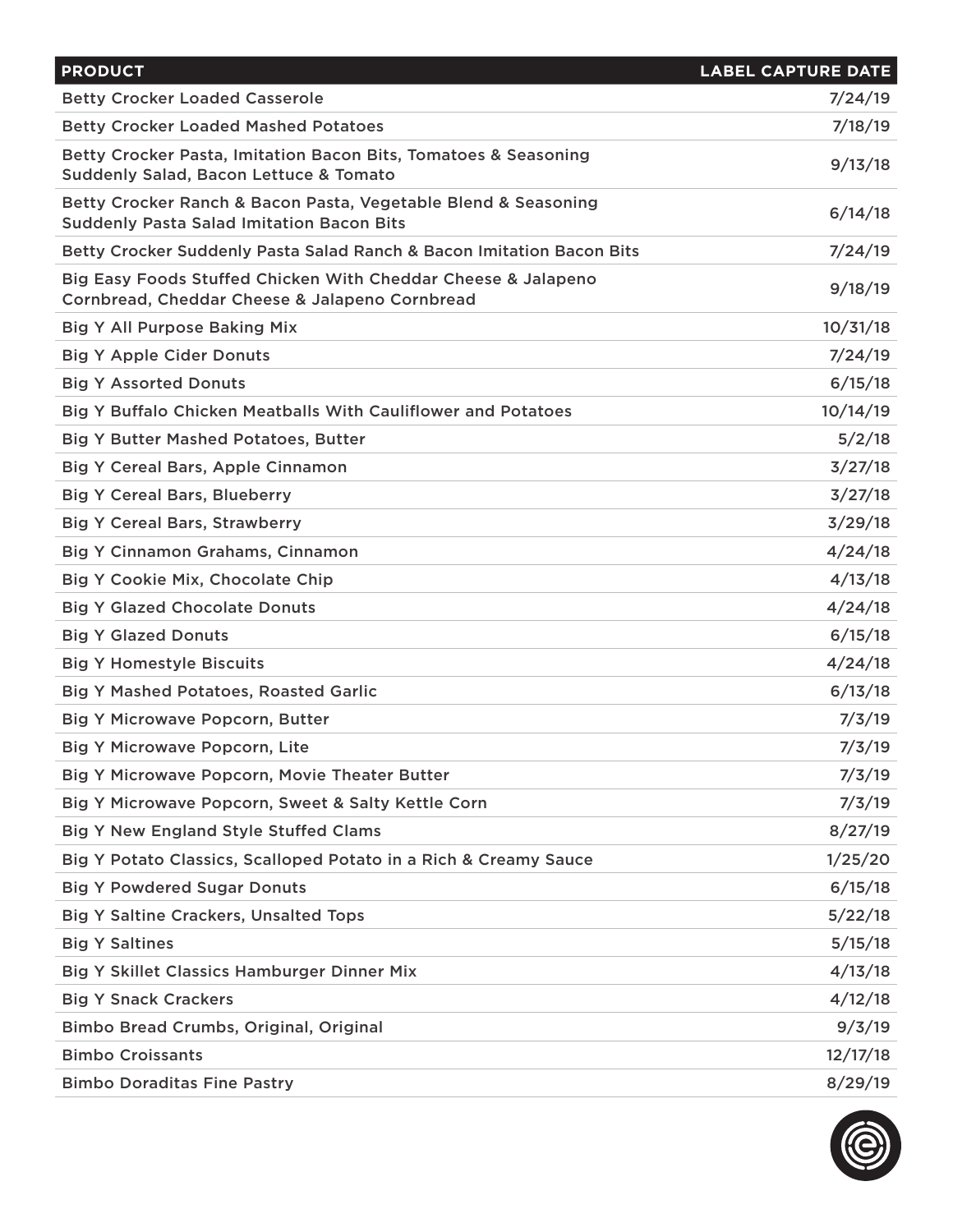| <b>PRODUCT</b>                                                   | <b>LABEL CAPTURE DATE</b> |
|------------------------------------------------------------------|---------------------------|
| <b>Bimbo Mini Crispy Puff Pastry</b>                             | 12/5/18                   |
| <b>Bimbo Mini Doraditas Fine Pastry</b>                          | 9/5/19                    |
| <b>Bimbo Orejas Puff Pastry</b>                                  | 2/18/19                   |
| Bimbo Pan Tostado Integral Toasted Wheat Bread                   | 8/29/19                   |
| <b>Bimbo Rebanadas Frosted Toast</b>                             | 2/5/19                    |
| <b>Bimbo Rebanadas Sweet Toast</b>                               | 12/17/18                  |
| <b>Bimbo Toasted Double Fiber Bread</b>                          | 8/29/19                   |
| <b>Bimbo Toasted White Bread</b>                                 | 9/3/19                    |
| <b>Biskitop Chocolate Bear Cookies, Chocolate</b>                | 9/13/18                   |
| <b>Biskitop Melon Bear Cookies, Melon</b>                        | 8/24/18                   |
| <b>Blueberry Cake</b>                                            | 3/12/19                   |
| <b>Blueberry Crumb Coffee Cake</b>                               | 9/9/18                    |
| <b>Bowl &amp; Basket Peanut Oil</b>                              | 11/11/19                  |
| <b>Brach's Peanut Clusters</b>                                   | 9/12/18                   |
| Breyers Blasts! Peanut Butter Light Ice Cream with Reese's       | 10/17/19                  |
| Breyers Frozen Dairy Dessert, Reese's Chocolate                  | 10/8/19                   |
| Breyers Frozen Dairy Dessert, Reese's Peanut Butter Cups         | 10/8/19                   |
| Broadway Foods Chicken & Cheese Enchiladas                       | 7/17/18                   |
| <b>Brookshire's Wasabi Peas</b>                                  | 3/18/18                   |
| Bugles Crispy Corn Snacks, Sweet & Salty Caramel                 | 5/24/19                   |
| Bugles Crispy Corn Snacks, Sweet & Salty Chocolate Peanut Butter | 5/28/19                   |
| <b>Buy Low Flour Snack</b>                                       | 9/27/18                   |
| <b>Cardenas Large Wheat Snack Includes Hot Sauce</b>             | 5/3/18                    |
| <b>Carrot Cake</b>                                               | 6/25/19                   |
| <b>Celeste Delux Pizza</b>                                       | 11/30/18                  |
| Celeste Pizza for One Sausage & Pepperoni Pizza                  | 11/30/18                  |
| <b>Celeste Sausage Pizza</b>                                     | 11/30/18                  |
| <b>Celeste Supreme Pizza</b>                                     | 11/30/18                  |
| <b>Cheerios Honey Nut Milk 'N Cereal Bars</b>                    | 5/24/19                   |
| <b>Cheetos Trax Crackers, Cheese</b>                             | 9/24/18                   |
| <b>Cheez-It Backed Snack Crackers, Hot &amp; Spicy</b>           | 11/20/18                  |
| <b>Cheez-It Baked Snack Crackers, Asiago</b>                     | 1/18/19                   |
| <b>Cheez-It Baked Snack Crackers, Baby Swiss</b>                 | 11/20/18                  |
| <b>Cheez-It Baked Snack Crackers, Cheddar</b>                    | 9/19/19                   |
| Cheez-It Baked Snack Crackers, Cheddar Jack                      | 3/7/19                    |
| <b>Cheez-It Baked Snack Crackers, Cheddar Nachos</b>             | 9/16/19                   |

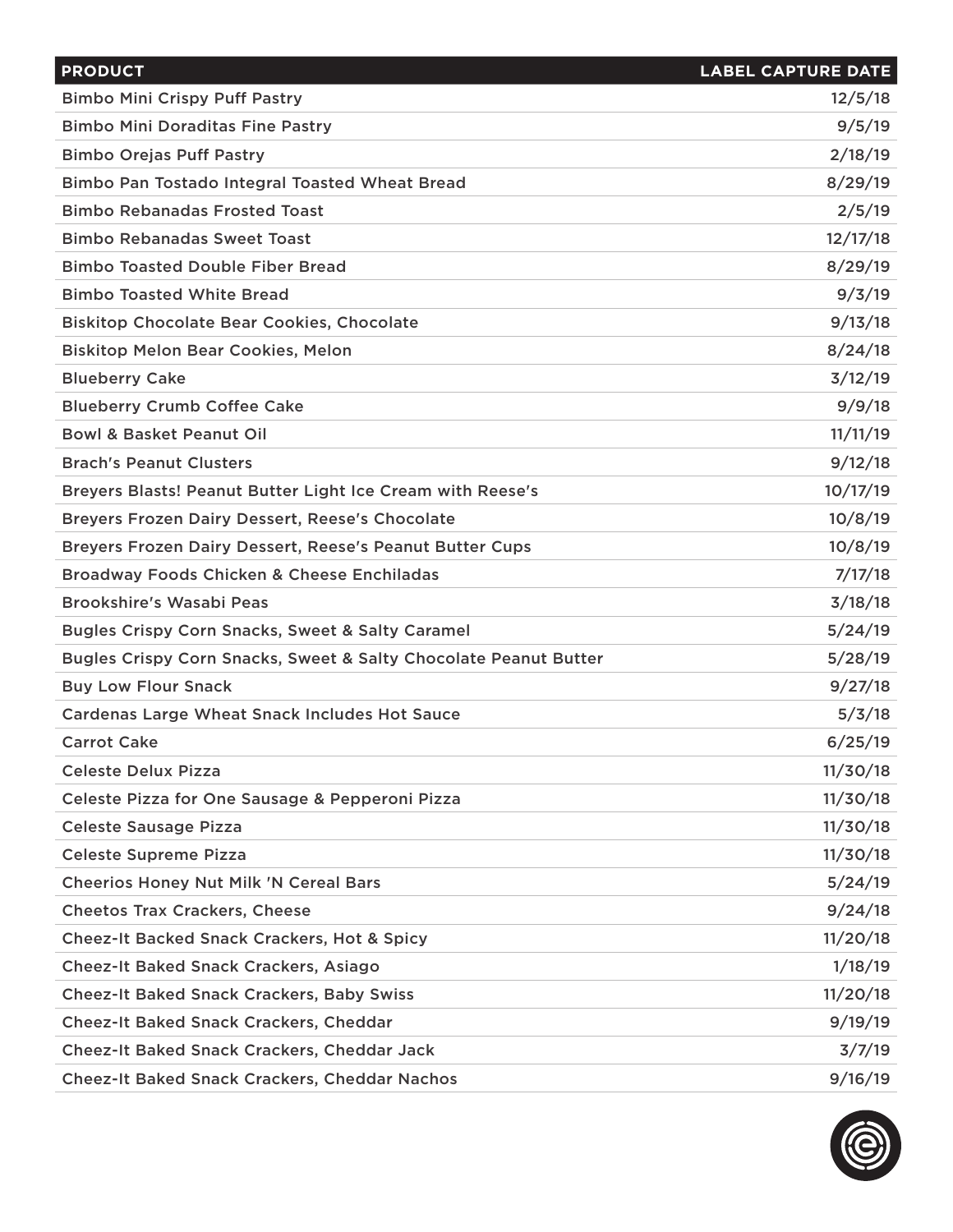| <b>PRODUCT</b>                                                                                | <b>LABEL CAPTURE DATE</b> |
|-----------------------------------------------------------------------------------------------|---------------------------|
| Cheez-It Baked Snack Crackers, Cheese Burger                                                  | 9/16/19                   |
| <b>Cheez-It Baked Snack Crackers, Cheese Pizza</b>                                            | 5/30/18                   |
| <b>Cheez-It Baked Snack Crackers, Colby</b>                                                   | 9/16/19                   |
| Cheez-It Baked Snack Crackers, Duoz Bacon & Cheddar                                           | 12/2/19                   |
| <b>Cheez-It Baked Snack Crackers, Extra Cheesy</b>                                            | 10/29/19                  |
| <b>Cheez-It Baked Snack Crackers, Extra Toasty</b>                                            | 6/19/19                   |
| <b>Cheez-It Baked Snack Crackers, Fun Pak</b>                                                 | 9/19/19                   |
| <b>Cheez-It Baked Snack Crackers, Hot &amp; Spicy</b>                                         | 9/16/19                   |
| <b>Cheez-It Baked Snack Crackers, Italian Four Cheese</b>                                     | 11/20/18                  |
| <b>Cheez-It Baked Snack Crackers, Nickelodeon Spongebob Squarepants</b>                       | 11/19/18                  |
| <b>Cheez-It Baked Snack Crackers, Original</b>                                                | 3/20/18                   |
| <b>Cheez-It Baked Snack Crackers, Pepper Jack</b>                                             | 3/27/19                   |
| <b>Cheez-It Baked Snack Crackers, Queso Fundido</b>                                           | 12/3/19                   |
| <b>Cheez-It Baked Snack Crackers, Reduced Fat</b>                                             | 11/20/18                  |
| <b>Cheez-It Baked Snack Crackers, White Cheddar</b>                                           | 2/18/20                   |
| Cheez-It Baked Snack Crackers, White Cheddar Cheese, Onion, Tomato<br>and Jalapeno Pepper     | 8/13/19                   |
| Cheez-It Baked Snacks Crackers, Bacon, Cheddar Cheese                                         | 11/20/18                  |
| <b>Cheez-It Big Baked Snack Crackers, Monterey Jack</b>                                       | 11/20/18                  |
| Cheez-It Crunch'd Baked Cheese Snack, Hot & Spicy                                             | 11/19/18                  |
| Cheez-It Duoz Baked Snack Crackers & Popcorn,<br><b>Caramel Popcorn &amp; Cheddar</b>         | 3/26/19                   |
| Cheez-It Duoz Baked Snack Crackers & Pretzels, Cheddar Jack & Sharp<br><b>Cheddar Pretzel</b> | 3/27/19                   |
| Cheez-It Duoz Baked Snack Crackers, Cheddar Jack, Baby Swiss                                  | 1/9/19                    |
| Cheez-It Duoz Baked Snack Crackers, Jalapeno & Cheddar Jack                                   | 12/2/19                   |
| Cheez-It Duoz Baked Snack Crackers, Sharp Cheddar, Parmesan                                   | 12/26/18                  |
| <b>Cheez-It Grooves Crunchy Snack Crackers, Smokin' Bacon &amp; Swiss</b>                     | 6/5/18                    |
| <b>Cheez-It Snack Mix, Assortment</b>                                                         | 1/9/19                    |
| <b>Cheez-It Snack Mix, Classic</b>                                                            | 6/18/19                   |
| <b>Cheez-It Snack Mix, Double Cheese Crackers</b>                                             | 6/19/19                   |
| <b>Cheez-It Snack Mix, Sweet &amp; Salty</b>                                                  | 6/19/19                   |
| Cheez-It Snap'd Thin & Crispy Baked Snacks, Double Cheese                                     | 10/29/19                  |
| Chestnut Hill Pasta & Creamy Sauce Mix Cheesy Tuna Dinner Kit,<br>Pasta & Creamy Sauce Mix    | 9/10/19                   |
| <b>Chestnut Hill Rich &amp; Crisp Crackers</b>                                                | 6/7/19                    |
| <b>Chestnut Hill Saltine Crackers, Original</b>                                               | 6/1/18                    |

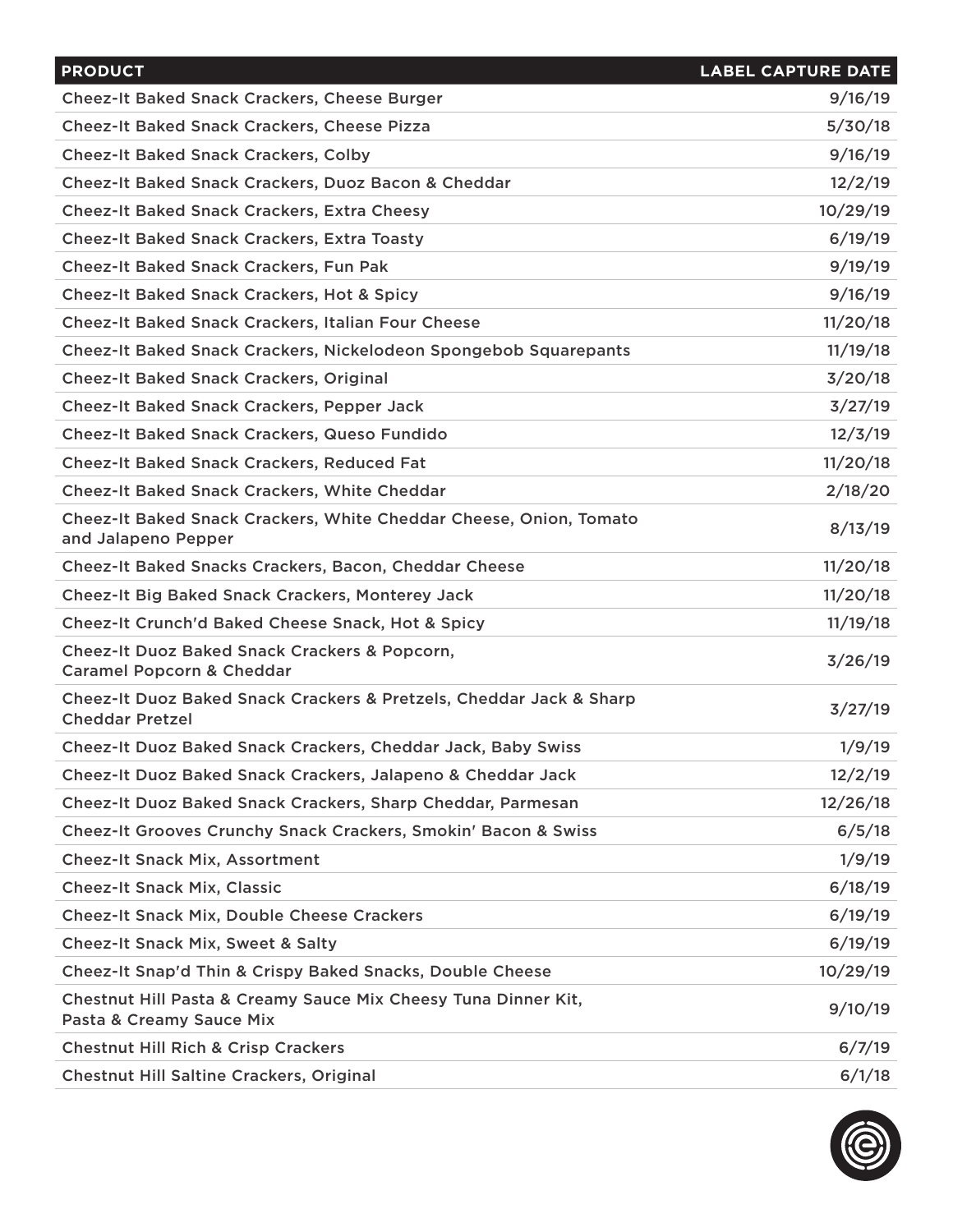| <b>PRODUCT</b>                                                                                                                     | <b>LABEL CAPTURE DATE</b> |
|------------------------------------------------------------------------------------------------------------------------------------|---------------------------|
| <b>Chestnut Hill Snack Crackers, Cheddar Cheese</b>                                                                                | 8/2/19                    |
| Chex Mix Muddy Buddies Snack Mix, Peanut Butter & Chocolate                                                                        | 5/28/19                   |
| Chex Mix Muddy Buddies Snack Mix, Snickerdoodle                                                                                    | 5/28/19                   |
| Chex Mix Snack Mix, Turtle Indulgent                                                                                               | 5/28/19                   |
| Chi Chi's Tortilla Chips                                                                                                           | 10/7/19                   |
| Chi Chi's Tortilla Chips, Rounds, Original                                                                                         | 10/7/19                   |
| Chi Chi's Tortilla Chips, Strips, Original                                                                                         | 10/7/19                   |
| Chicken Naruto Shippuden Ramen Oriental Noodle Soup, Chicken                                                                       | 9/19/19                   |
| <b>Chips Ahoy! Chewy Cookies</b>                                                                                                   | 11/12/19                  |
| Chips Ahoy! Chewy Cookies, Reese's Peanut Butter Cups                                                                              | 5/17/18                   |
| <b>Chocolate Cake</b>                                                                                                              | 1/16/19                   |
| Chocolate Chip Creme Cake, Pumpkin                                                                                                 | 6/20/18                   |
| <b>Cinnamon Cake</b>                                                                                                               | 1/17/19                   |
| <b>Cinnamon Toast Crunch Milk 'N Cereal Bars</b>                                                                                   | 5/24/19                   |
| Clancy's Premium Microwave Butter Popcorn, Butter                                                                                  | 8/13/18                   |
| <b>Clover Valley Assorted Sandwich Creme Cookies</b>                                                                               | 6/9/19                    |
| <b>Clover Valley Cinnamon Graham Crackers</b>                                                                                      | 6/13/19                   |
| <b>Clover Valley Golden Round Crackers</b>                                                                                         | 12/3/19                   |
| <b>Clover Valley Graham Crackers, Honey</b>                                                                                        | 6/13/19                   |
| Clover Valley Microwave Popcorn, Extra Butter                                                                                      | 5/16/18                   |
| Clover Valley Original Entertainment Crackers, Original                                                                            | 9/24/19                   |
| <b>Clover Valley Rich &amp; Crisp Crackers</b>                                                                                     | 12/3/19                   |
| <b>Clover Valley Snack Crackers, Cheddar Cheese</b>                                                                                | 12/3/19                   |
| <b>Clover Valley Thin Wheats Baked Snack Crackers</b>                                                                              | 5/27/19                   |
| <b>Clover Valley Vegetable Round Crackers</b>                                                                                      | 12/11/19                  |
| <b>Clover Valley Woven Wheats Baked Snack Crackers</b>                                                                             | 6/4/19                    |
| Club Berry Almond Minis Multigrain, Caramel Popcorn, Yogurt Covered<br>Cranberries, Salted Roasted Almonds Minis Mix, Berry Almond | 8/12/19                   |
| Country Fresh Holdings Peeled Apples With Gummy Bears &<br><b>Animal Crackers</b>                                                  | 10/18/18                  |
| Country Fresh Holdings Sliced Apples With Yogurt Raisins &<br><b>Animal Crackers</b>                                               | 10/22/18                  |
| Crafty Cooking Kits Cookie Dough Pudding Cups Kit, Chocolate Chip                                                                  | 10/19/18                  |
| <b>Crisco All Vegetable Shortening</b>                                                                                             | 8/15/19                   |
| Crisco All Vegetable Shortening, Butter                                                                                            | 8/15/19                   |
| <b>Crisco Baking Sticks, All Vegetable Shortening</b>                                                                              | 12/2/19                   |
| <b>Crisco Baking Sticks, Butter Flavor</b>                                                                                         | 8/15/19                   |

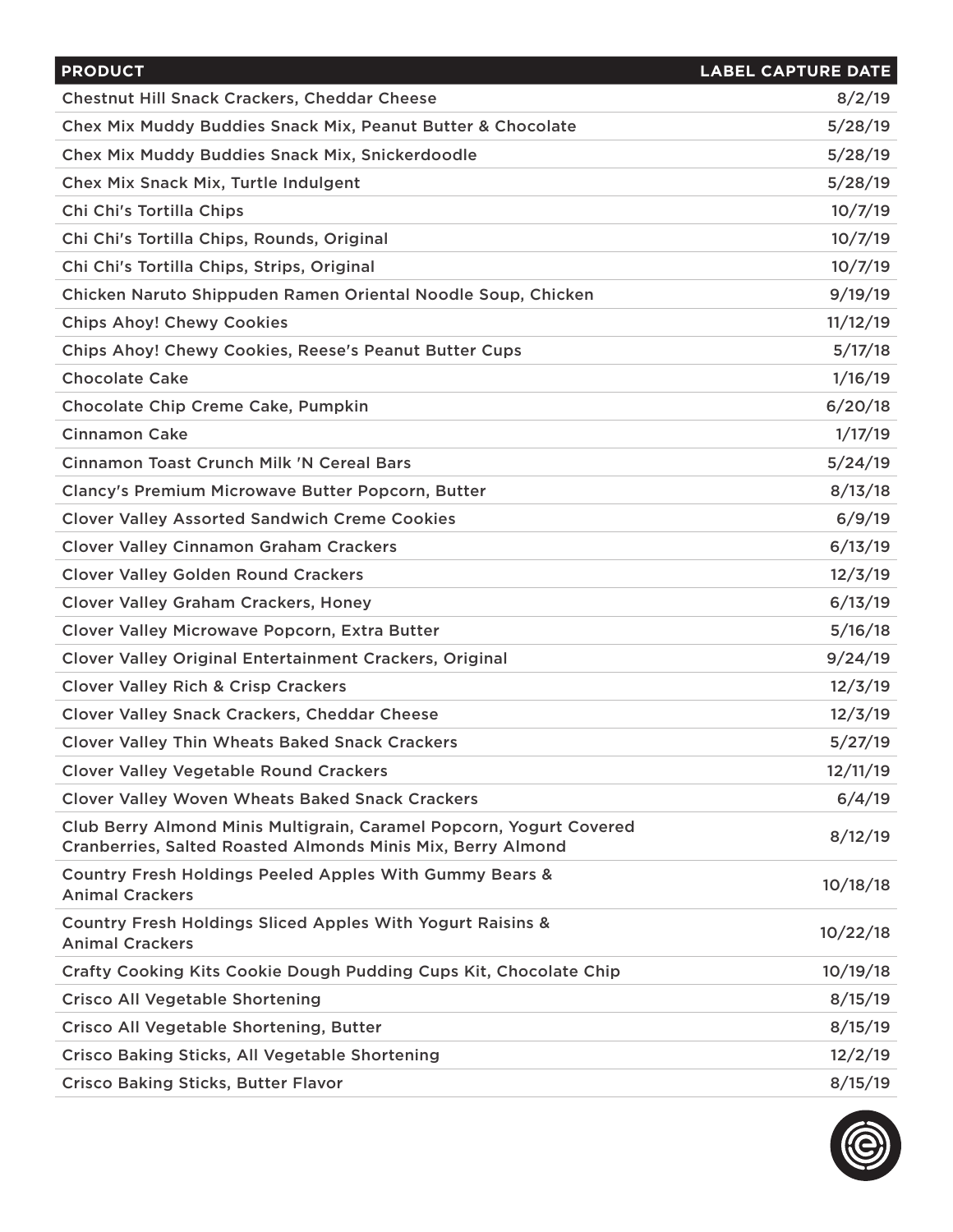| <b>PRODUCT</b>                                                                                         | <b>LABEL CAPTURE DATE</b> |
|--------------------------------------------------------------------------------------------------------|---------------------------|
| <b>Crisco Frying Oil Blend</b>                                                                         | 7/22/19                   |
| <b>Crisco Peanut Oil</b>                                                                               | 7/22/19                   |
| <b>Crunch 'N Munch Flavored Popcorn</b>                                                                | 1/3/20                    |
| Crunch 'N Munch Flavored Popcorn, Birthday Cake Batter                                                 | 3/18/19                   |
| Crunch 'N Munch Flavored Popcorn, Brownie Brittle Crunch                                               | 3/18/19                   |
| Crunch 'N Munch Flavored Popcorn, Cookies & Cream                                                      | 3/18/19                   |
| <b>Crunch Chronicles Baked Oyster Crackers</b>                                                         | 9/4/19                    |
| Crunch Chronicles Timeless & Original Saltines Cracker, Original                                       | 9/10/19                   |
| <b>Culinary Circle Baked Potato Soup With Bacon</b>                                                    | 10/22/19                  |
| Cyrus O' Leary's Chocolate Cream Pie                                                                   | 3/21/19                   |
| Dabur Sesame Oil                                                                                       | 11/23/18                  |
| De La Familia Chocolate Coating Choco Fruti                                                            | 12/11/19                  |
| Deanan Gourmet Popcorn, White Cheddar Jalapeno                                                         | 8/25/19                   |
| Dierbergs Bakehouse Lemon Creme Half Cake                                                              | 1/5/20                    |
| Dierbergs Bakehouse Premium Fruit Cake                                                                 | 11/19/18                  |
| Dierbergs Bakehouse Strawberry Forest Cake                                                             | 11/21/18                  |
| Doreen's Gourmet Pizza Four Cheese & Sausage Pizza                                                     | 5/7/18                    |
| <b>Double Chocolate Chip Muffins</b>                                                                   | 10/17/19                  |
| Dove Assorted Truffle Hearts (Creamy Caramels, Milk Chocolate Peanut<br><b>Butter, Dark Chocolate)</b> | 11/19/19                  |
| Dove Dark Chocolate & Peanut Butter                                                                    | 10/22/18                  |
| Dove Heart Milk Chocolate, Peanut Butter                                                               | 1/4/19                    |
| Dove Milk Chocolate Peanut Butter Silky Smooth Truffles,<br>Milk Chocolate Peanut Butter               | 1/10/19                   |
| Dove Milk Chocolate Peanut Butter Truffle Hearts, Milk Chocolate<br><b>Peanut Butter</b>               | 1/7/19                    |
| Dove Promises Milk Chocolate & Peanut Butter                                                           | 10/25/18                  |
| Dove Promises Peanut Butter & Milk Chocolate                                                           | 1/7/19                    |
| Dove Promises Silky Smooth Chocolate, Dark Chocolate & Almond                                          | 10/22/18                  |
| Dove Silky Smooth Almond Brittle Milk Chocolate, Almond Brittle                                        | 5/30/19                   |
| Dove Silky Smooth Eggs, Milk Chocolate Peanut Butter                                                   | 1/18/19                   |
| Dove Silky Smooth Promises Dark Chocolate & Almond, Almond                                             | 12/16/19                  |
| Dove Silky Smooth Truffles, Milk Chocolate Peanut Butter                                               | 3/21/19                   |
| <b>Drake's Cookies &amp; Creme Brownies</b>                                                            | 9/23/19                   |
| <b>Drake's Devil Dogs</b>                                                                              | 6/24/19                   |
| <b>Drake's Devil Dogs, Mint Creme</b>                                                                  | 10/3/18                   |
| <b>Drake's Funny Bones</b>                                                                             | 6/24/19                   |

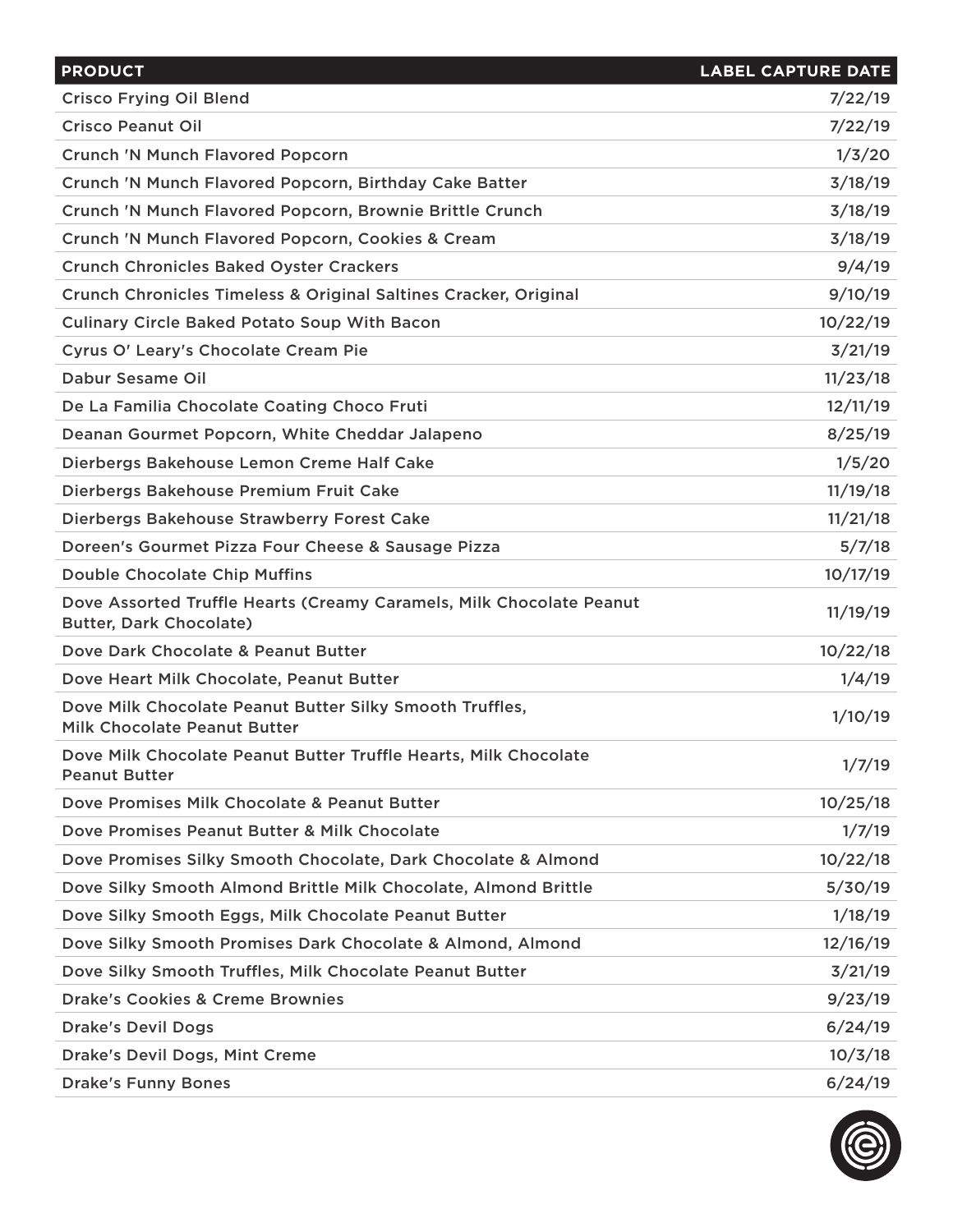| <b>PRODUCT</b>                                                                                      | <b>LABEL CAPTURE DATE</b> |
|-----------------------------------------------------------------------------------------------------|---------------------------|
| <b>Drake's Ring Dings</b>                                                                           | 6/24/19                   |
| <b>Drake's Starlight Brownies</b>                                                                   | 4/23/19                   |
| <b>Drake's Yodels</b>                                                                               | 6/24/19                   |
| <b>Drake's Yule Log</b>                                                                             | 7/27/18                   |
| Duff Goldman Sugar Cookie Mix, Galaxy Cookies                                                       | 3/28/19                   |
| Duff Goldman Sugar Cookie Mix, Rainbow Cookies                                                      | 3/28/19                   |
| Duff Tylina Foods Sugar Cookie, Candy Corn                                                          | 9/28/18                   |
| Dulces Vero Palerindas Acidulated Hard Candy Lollipop Covered With<br>Chili Pepper Powder, Tamarind | 3/23/18                   |
| Dulces Vero Vero Elotes Chili Pepper Powder Covered Acidulated<br>Lollipop, Strawberry              | 3/23/18                   |
| Dulces Vero Vero Mango Chili Pepper Powder Covered Mango Lollipop                                   | 3/23/18                   |
| Duncan Hines Brownie Mix, Chocolate Peanut Butter                                                   | 10/5/19                   |
| <b>Easter Cake Rolls, Carrot</b>                                                                    | 6/26/19                   |
| Edwards Reese's Creme Pie, Peanut Butter                                                            | 11/13/19                  |
| <b>Eillien's Burnt Peanuts</b>                                                                      | 9/21/18                   |
| <b>Eillien's Harvest Mix</b>                                                                        | 9/14/18                   |
| <b>El Chavito Japanese Peanuts</b>                                                                  | 3/22/18                   |
| <b>Emperador Chocolate</b>                                                                          | 9/21/18                   |
| <b>Emperador Galletas</b>                                                                           | 11/1/18                   |
| <b>Emperafdor Sabor Vainilla</b>                                                                    | 10/5/18                   |
| <b>Essential Everyday Baked Snack Crackers, Cheddar</b>                                             | 8/2/18                    |
| <b>Essential Everyday Baked Snack Crackers, Cheese</b>                                              | 6/11/19                   |
| <b>Essential Everyday Baked Whole Wheat Crackers, Woven Wheats</b>                                  | 4/16/18                   |
| <b>Essential Everyday Baking No Stick Cooking Spray</b>                                             | 11/8/18                   |
| <b>Essential Everyday Chocolate Sandwich Thins With Vanilla Crème</b>                               | 11/4/19                   |
| <b>Essential Everyday Corn Muffin Mix</b>                                                           | 7/10/18                   |
| <b>Essential Everyday Crackers, Honey Graham</b>                                                    | 4/24/18                   |
| <b>Essential Everyday Extra Cheddar Penguins Baked Snack Crackers</b>                               | 8/2/18                    |
| Essential Everyday Graham Crackers, Cinnamon                                                        | 4/24/18                   |
| Essential Everyday Honey Graham Crackers, Honey Graham                                              | 4/24/18                   |
| <b>Essential Everyday Original Snacker Crackers</b>                                                 | 6/11/19                   |
| <b>Essential Everyday Reduced Fat Snacker Crackers</b>                                              | 6/11/19                   |
| <b>Essential Everyday Rich &amp; Crisp Crackers</b>                                                 | 4/18/18                   |
| Essential Everyday Skillet Dinner Stroganoff Pasta & Sauce Mix                                      | 4/14/19                   |
| <b>Essential Everyday Soup &amp; Oyster Crackers</b>                                                | 2/3/20                    |

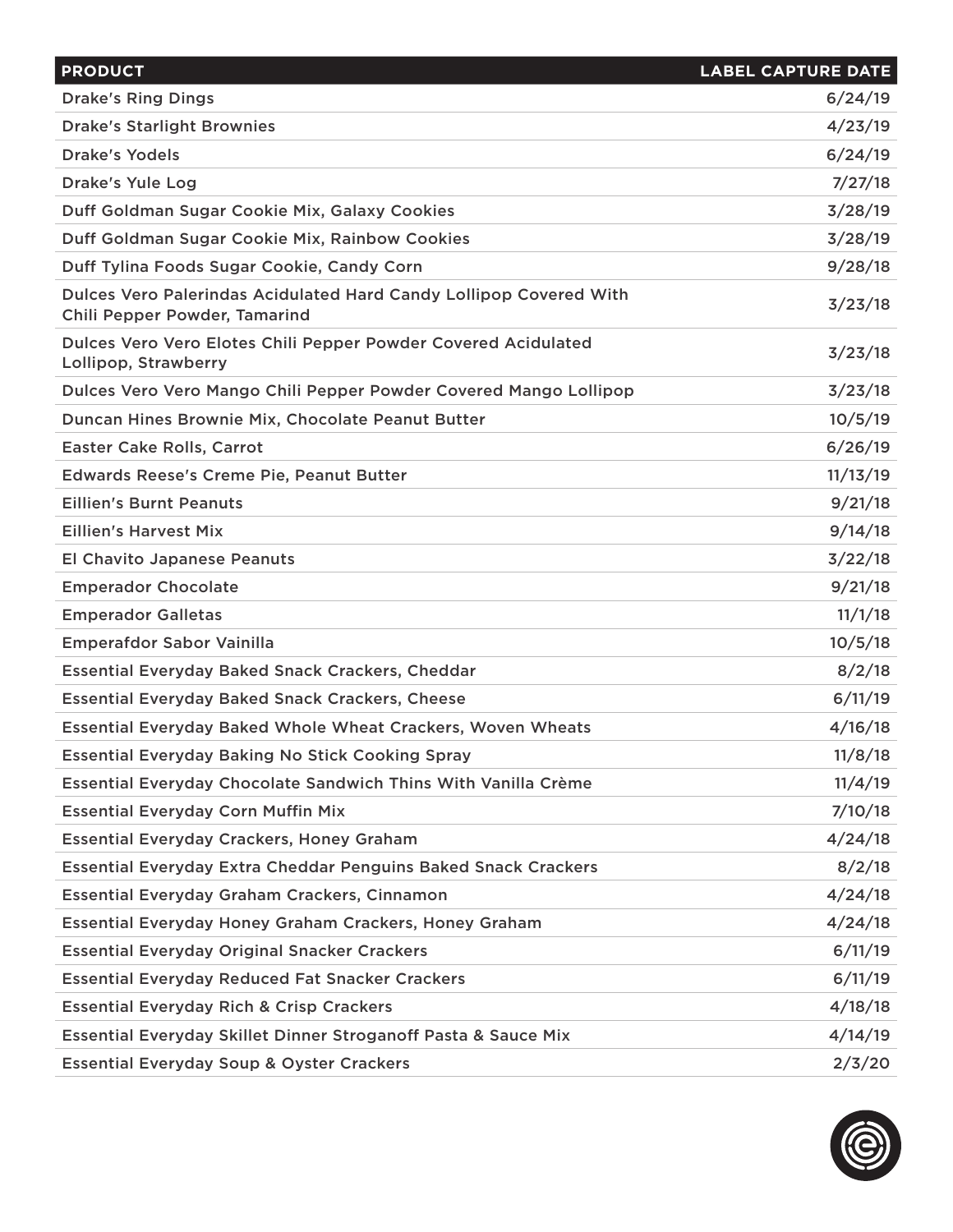| <b>PRODUCT</b>                                                                             | <b>LABEL CAPTURE DATE</b> |
|--------------------------------------------------------------------------------------------|---------------------------|
| <b>Essential Everyday Thin Wheat Crackers</b>                                              | 6/11/19                   |
| Essential Everyday Vegetable Snacker Crackers                                              | 6/11/19                   |
| <b>Essential Everyday Wheat Snacker Crackers</b>                                           | 6/11/19                   |
| <b>Essential Everyday Woven Wheats Baked Whole Wheat Crackers,</b><br>Rosemary & Olive Oil | 4/16/18                   |
| <b>Falls Pork Sausage Links</b>                                                            | 3/28/18                   |
| Family Gourmet Graham Crackers, Cinnamon                                                   | 6/7/19                    |
| Famous Amos Bite Size Cookies, Chocolate Chip, Chocolate Chip                              | 11/26/19                  |
| <b>Famous Amos Chocolate Chip &amp; Pecans</b>                                             | 3/28/18                   |
| Famous Amos Chocolate Chip Bite Size Cookies,                                              | 11/26/19                  |
| <b>Fannie May Colonial Assortment</b>                                                      | 8/22/18                   |
| Fannie May Dark Chocolate, Vanilla Buttercream                                             | 3/26/18                   |
| Fannie May Milk Chocolate, Vanilla Buttercream                                             | 8/22/18                   |
| <b>Fannie May Trinidads</b>                                                                | 3/26/18                   |
| <b>Fiddle Faddle Popcorn With Peanuts, Caramel</b>                                         | 1/21/20                   |
| Fiesta Ice Cream, Mint Chocolate Chip                                                      | 8/3/18                    |
| Fiesta Mini Chocolate Creme Sandwich Cookies, Chocolate Creme                              | 6/25/18                   |
| Fiesta Mini Vanilla Creme Sandwich Cookies, Vanilla Creme                                  | 6/15/18                   |
| Fit & Active Butter Microwave Popcorn                                                      | 8/13/18                   |
| Food Club All Vegetable Shortening                                                         | 8/14/18                   |
| Food Club Butter Light Microwave Popcorn, Butter Light                                     | 9/25/18                   |
| Food Club Butter Microwave Popcorn, Butter                                                 | 7/24/18                   |
| Food Club Buttermilk Flaky Jumbo Biscuits                                                  | 6/19/18                   |
| <b>Food Club Buttermilk Flavored Biscuits</b>                                              | 5/22/18                   |
| Food Club Buttermilk Texas Style Biscuits                                                  | 10/30/18                  |
| Food Club Cheese & Garlic Jumbo Croutons                                                   | 11/13/18                  |
| <b>Food Club Classic Boston Baked Beans Candies</b>                                        | 7/31/18                   |
| Food Club Cookie Mix, Chocolate Chip                                                       | 4/4/18                    |
| Food Club Cookies 'N Cream Premium Ice Cream, Cookies 'N Cream                             | 4/4/18                    |
| Food Club Croutons Croutons, Restaurant Style Caesar                                       | 11/13/18                  |
| Food Club Croutons, Cheese & Garlic, Cheese & Garlic                                       | 11/20/18                  |
| Food Club Dark Chocolate Brownie Mix, Dark Chocolate                                       | 9/12/18                   |
| Food Club Essential Choice Microwave Butter Popcorn, Butter                                | 8/7/18                    |
| <b>Food Club Essential Choice Snack Crackers</b>                                           | 6/5/18                    |
| Food Club Giant Pop, Butter Microwave Popcorn, Butter                                      | 7/24/18                   |
| <b>Food Club Gourmet Crackers</b>                                                          | 9/25/18                   |

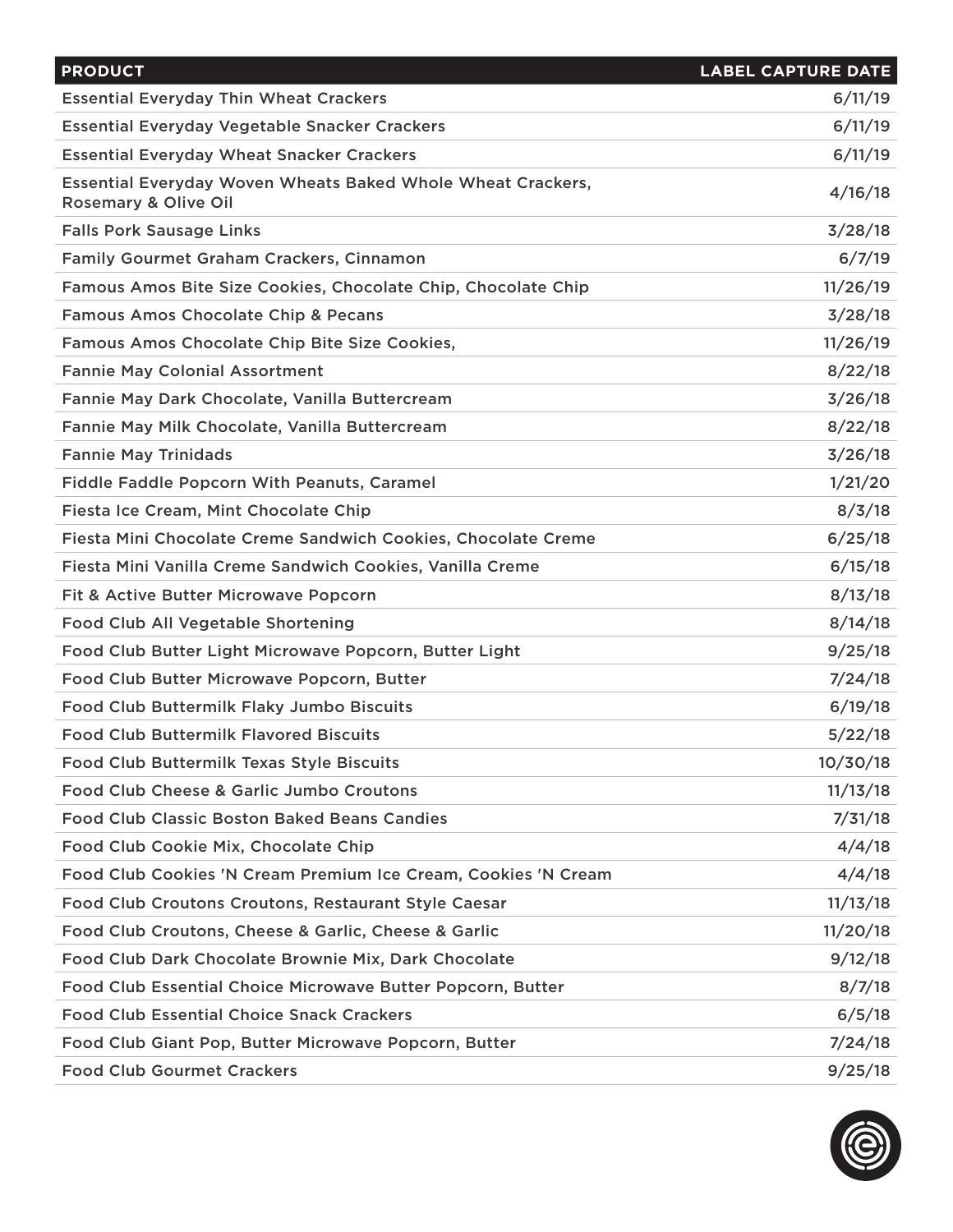| <b>PRODUCT</b>                                                                       | <b>LABEL CAPTURE DATE</b> |
|--------------------------------------------------------------------------------------|---------------------------|
| Food Club Homestyle Texas Style Biscuits, Homestyle                                  | 10/30/18                  |
| Food Club Ice Cream, Cookies 'N Cream                                                | 10/9/18                   |
| Food Club Instant Mashed Potatoes, Butter                                            | 5/8/18                    |
| Food Club Instant Mashed Potatoes, Roasted Garlic                                    | 5/8/18                    |
| Food Club Jumbo Croutons, Butter & Garlic, Butter & Garlic                           | 11/13/18                  |
| Food Club Light Popcorn, Butter                                                      | 9/25/18                   |
| Food Club Microwave Popcorn, Butter                                                  | 8/7/18                    |
| Food Club Microwave Popcorn, Kettle Corn                                             | 1/15/19                   |
| Food Club Microwave Popcorn, Movie Theater Butter                                    | 8/7/18                    |
| Food Club Microwave Popcorn, No Butter                                               | 9/18/18                   |
| Food Club Microwave Popcorn, No Salt Butter                                          | 9/4/18                    |
| Food Club Muffin Mix, Corn                                                           | 5/31/18                   |
| <b>Food Club Muffin Mix, Imitation Blueberry</b>                                     | 5/22/18                   |
| Food Club Muffin Mix, Imitation Wildberry                                            | 5/8/18                    |
| <b>Food Club Natural Light Popcorn</b>                                               | 11/6/18                   |
| Food Club No Stick Cooking Spray for Baking With Flour                               | 11/13/18                  |
| <b>Food Club Potato Classics Potato Classics, Scalloped</b>                          | 1/8/19                    |
| Food Club Quick'n Easy Macaroni & Cheese Dinner                                      | 8/23/18                   |
| Food Club Roasted Garlic Instant Mashed Potatoes, Roasted Garlic                     | 4/11/18                   |
| Food Club Roasted Vegetable Snack Crackers, Roasted Vegetable                        | 6/5/18                    |
| <b>Food Club Seasoned Croutons</b>                                                   | 11/20/18                  |
| Food Club Skillet Classics, Creamy Noodle Pasta and Sauce Mix                        | 11/6/18                   |
| Food Club Skillet Classics, Stroganoff Pasta                                         | 8/7/18                    |
| <b>Food Club Sugar Cookie Mix</b>                                                    | 4/4/18                    |
| Food Club Taco Dinner Kit Includes Shells, Sauce & Seasoning Mix, Taco               | 9/11/18                   |
| Food Club Vanilla Creme Slim Chocolate Sandwich Cookies                              | 11/25/19                  |
| <b>Food Club Wheat Snack Crackers</b>                                                | 6/5/18                    |
| Food Club Yellow Corn Taco Shells, Yellow Corn                                       | 4/4/18                    |
| Food Lion Rich & Crisp Crackers, Original                                            | 8/29/18                   |
| <b>Food Lion Sweet &amp; Crispy Graham Crackers</b>                                  | 7/31/18                   |
| Freedom's Choice Shortening, Vegetable                                               | 12/4/18                   |
| Fresh Garden Highway Mini Parmesan Caesar Salad                                      | 9/26/18                   |
| Frito Lay Munchies Peanut Butter Filling on Golden Toast Sandwich<br><b>Crackers</b> | 12/20/18                  |
| Frito Lay Munchies Snack Mix, Ultimate Cheddar                                       | 1/25/19                   |
| <b>Fruit Cake</b>                                                                    | 6/26/18                   |

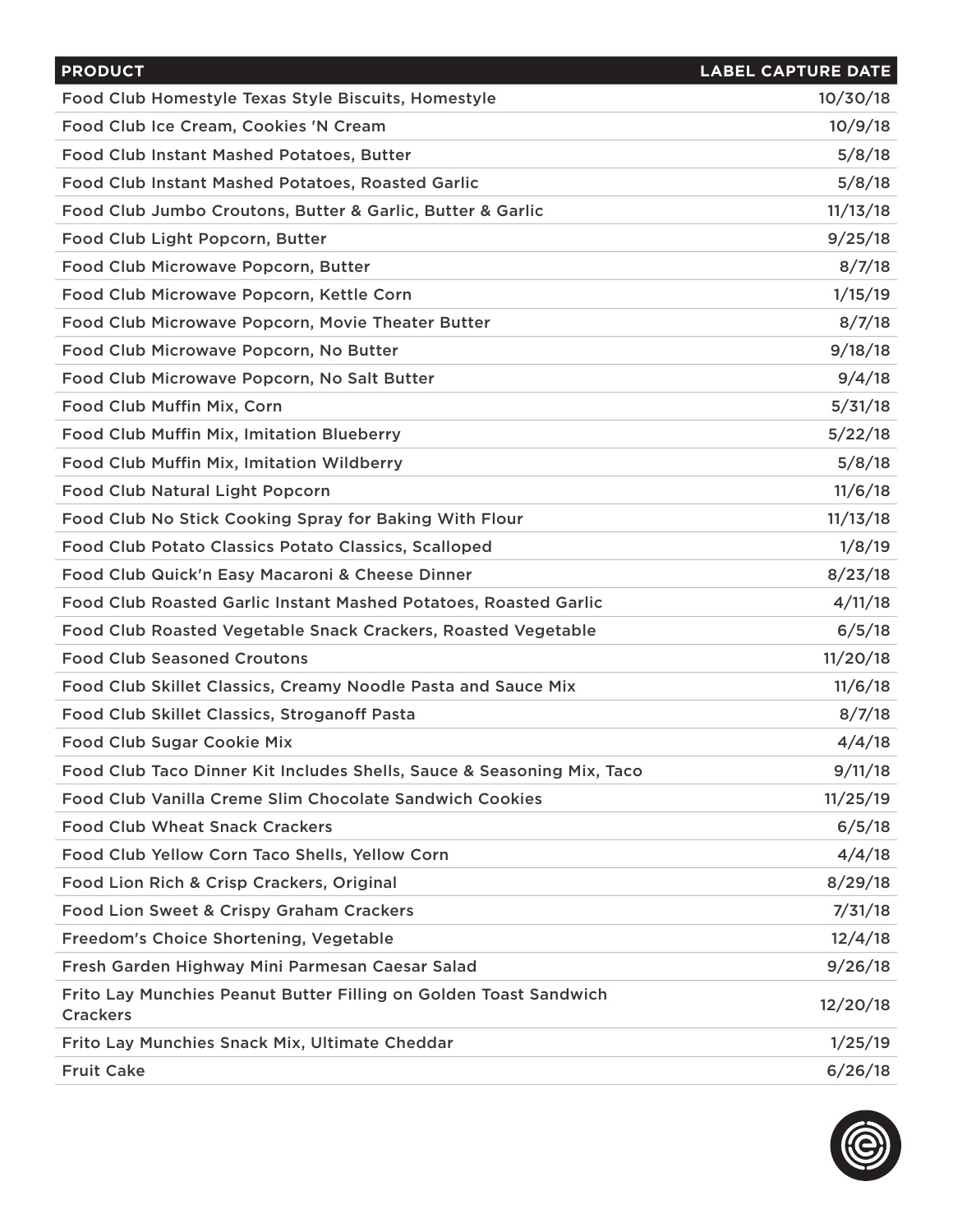| <b>PRODUCT</b>                                                                    | <b>LABEL CAPTURE DATE</b> |
|-----------------------------------------------------------------------------------|---------------------------|
| Galerie Reese's Milk Chocolate Peanut Butter Cups Miniatures                      | 10/11/19                  |
| <b>Gamesa Cookies</b>                                                             | 9/15/19                   |
| <b>Gamesa Emperador Sandwich Cookies, Lime</b>                                    | 10/11/18                  |
| Gamesa Florentinas Cookies With Strawberry Flavored Filling,<br><b>Strawberry</b> | 1/24/19                   |
| Gamesa Hawaianas Hawaianas, Linea Clasica Cookies, Coconut,<br>Coconut            | 9/15/19                   |
| <b>Gamesa Mamut Marshmallow Cookie With Chocolate Coating</b>                     | 9/15/19                   |
| <b>Gamesa Marias Cookies</b>                                                      | 9/15/19                   |
| <b>Gamesa Merengue Marshmallow Cookies</b>                                        | 9/15/19                   |
| Gamesa Sabrosas Sabrosas, Buttery Cracker                                         | 9/15/19                   |
| Gamesa Sugar Wafers, Chocolate                                                    | 9/15/19                   |
| <b>Ghirardelli Assortment Chocolate Duet Hearts</b>                               | 1/17/19                   |
| <b>Ghirardelli Chocolate Bunnies and Eggs Variety Pack</b>                        | 11/27/18                  |
| Ghirardelli Chocolate Squared, Summer Premium Assortment                          | 11/27/18                  |
| Ghirardelli Chocolate Squares, Classic Chocolate Assortment                       | 8/21/19                   |
| Ghirardelli Chocolate Squares, Dark & Sea Salt Caramel                            | 9/16/19                   |
| Ghirardelli Chocolate Squares, Premium Assortment                                 | 9/16/19                   |
| Ghirardelli Chocolate Squares, Premium Assortment Fruit & Dark                    | 11/27/18                  |
| Ghirardelli Chocolate Squares, Premium Fall Assortment                            | 11/27/18                  |
| Ghirardelli Dark Chocolate Squares, Bourbon Caramel                               | 3/30/18                   |
| Ghirardelli Dark Chocolate, Sea Salt Caramel                                      | 9/16/19                   |
| Ghirardelli Milk Chocolate Snowmen, Caramel                                       | 11/27/18                  |
| Ghirardelli Milk Chocolate Squares, Caramel                                       | 11/27/18                  |
| Ghirardelli Milk Chocolate, Caramel                                               | 11/27/18                  |
| Ghirardelli Milk Chocolate, Vanilla Caramel                                       | 3/30/18                   |
| Ghirardelli Minis Dark Chocolate, Sea Salt Caramel                                | 3/30/18                   |
| Ghirardelli Minis Dark Chocolate, Winter Mint                                     | 11/27/18                  |
| <b>Ghirardelli Premium Chocolate Assortment</b>                                   | 3/30/18                   |
| <b>Ghirardelli Valentine's Chocolate Assortment</b>                               | 11/27/18                  |
| Giant Eagle Homestyle Flavored Buttery Mashed Potatoes, Homestyle                 | 8/9/19                    |
| <b>Giant Eagle Scalloped Potatoes</b>                                             | 8/9/19                    |
| Good & Smart Sea Salt Popcorn, Sea Salt                                           | 11/1/18                   |
| Good Humor Frozen Dessert Bar, Peanut Butter                                      | 12/5/19                   |
| Good Humor Ice Cream, Peanut Butter Cups                                          | 12/5/19                   |
| Good to Go! Caesar Salad With Grilled Chicken                                     | 8/31/18                   |

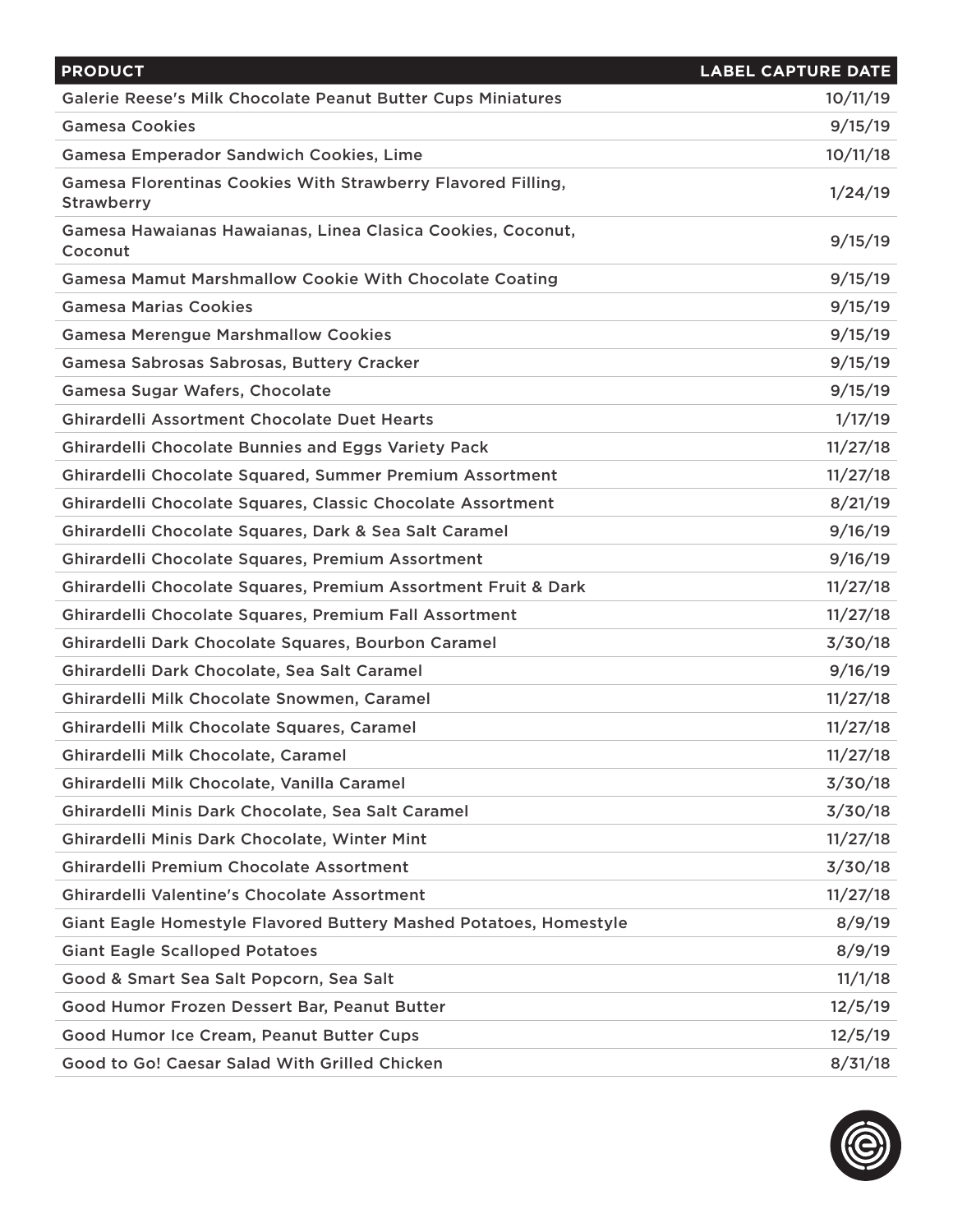| <b>PRODUCT</b>                                            | <b>LABEL CAPTURE DATE</b> |
|-----------------------------------------------------------|---------------------------|
| <b>Goya Chicken Croquettes</b>                            | 3/19/18                   |
| Goya Chistorra Cured Breakfast Sausage                    | 11/24/19                  |
| <b>Goya Chorizo Croquettes</b>                            | 3/19/18                   |
| <b>Goya Dough for Turnover Pastries</b>                   | 6/22/18                   |
| <b>Goya Ham Croquettes</b>                                | 3/19/18                   |
| <b>Goya Puff Pastry Dough for Turnovers</b>               | 6/22/18                   |
| Grandma Utz's Handcooked Potato Chips                     | 8/23/19                   |
| <b>Grandma's Bake Shoppe Fruit and Nut Cake Slices</b>    | 11/23/18                  |
| <b>Grandma's Chocolate Brownie Cookies</b>                | 3/13/19                   |
| <b>Grandma's Cookies, Chocolate Chip</b>                  | 10/16/19                  |
| Grandma's Cookies, Mini Chocolate Chip                    | 3/13/19                   |
| <b>Grandma's Cookies, Oatmeal Raisin</b>                  | 3/13/19                   |
| <b>Grandma's Cookies, Peanut Butter</b>                   | 12/20/18                  |
| Grandma's Cookies, Snickerdoodle                          | 6/5/19                    |
| Grandma's Mini Cookies, Chocolate Chip                    | 9/20/19                   |
| Grandma's Mini Sandwich Cremes Cookies, Vanilla           | 9/20/19                   |
| <b>Grandma's Sandwich Creme Cookies, Peanut Butter</b>    | 5/10/18                   |
| <b>Grandma's Sandwich Creme Cookies, Vanilla</b>          | 8/22/18                   |
| <b>Great Value Bacon Flavored Bits</b>                    | 4/30/18                   |
| Great Value Breaded Honey Barbecue Seasoned Chicken Wyngz | 1/29/20                   |
| <b>Great Value Cinnamon Crunch Cereal</b>                 | 2/11/20                   |
| <b>Great Value Cookie Kit, Spooky Vortex</b>              | 8/22/19                   |
| Great Value Cookie Mix, Peanut Butter                     | 6/11/18                   |
| Great Value Holiday Cookie Cups Kit, Hot Cocoa            | 10/22/19                  |
| Great Value Sugar Cookie Kit, Candy Corn                  | 8/22/19                   |
| Great Value Sugar Cookie Kit, Christmas Swirl             | 11/3/19                   |
| Great Value Sugar Cookie Kit, Spider Web                  | 8/22/19                   |
| Green Chili Ranch Broccoli & Cauliflower                  | 11/20/18                  |
| <b>Green Chili Southwest Steak Quesadillas</b>            | 11/12/19                  |
| Hammond's Milk Chocolate With Marshmellow & Grahm         | 10/24/18                  |
| <b>Hannaford Cheddar Penguin Baked Snack Crackers</b>     | 12/5/19                   |
| Hannaford Creme Horns, Vanilla                            | 3/29/18                   |
| Hannaford Microwave Popcorn, Kettle Corn                  | 8/22/19                   |
| Hannaford Rich & Crisp Crackers, Original                 | 8/24/18                   |
| <b>Hannaford Salad With Chicken</b>                       | 10/4/18                   |
| <b>Hannaford Salisbury Beef Steak</b>                     | 12/18/19                  |

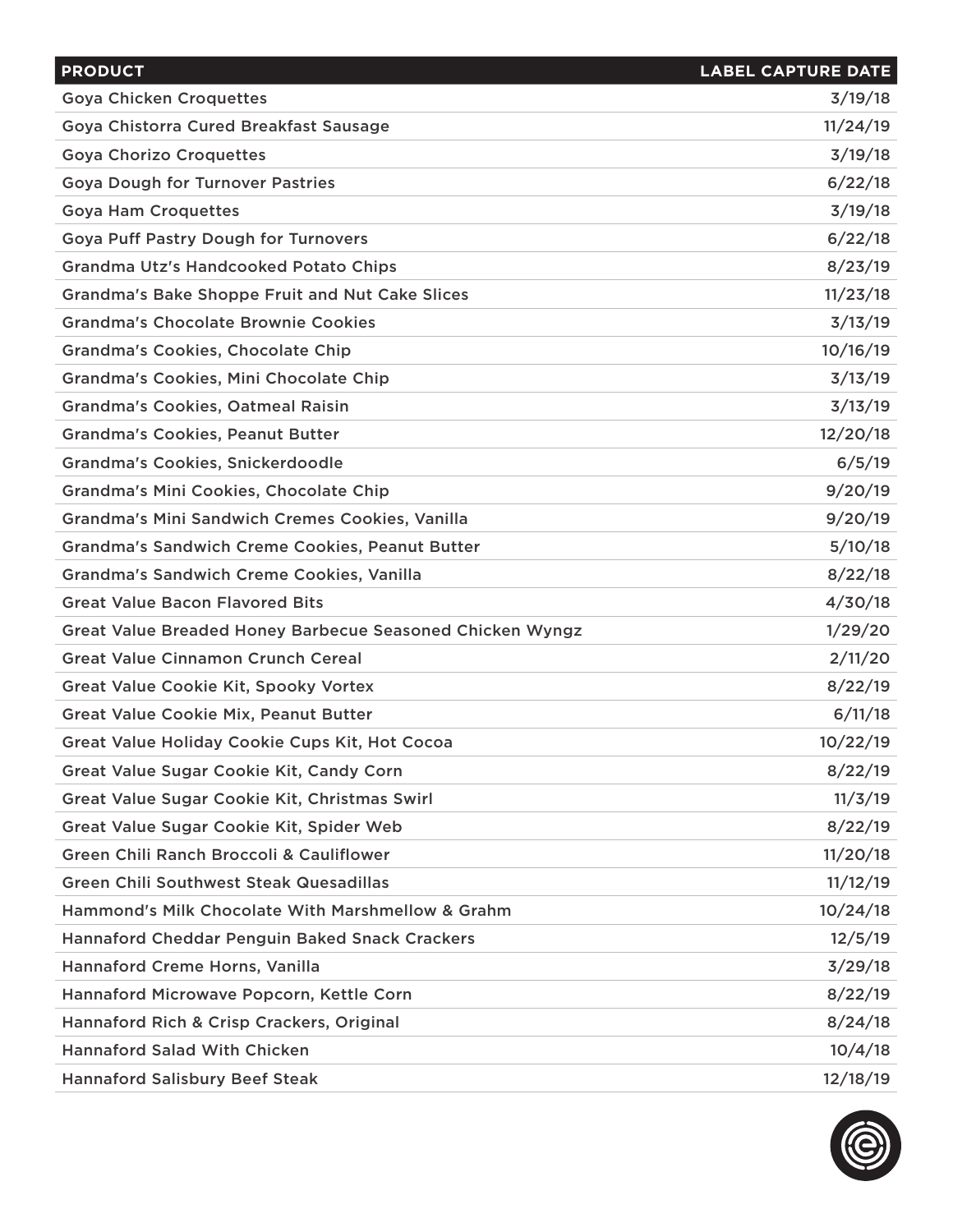| <b>PRODUCT</b>                                               | <b>LABEL CAPTURE DATE</b> |
|--------------------------------------------------------------|---------------------------|
| <b>Hannaford Seafood Stuffing</b>                            | 11/8/18                   |
| Hannaford Sweet & Crispy Graham Crackers, Chocolate          | 8/1/18                    |
| Hannaford Sweet & Crispy Graham Crackers, Cinnamon           | 8/1/18                    |
| Hannaford Sweet & Crispy Graham Crackers, Honey              | 8/1/18                    |
| Hannaford Triple Layer Apple Caramel Cake                    | 10/18/18                  |
| <b>Hanover Baked Beans</b>                                   | 9/28/18                   |
| Hanover Seasoned Southern Classics Cut Italian Green Beans   | 9/11/18                   |
| Harris Teeter Cheese Crackers, Cheddar                       | 7/19/19                   |
| Harris Teeter Cheese Crackers, Cheese                        | 8/7/19                    |
| <b>Harris Teeter Cinnamon Graham Crackers</b>                | 8/7/19                    |
| Harris Teeter Cinnamon Rolls With Icing                      | 7/23/19                   |
| Harris Teeter Deluxe Cookie Mix, Chocolate Chip              | 8/6/19                    |
| Harris Teeter Deluxe Cookie Mix, Peanut Butter               | 8/6/19                    |
| <b>Harris Teeter Fat Free Saltine Crackers</b>               | 8/7/19                    |
| Harris Teeter Golden Crackers, Roasted Vegetable             | 8/7/19                    |
| Harris Teeter Graham Crackers, Honey                         | 8/7/19                    |
| Harris Teeter Ice Cream, Cookie Jar                          | 8/9/19                    |
| Harris Teeter Lowfat Graham Crackers, Honey                  | 7/24/19                   |
| Harris Teeter Microwave Popcorn, Extra Butter                | 7/30/19                   |
| Harris Teeter Microwave Popcorn, Light                       | 7/30/19                   |
| Harris Teeter Muffin Mix, Blueberry                          | 7/26/19                   |
| <b>Harris Teeter Reduced Fat Golden Crackers</b>             | 8/7/19                    |
| <b>Harris Teeter Reduced Fat Weav Its Crackers</b>           | 8/7/19                    |
| Harris Teeter Saltine Crackers, Original                     | 8/7/19                    |
| Harris Teeter Scalloped Potatoes in a Rich, Creamy Sauce Mix | 7/30/19                   |
| Harris Teeter Snack Crackers, Cheddar Penguins               | 8/7/19                    |
| Harris Teeter Soup & Oyster Crackers, Soup & Oyster          | 7/19/19                   |
| <b>Harris Teeter Thin Wheats Crackers</b>                    | 8/7/19                    |
| <b>Harris Teeter Twist Tops Sandwich Cookies</b>             | 7/19/19                   |
| Harris Teeter Unsalted Tops Saltine Crackers, Unsalted Tops  | 8/7/19                    |
| Harris Teeter Vanilla Wafers, Vanilla                        | 8/7/19                    |
| Harris Teeter Vegetable Shortening                           | 8/9/19                    |
| Harris Teeter Weave Its Crackers, Original                   | 8/7/19                    |
| Harris Teeter Weave Its Crackers, Rosemary & Olive Oil       | 8/7/19                    |
| Harris Teeter Wheat Crackers, Multigrain                     | 8/7/19                    |
| Harris Teeter Wheat Golden Crackers, Wheat                   | 8/7/19                    |

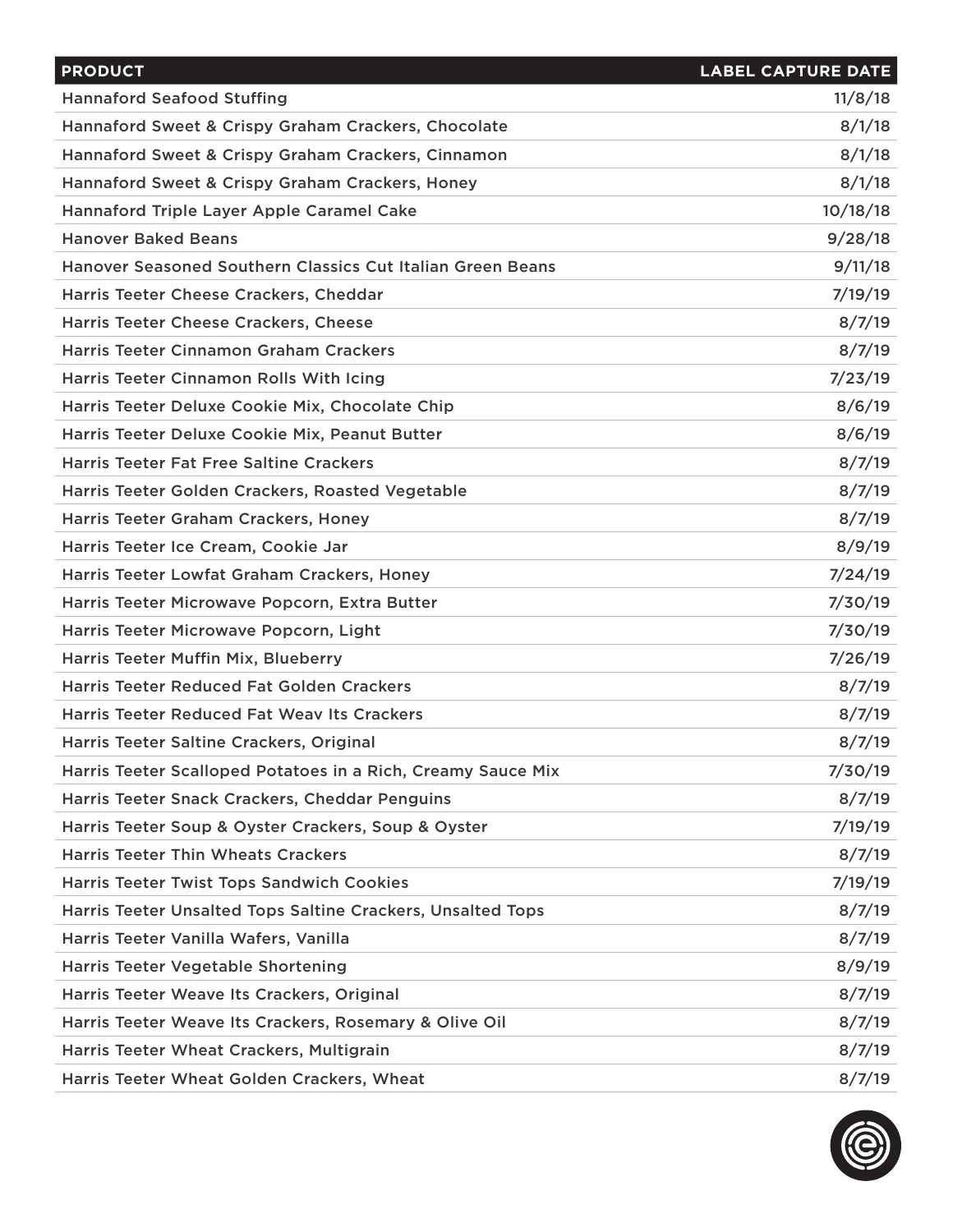| <b>PRODUCT</b>                                                                                    | <b>LABEL CAPTURE DATE</b> |
|---------------------------------------------------------------------------------------------------|---------------------------|
| Harris Teeter Wheat Saltine Crackers, Wheat                                                       | 8/7/19                    |
| Harry & David Moose Munch Premium Popcorn, Butter                                                 | 4/4/18                    |
| Hartzler Family Dairy Heifer Trails Ice Cream, Peanut Butter Ice Cream<br><b>With Reese's Cup</b> | 5/22/18                   |
| Herdez Instant Refried Beans, Jalapeno, Jalapeno                                                  | 11/27/18                  |
| Herdez Instant Refried Beans, Queso, Queso                                                        | 11/22/18                  |
| <b>Herdez Instant Traditional Refried Beans</b>                                                   | 11/30/18                  |
| Hershey's Filled Muffins, Chocolate                                                               | 12/18/18                  |
| Hill & Valley Sugar Free Mini Lemon Bundt Cake                                                    | 7/25/19                   |
| Hormel Little Sizzlers Pork Sausage, Maple                                                        | 9/11/18                   |
| Hormel Natural Choice Honey Ham, White Cheddar Cheese & Crackers                                  | 4/24/19                   |
| Hormel Natural Choice Uncured Pepperoni,<br><b>White Cheddar Cheese &amp; Crackers</b>            | 4/24/19                   |
| Hormel Rev Pepperoni & Sausage Pizza                                                              | 11/21/18                  |
| Hostess Orange Cupcake Dessert Kit, Orange                                                        | 4/30/19                   |
| Hostess Twinkies Fun and Easy Dessert Kit!                                                        | 4/30/19                   |
| Hot Nuts Fuego Hot Chili Pepper & Lime Double Crunch Peanuts, Fuego                               | 10/2/19                   |
| Ht Traders Trail Mix, Peanut Butter Berry                                                         | 7/18/19                   |
| Ht Traders Vanilla Ice Cream With Chocolate & Peanut Butter Swirl                                 | 7/18/19                   |
| Hungry Man Beer Battered Chicken                                                                  | 11/20/18                  |
| <b>Hungry Man Grilled Beef Patty</b>                                                              | 11/27/18                  |
| Hungry Man Selects Selects, Boneless Fried Chicken & Waffles                                      | 11/20/18                  |
| <b>Hy Top Snack Crackers</b>                                                                      | 9/7/18                    |
| Hy Vee Bisque, Lobster                                                                            | 11/19/18                  |
| Hy Vee Bit O Honey Classic Candies, Bit O Honey                                                   | 7/18/18                   |
| Hy Vee Blueberry Muffin, Blueberry                                                                | 7/3/19                    |
| Hy Vee Burnt Peanuts Classic Candies, Burnt Peanuts                                               | 7/18/18                   |
| Hy Vee Buttermilk Texas Style Biscuits, Buttermilk                                                | 6/14/19                   |
| Hy Vee Cajun Style Soup, Chicken & Sausage Gumbo                                                  | 11/19/18                  |
| <b>Hy Vee Chocolate Grahams</b>                                                                   | 8/15/19                   |
| Hy Vee Corn Chowder With Green Chiles                                                             | 11/19/18                  |
| Hy Vee Corn Muffin Mix                                                                            | 5/2/18                    |
| Hy Vee Creamy Beer Cheese Soup                                                                    | 11/19/18                  |
| Hy Vee Creamy Tomato With Cheese Tortellini                                                       | 11/19/18                  |
| Hy Vee Croutons, Cheese & Garlic                                                                  | 1/10/19                   |
| Hy Vee Du Jour Chicken Tortilla Soup                                                              | 7/6/19                    |

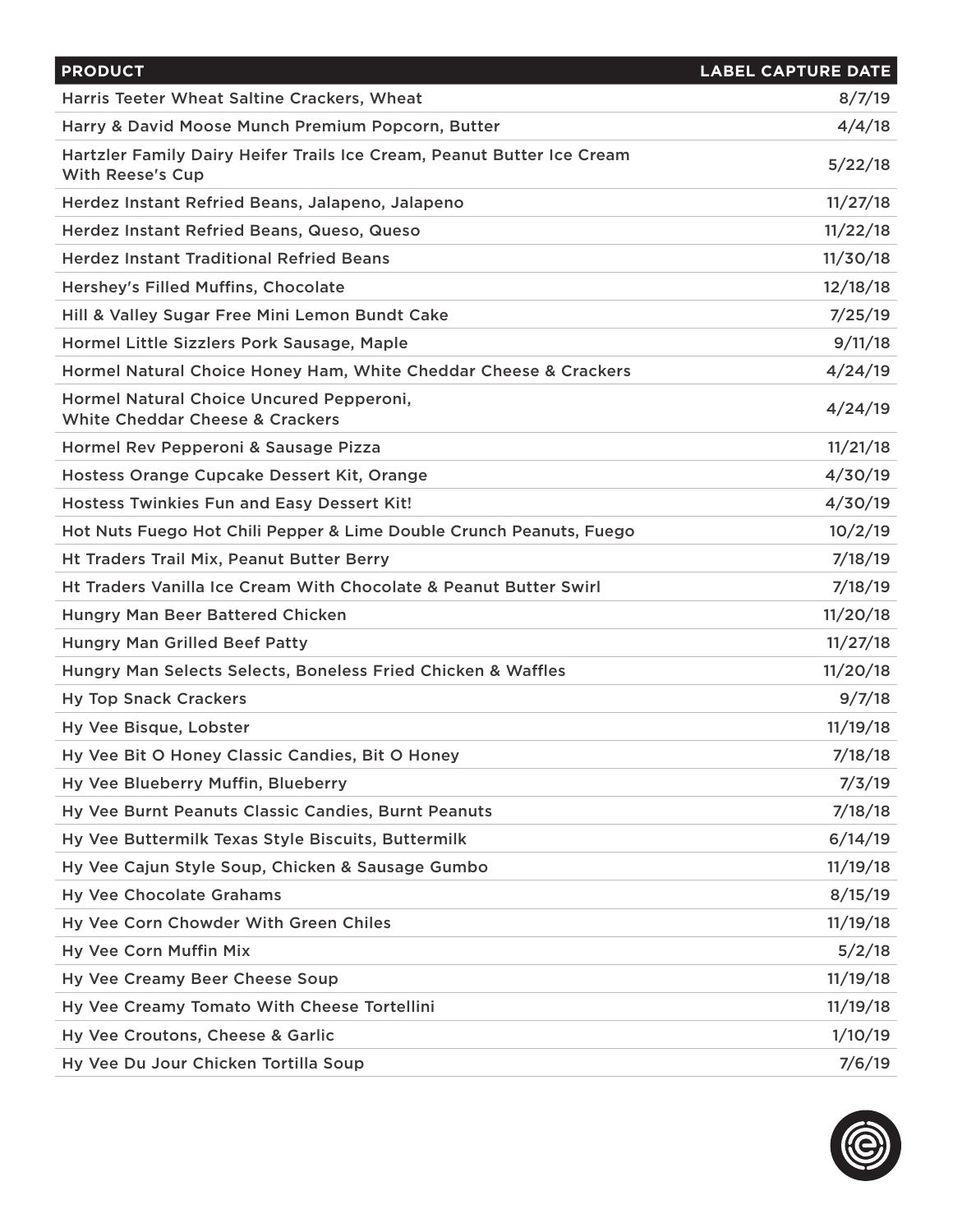| <b>PRODUCT</b>                                                                        | <b>LABEL CAPTURE DATE</b> |
|---------------------------------------------------------------------------------------|---------------------------|
| Hy Vee Hard Taco Shells With Taco Sauce & Seasoning Mix Dinner Kit                    | 10/7/19                   |
| <b>Hy Vee Homestyle Biscuits</b>                                                      | 6/7/19                    |
| Hy Vee Italian Pork Sausage, Italian Pork                                             | 11/7/19                   |
| Hy Vee Italian Style Wedding Soup                                                     | 11/19/18                  |
| <b>Hy Vee Lobster Bisque</b>                                                          | 11/19/18                  |
| <b>Hy Vee Microwave Popcorn</b>                                                       | 6/20/19                   |
| Hy Vee Microwave Popcorn, Butter                                                      | 10/24/19                  |
| Hy Vee Microwave Popcorn, Extra Butter, Extra Butter                                  | 10/24/19                  |
| Hy Vee Midwest Pork Sausage, Hot Spice Pork                                           | 11/7/19                   |
| Hy Vee Midwest Pork Sausage, Medium                                                   | 11/7/19                   |
| Hy Vee Midwest Pork Sausage, Mild Spice                                               | 11/7/19                   |
| Hy Vee Pasta E Fagioli Soup                                                           | 11/19/18                  |
| Hy Vee Popcorn, Extra Butter                                                          | 9/4/18                    |
| Hy Vee Premium Large Cut Caesar Croutons, Caesar                                      | 12/4/18                   |
| Hy Vee Pub Flat Iron Steaks Mealtime Kit                                              | 5/8/18                    |
| Hy Vee Skillet Meal Tuna Creamy Pasta, Skillet Meal                                   | 6/20/19                   |
| Hy Vee Snack Crackers, Rich & Crisp                                                   | 6/14/19                   |
| Hy Vee Soup, Chicken Tortilla                                                         | 11/19/18                  |
| Hy Vee Soup, Clam Chowder                                                             | 11/19/18                  |
| Hy Vee Soup, Red Pepper & Smoked Gouda Bisque                                         | 11/19/18                  |
| Hy Vee Soup, Shrimp & Roasted Corn Chowder                                            | 11/19/18                  |
| Hy Vee Sugar Cookie Mix, Sugar                                                        | 8/2/18                    |
| Hy Vee White Chicken Chili With Beans                                                 | 11/19/18                  |
| Hyvee Kettle Corn Popcorn, Sweet & Salty, Sweet & Salty                               | 7/19/19                   |
| Hyvee Snack Crackers, Vegetable                                                       | 12/4/18                   |
| Iga Taco Dinner Kit                                                                   | 8/24/18                   |
| Indomie Chicken Instant Noodles, Chicken                                              | 10/15/18                  |
| <b>Jiffy Pop Popcorn, Butter</b>                                                      | 3/28/19                   |
| Jolly Time Blast O Butter, Ultimate Theatre Style Butter                              | 8/20/18                   |
| Jolly Time Blazin' Blasto Fiery Ultimate Theatre Style Butter                         | 8/24/18                   |
| Jolly Time Microwave Popcorn, Blazin Cheez                                            | 9/14/18                   |
| Jolly Time the Big Cheez Ultimate Cheddar Microwave Popcorn                           | 11/22/18                  |
| Jon Donaire Candy Bar Ice Cream Cake, Butterfinger                                    | 9/16/19                   |
| Jon Donaire Creamy Vanilla & Chocolate Ice Cream Rippled with<br><b>Peanut Butter</b> | 4/16/19                   |
| Keebler Cereal, Chocolate Chip Cookies                                                | 9/16/19                   |

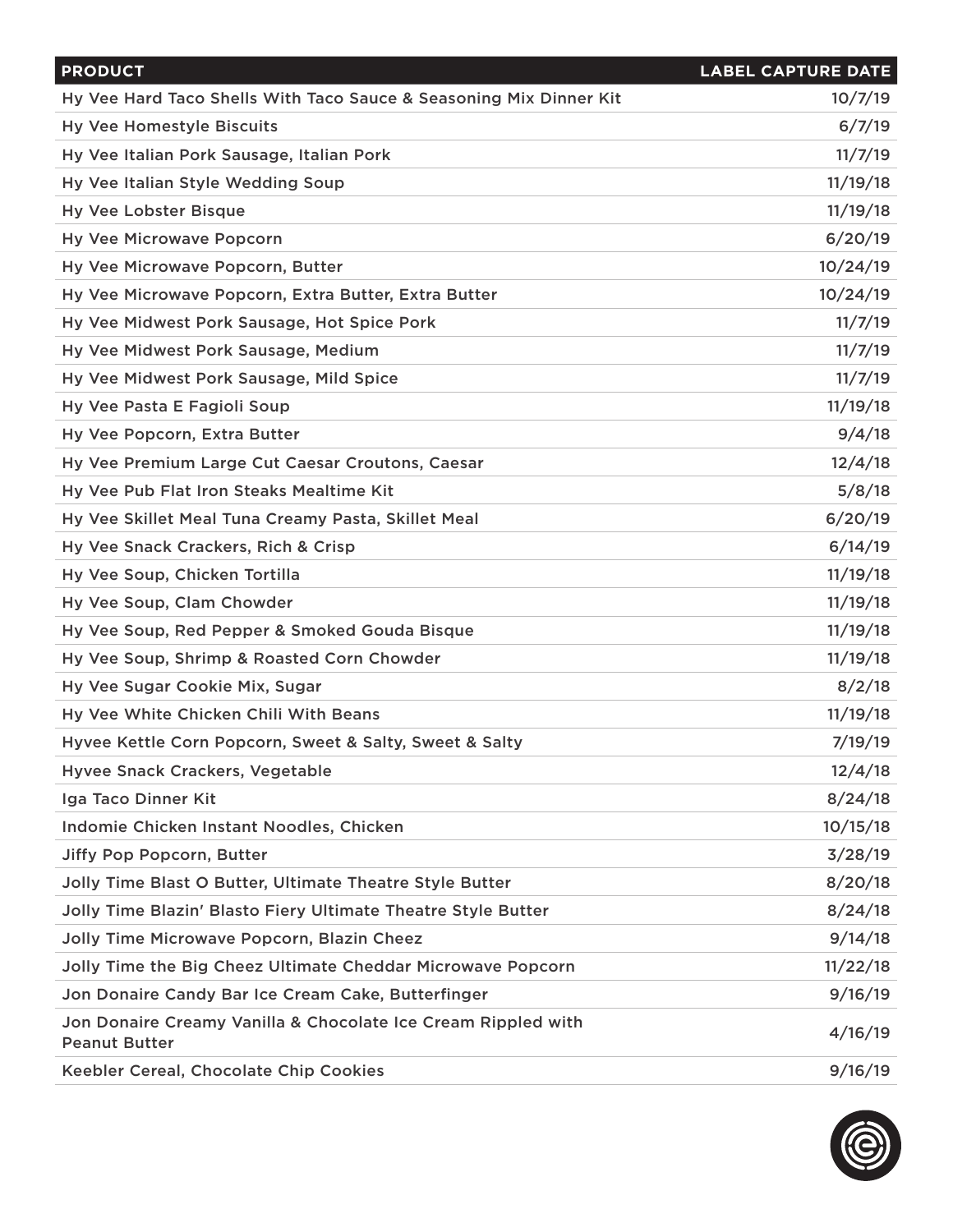| <b>PRODUCT</b>                                                                          | <b>LABEL CAPTURE DATE</b> |
|-----------------------------------------------------------------------------------------|---------------------------|
| Keebler Chips Deluxe Cookies, Coconut                                                   | 1/9/19                    |
| Keebler Chips Deluxe Cookies, Peanut Butter Cup                                         | 11/20/18                  |
| Keebler Club Crackers, Original                                                         | 1/9/19                    |
| Keebler Country Style Oatmeal Cookies With Raisins                                      | 1/18/19                   |
| <b>Keebler E.L.Fudge Sandwich Cookies</b>                                               | 11/20/18                  |
| Keebler E.L.Fudge Sandwich Cookies, Chocolate                                           | 1/9/19                    |
| Keebler Fudge Shoppe Fudge Stripes                                                      | 1/9/19                    |
| Keebler Fudge Shoppe Mini Fudge Stripes                                                 | 11/20/18                  |
| Keebler Grahams Bites Crackers, Cinnamon Disney Pixar Cars 2                            | 11/20/18                  |
| Keebler Gripz Chips Deluxe Rainbow Mighty Tiny<br><b>Chocolate Chip Cookies</b>         | 1/9/19                    |
| Keebler Jumbo Fudge Sticks, Peanut Butter                                               | 1/9/19                    |
| Keebler Magic Middles Crisp Peanut Butter Cookie                                        | 11/20/18                  |
| <b>Keebler Sandies Cashew Shortbread Cookies</b>                                        | 1/9/19                    |
| Keebler Sandies Pecan Shortbread Cookies                                                | 11/20/18                  |
| <b>Keebler Sandies Simply Shortbread Cookies</b>                                        | 11/20/18                  |
| Keebler Sandwich Crackers, Fudge & Graham                                               | 1/9/19                    |
| Keebler Town House Focaccia Crackers, Rosemary & Olive Oil                              | 9/16/19                   |
| Keebler Town House Focaccia Crackers, Tuscan Cheese                                     | 9/16/19                   |
| Kellogg's Bites Puffed Rice Snacks, Fudge Drizzle                                       | 9/16/19                   |
| Kellogg's Club Cheese Lovers Minis Snack Mix, Cheese Lovers                             | 8/12/19                   |
| Kellogg's Cocoa Krispies Treats Marshmallow Mini Squares, Chocolate                     | 11/19/18                  |
| Kellogg's Pop Tarts Mini Crisps Tasty Baked Bites, Strawberry                           | 1/9/19                    |
| Kellogg's Pop Tarts Toaster Pastries, Blue Raspberry                                    | 9/16/19                   |
| Kellogg's Pop Tarts Toaster Pastries, Brown Sugar Cinnamon                              | 6/9/18                    |
| Kellogg's Pop Tarts Toaster Pastries, Chocolate Pretzel                                 | 10/9/19                   |
| Kellogg's Pop Tarts Toaster Pastries, Cinnamon Sugar Pretzel                            | 9/19/19                   |
| Kellogg's Pop Tarts Toaster Pastries, Dunkin' Donuts,<br><b>Frosted Chocolate Mocha</b> | 9/16/19                   |
| Kellogg's Pop Tarts Toaster Pastries, Dunkin' Donuts, Frosted Vanilla<br>Latte          | 9/16/19                   |
| Kellogg's Pop Tarts Toaster Pastries, Froot Loops                                       | 10/9/19                   |
| Kellogg's Pop Tarts Toaster Pastries, Frosted Blueberry                                 | 2/3/20                    |
| Kellogg's Pop Tarts Toaster Pastries, Frosted Brown Sugar Cinnamon                      | 12/3/19                   |
| Kellogg's Pop Tarts Toaster Pastries, Frosted Caramel Apple                             | 9/16/19                   |
| Kellogg's Pop Tarts Toaster Pastries, Frosted Cherry                                    | 12/9/19                   |
| Kellogg's Pop Tarts Toaster Pastries, Frosted Cherry Turnover                           | 1/9/19                    |

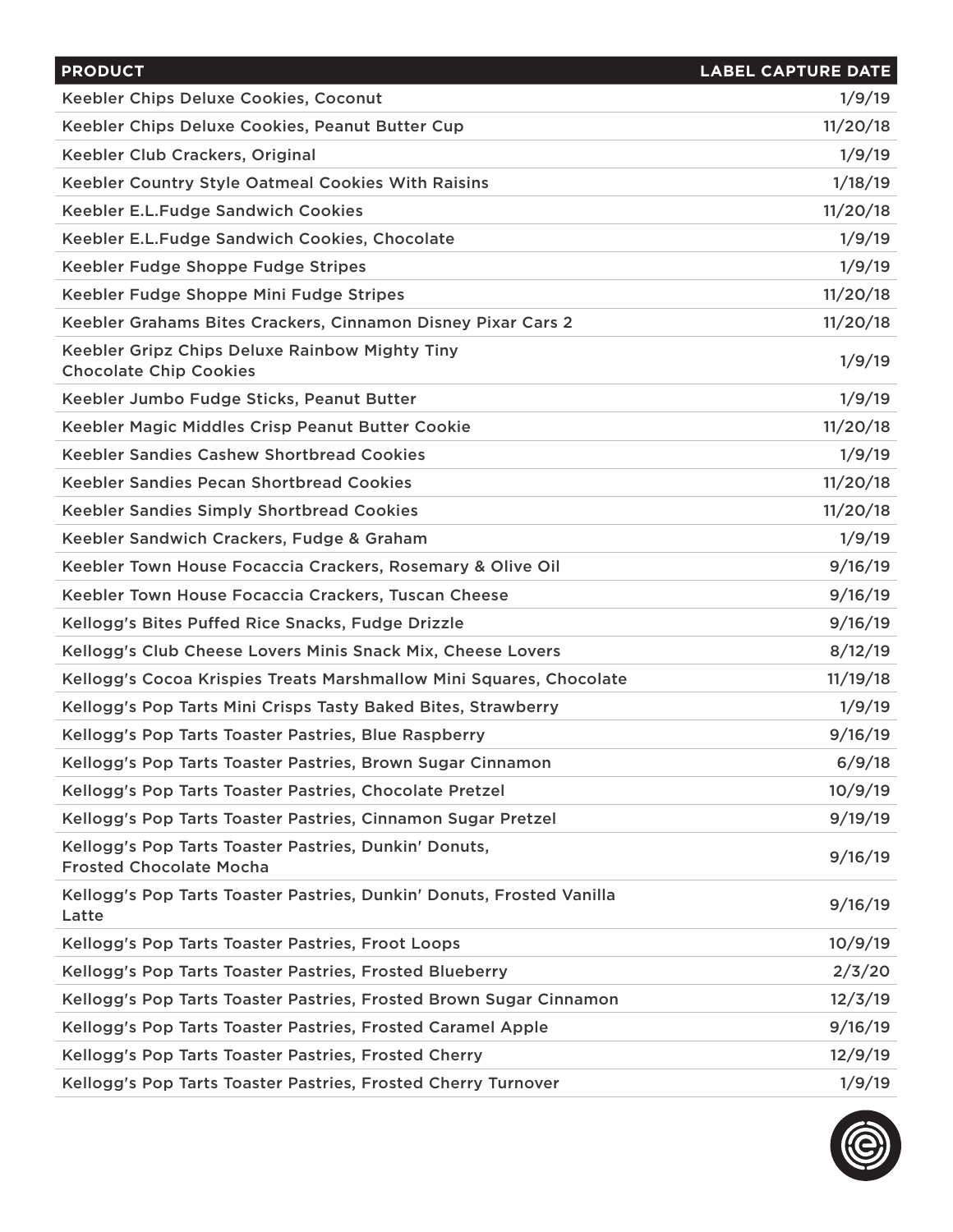| <b>PRODUCT</b>                                                                                                    | <b>LABEL CAPTURE DATE</b> |
|-------------------------------------------------------------------------------------------------------------------|---------------------------|
| Kellogg's Pop Tarts Toaster Pastries, Frosted Chocolate                                                           | 11/20/18                  |
| Kellogg's Pop Tarts Toaster Pastries, Frosted Chocolate Chip                                                      | 8/12/19                   |
| Kellogg's Pop Tarts Toaster Pastries, Frosted Chocolate Chip Cookie<br>Dough                                      | 8/12/19                   |
| Kellogg's Pop Tarts Toaster Pastries, Frosted Chocolate Cupcake                                                   | 4/3/19                    |
| Kellogg's Pop Tarts Toaster Pastries, Frosted Chocolate Fudge                                                     | 2/3/20                    |
| Kellogg's Pop Tarts Toaster Pastries, Frosted Chocolatey Caramel                                                  | 9/16/19                   |
| Kellogg's Pop Tarts Toaster Pastries, Frosted Chocolatey Salted Caramel                                           | 6/22/18                   |
| Kellogg's Pop Tarts Toaster Pastries, Frosted Cinnamon Roll                                                       | 9/16/19                   |
| Kellogg's Pop Tarts Toaster Pastries, Frosted Confetti Cupcake                                                    | 4/3/19                    |
| Kellogg's Pop Tarts Toaster Pastries, Frosted Cookies & Creme                                                     | 6/9/18                    |
| Kellogg's Pop Tarts Toaster Pastries, Frosted Cookies & Crème                                                     | 2/3/20                    |
| Kellogg's Pop Tarts Toaster Pastries, Frosted Crisp Apple                                                         | 11/19/19                  |
| Kellogg's Pop Tarts Toaster Pastries, Frosted Crush Orange,<br><b>Frosted Crush Orange</b>                        | 9/16/19                   |
| Kellogg's Pop Tarts Toaster Pastries, Frosted Hot Fudge Sundae                                                    | 9/19/19                   |
| Kellogg's Pop Tarts Toaster Pastries, Frosted Pink Lemonade                                                       | 9/16/19                   |
| Kellogg's Pop Tarts Toaster Pastries, Frosted Raspberry                                                           | 9/8/19                    |
| Kellogg's Pop Tarts Toaster Pastries, Frosted Red Velvet                                                          | 9/16/19                   |
| Kellogg's Pop Tarts Toaster Pastries, Frosted S'mores                                                             | 6/25/19                   |
| Kellogg's Pop Tarts Toaster Pastries, Frosted Sparkle Licious Cherry                                              | 2/7/19                    |
| Kellogg's Pop Tarts Toaster Pastries, Frosted Strawberry                                                          | 6/25/19                   |
| Kellogg's Pop Tarts Toaster Pastries, Frosted Strawberry Milkshake                                                | 8/12/19                   |
| Kellogg's Pop Tarts Toaster Pastries, Frosted Vanilla Milkshake                                                   | 6/20/18                   |
| Kellogg's Pop Tarts Toaster Pastries, Frosted Wild Berry Bloom                                                    | 11/20/18                  |
| Kellogg's Pop Tarts Toaster Pastries, Frosted, Chocolate Peanut Butter,<br><b>Frosted Chocolate Peanut Butter</b> | 9/8/19                    |
| Kellogg's Pop Tarts Toaster Pastries, Gone Nutty! Frosted Chocolate<br><b>Peanut Butter</b>                       | 9/16/19                   |
| Kellogg's Pop Tarts Toaster Pastries, Ice Cream Shoppe Frosted<br><b>Strawberry Milkshake</b>                     | 11/20/18                  |
| Kellogg's Pop Tarts Toaster Pastries, Ice Cream Shoppe<br>Vanilla Milkshake                                       | 11/20/18                  |
| Kellogg's Pop Tarts Toaster Pastries, Jolly Rancher Frosted Green Apple                                           | 9/8/19                    |
| Kellogg's Pop Tarts Toaster Pastries, Jolly Rancher Frosted Watermelon                                            | 9/8/19                    |
| Kellogg's Pop Tarts Toaster Pastries, Jolly Rancher Green Apple                                                   | 9/16/19                   |
| Kellogg's Pop Tarts Toaster Pastries, Jolly Rancher Watermelon                                                    | 9/16/19                   |

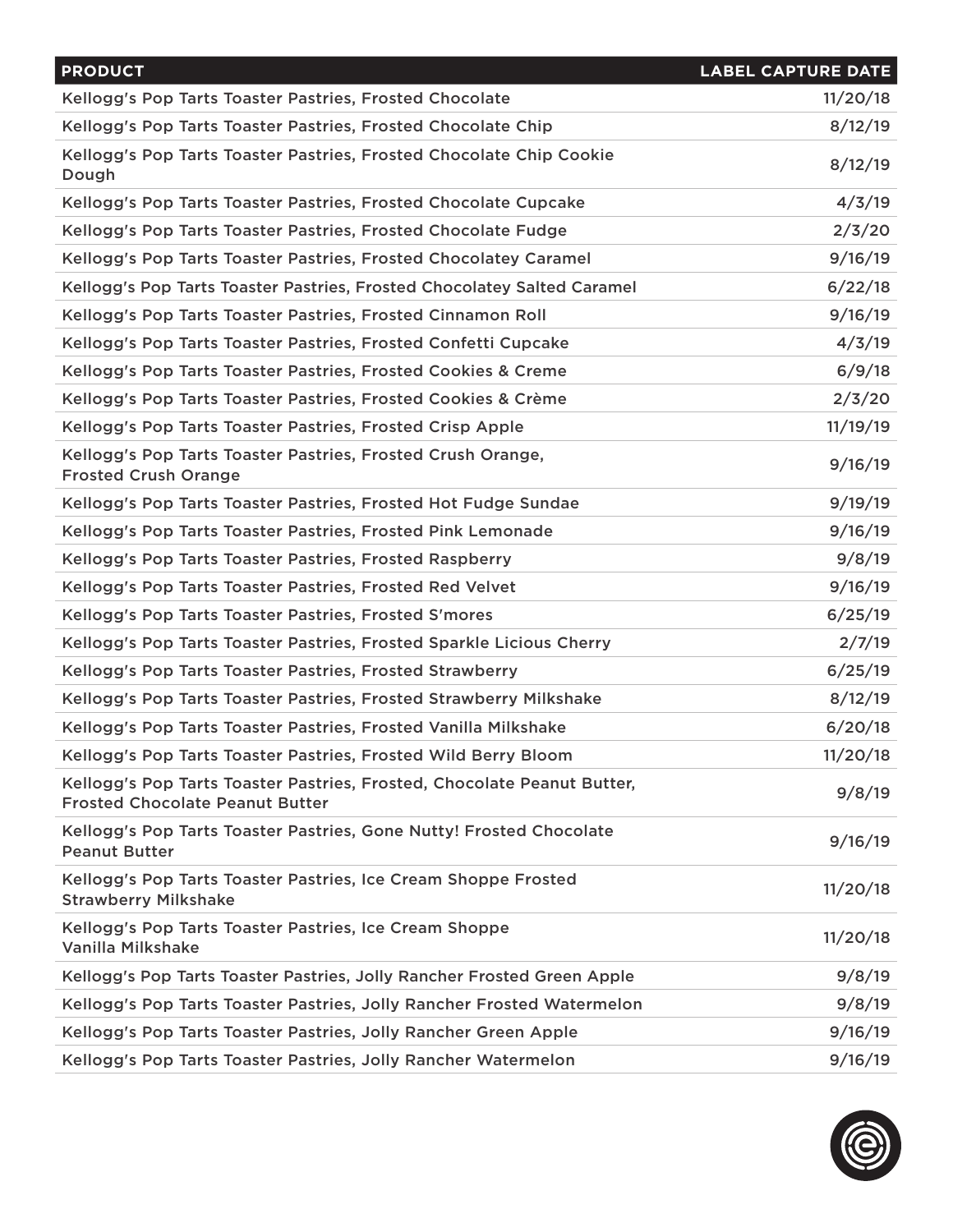| <b>PRODUCT</b>                                                                                        | <b>LABEL CAPTURE DATE</b> |
|-------------------------------------------------------------------------------------------------------|---------------------------|
| Kellogg's Pop Tarts Toaster Pastries, Mer Mazing Blue Raspberry                                       | 9/19/19                   |
| Kellogg's Pop Tarts Toaster Pastries, Pumpkin Pie                                                     | 4/1/18                    |
| Kellogg's Pop Tarts Toaster Pastries, Raspberry                                                       | 8/12/19                   |
| Kellogg's Pop Tarts Toaster Pastries, Red White & Blueberry                                           | 3/6/19                    |
| Kellogg's Pop Tarts Toaster Pastries, Root Beer                                                       | 9/16/19                   |
| Kellogg's Pop Tarts Toaster Pastries, Spidey Berry                                                    | 3/6/19                    |
| Kellogg's Pop Tarts Toaster Pastries, Spidey Berry Frosted Raspberry                                  | 4/3/19                    |
| Kellogg's Pop Tarts Toaster Pastries, Splitz, Drizzled Sugar Cookie,<br><b>Frosted Brownie Batter</b> | 6/20/18                   |
| Kellogg's Pop Tarts Toaster Pastries, Splitz, Frosted Strawberry,<br><b>Drizzled Cheesecake</b>       | 5/16/18                   |
| Kellogg's Pop Tarts Toaster Pastries, Splitz, Sugar Cookie,<br><b>Brownie Batter</b>                  | 5/16/18                   |
| Kellogg's Pop Tarts Toaster Pastries, Sugar Cookie                                                    | 1/21/20                   |
| Kellogg's Pop Tarts Toaster Pastries, Unfrosted Blueberry                                             | 8/12/19                   |
| Kellogg's Pop Tarts Toaster Pastries, Unfrosted Brown Sugar Cinnamon                                  | 8/12/19                   |
| Kellogg's Pop Tarts Toaster Pastries, Unfrosted Strawberry                                            | 12/9/19                   |
| Kellogg's Pop Tarts Toaster Pastries, Unfrosted, Blueberry                                            | 6/20/18                   |
| Kellogg's Rice Krispies Chewy Granola Bar, Apple Cinnamon                                             | 8/12/19                   |
| Kellogg's Rice Krispies Chewy Granola Bar, Berry                                                      | 8/12/19                   |
| Kellogg's Rice Krispies Treats Crackle Snaps Puffed Rice Snacks,<br><b>Caramel Drizzle</b>            | 11/19/18                  |
| Kellogg's Rice Krispies Treats Crispy Marshmallow Mini Squares, Original                              | 12/26/18                  |
| Kellogg's Rice Krispies Treats Crispy Marshmallow Squares Bars,<br><b>Pumpkin Pie</b>                 | 4/3/19                    |
| Kellogg's Rice Krispies Treats Crispy Marshmallow Squares, Buttery Toffee                             | 6/20/18                   |
| Kellogg's Rice Krispies Treats Crispy Marshmallow Squares, Chocolatey                                 | 5/8/19                    |
| Kellogg's Rice Krispies Treats Crispy Marshmallow Squares,<br><b>Chocolatey Chip</b>                  | 1/9/19                    |
| Kellogg's Rice Krispies Treats Crispy Marshmallow Squares,<br><b>Cookies 'N' Creme</b>                | 2/23/20                   |
| Kellogg's Rice Krispies Treats Crispy Marshmallow Squares,<br><b>Double Chocolatey Chunk</b>          | 7/20/18                   |
| Kellogg's Rice Krispies Treats Crispy Marshmallow Squares,<br><b>Marshmallow</b>                      | 7/29/19                   |
| Kellogg's Rice Krispies Treats Crispy Marshmallow Squares, Original                                   | 8/28/19                   |
| Kellogg's Rice Krispies Treats Crispy Marshmallow Squares,<br><b>Vanilla Creme</b>                    | 9/19/19                   |

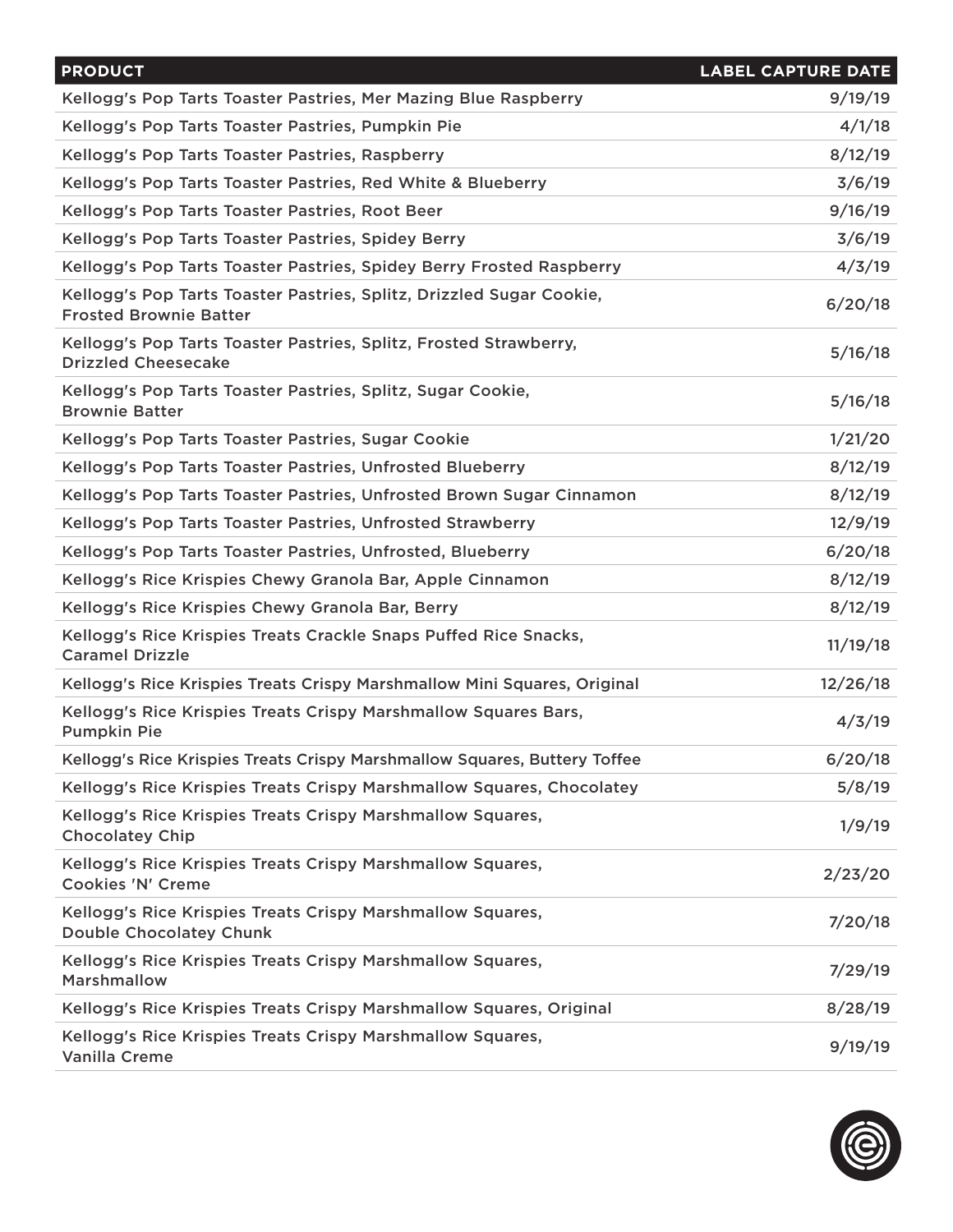| <b>PRODUCT</b>                                                                                                       | <b>LABEL CAPTURE DATE</b> |
|----------------------------------------------------------------------------------------------------------------------|---------------------------|
| Kellogg's Rice Krispies Treats Original Crispy Marshmallow Squares<br><b>Treat Sheet, Crispy Marshmallow Squares</b> | 11/19/18                  |
| Kellogg's Special K Brownies, Blondie                                                                                | 9/16/19                   |
| Kellogg's Special K Brownies, Divine Fudge                                                                           | 9/16/19                   |
| Kellogg's Special K Brownies, Heavenly Caramel                                                                       | 9/16/19                   |
| Kellogg's Special K Cereal Bar, Strawberry                                                                           | 11/20/18                  |
| Kellogg's Special K Cereal Bars, Honey Nut                                                                           | 11/20/18                  |
| Kellogg's Special K Cracker Chips, Barbecue                                                                          | 1/9/19                    |
| Kellogg's Special K Cracker Chips, Cheddar                                                                           | 1/9/19                    |
| Kellogg's Special K Cracker Chips, Sea Salt                                                                          | 11/19/18                  |
| Kellogg's Special K Cracker Chips, Sour Cream and Onion                                                              | 1/9/19                    |
| Kellogg's Special K Crackers Baked Snacks, Savory Herb                                                               | 1/9/19                    |
| Kellogg's Special K Meal Bar, Chocolate Peanut Butter                                                                | 11/20/18                  |
| Kellogg's Special K Meal Bar, Chocolatey Chip                                                                        | 11/19/18                  |
| Kellogg's Special K Meal Bar, Double Chocolate                                                                       | 1/9/19                    |
| Kellogg's Special K Pastry Crisps, Brown Sugar Cinnamon                                                              | 9/16/19                   |
| Kellogg's Special K Pastry Crisps, Chocolatey Caramel                                                                | 9/16/19                   |
| Kellogg's Special K Pastry Crisps, Cookies & Creme                                                                   | 9/16/19                   |
| Kellogg's Special K Pastry Crisps, Strawberry                                                                        | 9/16/19                   |
| Kellogg's Special K Protein Meal Bar, Chocolate Caramel                                                              | 11/20/18                  |
| Kellogg's Special K Protein Meal Bar, Chocolate Peanut Butter                                                        | 11/20/18                  |
| Kellogg's Special K Protein Meal Bar, Cranberry Walnut                                                               | 9/16/19                   |
| Kellogg's Special K Protein Meal Bar, Honey Almond                                                                   | 11/20/18                  |
| Kellogg's Special K Protein Meal Bars, Chocolate Caramel                                                             | 1/9/19                    |
| Kellogg's Special K Protein Meal Bars, Chocolatey Chip                                                               | 1/9/19                    |
| Kellogg's Special K Protein Meal Bars, Strawberry                                                                    | 11/20/18                  |
| Kellogg's Special K Yogurt Coated Cereal, Fruit & Yogurt                                                             | 11/20/18                  |
| Kid Cuisine Magical Cheese Pizza                                                                                     | 7/12/19                   |
| Kitchen Cooked Baked Kettle Pops                                                                                     | 8/24/19                   |
| <b>Kitchen Cooked Baked Onion Bursts</b>                                                                             | 4/25/18                   |
| Kitchen Cooked Cheese Popcorn, Classic                                                                               | 5/15/18                   |
| Kitchen Cooked Kettle Kurls Cheese                                                                                   | 5/15/18                   |
| Kitchen Cooked Kettle Pops                                                                                           | 4/25/18                   |
| Klondike Bar, Reese's Peanut Butter Cups                                                                             | 10/7/19                   |
| Klondike Minis Bar, Peanut Butter Light                                                                              | 10/7/19                   |
| Knorr Bouillon, Beef Flavor                                                                                          | 11/20/19                  |

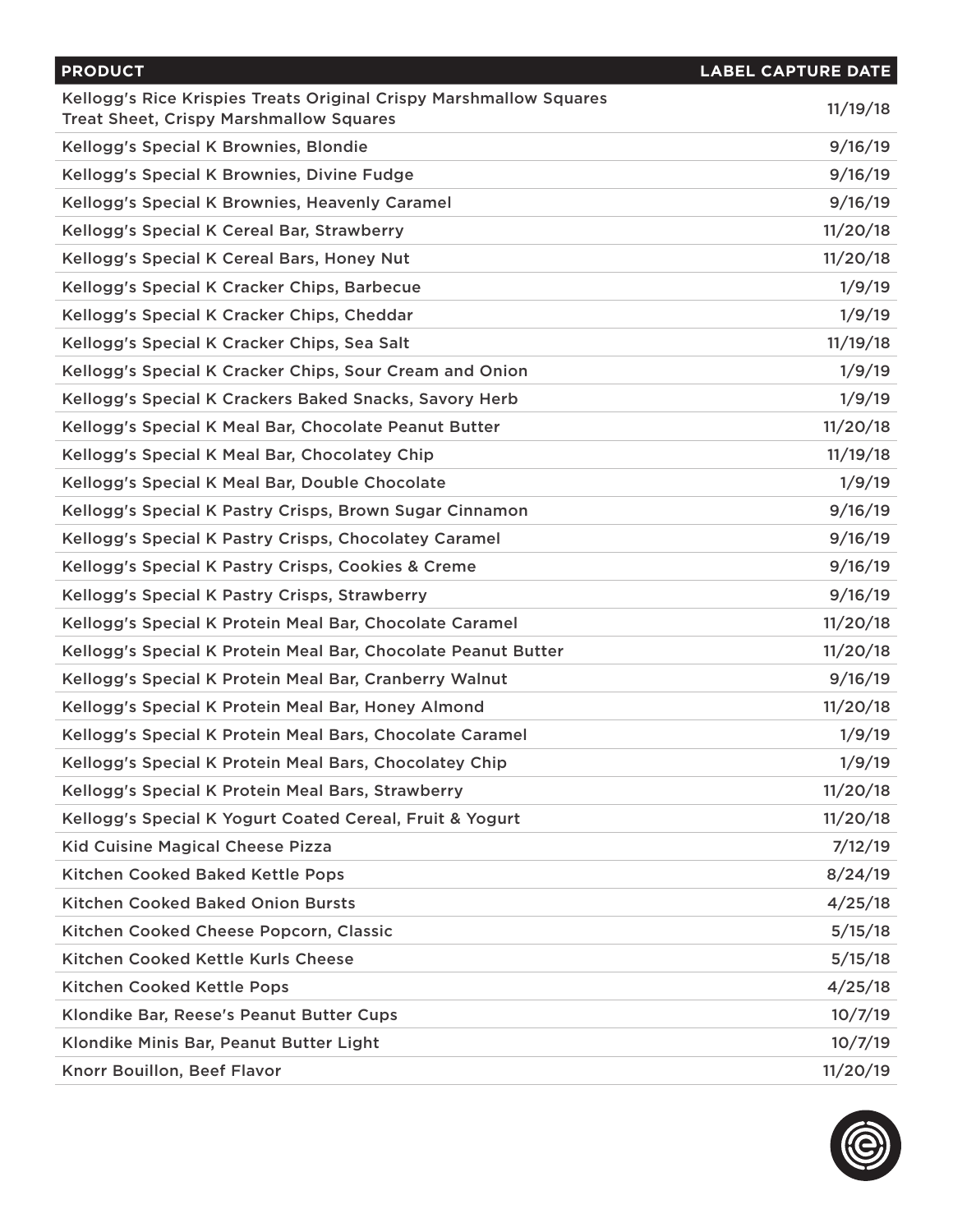| <b>PRODUCT</b>                                                      | <b>LABEL CAPTURE DATE</b> |
|---------------------------------------------------------------------|---------------------------|
| Knorr Bouillon, Chicken Flavor                                      | 11/25/19                  |
| Knorr Bouillon, Vegetable                                           | 11/25/19                  |
| Knorr Caldo Con Sabor De Pollo                                      | 11/25/19                  |
| Knorr Tomato Bouillon, Chicken Flavor                               | 11/20/19                  |
| Krave Treat Bar, Brownie                                            | 1/9/19                    |
| <b>Krave Treat Bar, S'mores</b>                                     | 5/15/19                   |
| Kroger Butter Mints, Butter                                         | 11/20/19                  |
| <b>Kroger Multi Grain Crackers</b>                                  | 9/4/18                    |
| L. Frances Soft & Chewy Caramels, Original                          | 11/9/18                   |
| La Mejor Empanadas De Pina Cookies & Pastries, Pineapple            | 6/25/18                   |
| Landies Candies Jumbo Pretzels, Cookies & Cream                     | 11/24/19                  |
| <b>Lemon Cake</b>                                                   | 3/5/19                    |
| <b>Lemon Creme Cake</b>                                             | 8/10/18                   |
| Lemon Pie                                                           | 9/5/18                    |
| Lidl Original Golden Round Crackers, Original                       | 11/15/18                  |
| <b>Little Debbie Animal Tracks Brownies</b>                         | 6/28/18                   |
| Little Debbie Back to School Apple Delights Cookies                 | 7/27/18                   |
| Little Debbie Back to School Snack Cakes                            | 7/27/18                   |
| Little Debbie Basket Cakes                                          | 6/28/18                   |
| <b>Little Debbie Bat Brownies</b>                                   | 6/26/19                   |
| Little Debbie Be My Valentine Cakes, Strawberry                     | 6/26/19                   |
| Little Debbie Be My Valentine Nutty Bars, Wafers With Peanut Butter | 6/26/19                   |
| Little Debbie Bemyvalentine Snack Cakes                             | 6/24/19                   |
| Little Debbie Big Pack Sandwich Cookies, Peanut Butter Creme Pies   | 6/28/18                   |
| <b>Little Debbie Birthday Cakes</b>                                 | 6/26/19                   |
| Little Debbie Boston Creme Rolls                                    | 6/24/19                   |
| Little Debbie Brownie Fudge With English Walnuts                    | 8/13/18                   |
| Little Debbie Brownie, Pumpkins                                     | 6/26/19                   |
| <b>Little Debbie Brownies</b>                                       | 6/13/18                   |
| Little Debbie Brownies, Iced Llama                                  | 11/18/19                  |
| Little Debbie Butterfly Creme Filled Cakes                          | 11/19/19                  |
| Little Debbie Cake Rolls, Candy Cane                                | 6/26/19                   |
| Little Debbie Cake Rolls, S'mores                                   | 6/28/18                   |
| Little Debbie Chocolate Chip Candy                                  | 7/27/18                   |
| Little Debbie Chocolate Chip Creme Pies                             | 8/13/18                   |
| Little Debbie Christmas Tree Brownies                               | 6/24/19                   |

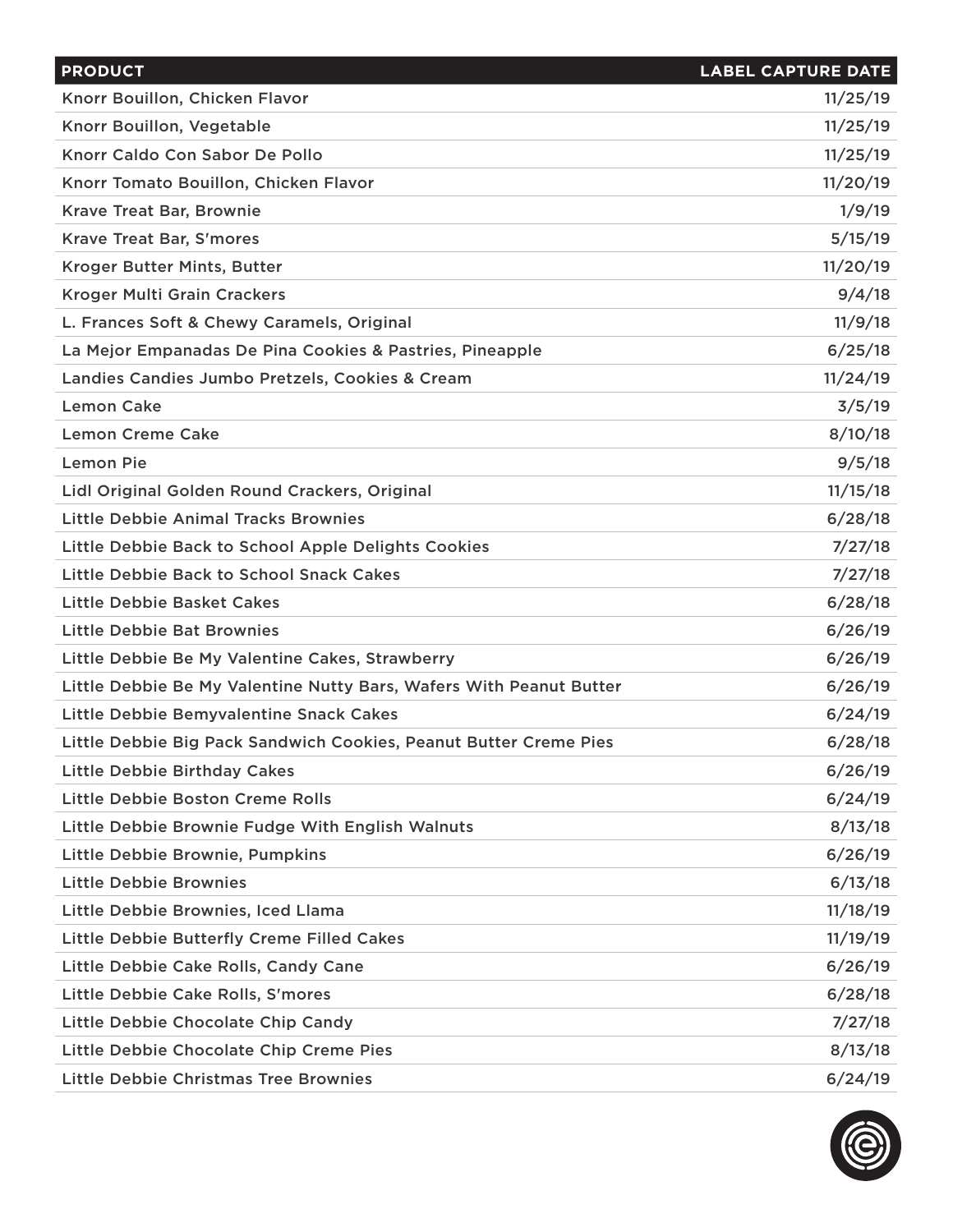| <b>PRODUCT</b>                                                                              | <b>LABEL CAPTURE DATE</b> |
|---------------------------------------------------------------------------------------------|---------------------------|
| Little Debbie Christmas Tree Cakes                                                          | 6/24/19                   |
| Little Debbie Clusters Salted Caramel & Peanut Cookies, Peanut                              | 6/28/18                   |
| Little Debbie Conversation Hearts Iced Brownies                                             | 6/26/19                   |
| Little Debbie Cookie Bars, Salted Caramel, Salted Caramel                                   | 6/24/19                   |
| Little Debbie Cookies & Creme Cakes                                                         | 6/28/18                   |
| Little Debbie Cookies, Christmas                                                            | 6/24/19                   |
| Little Debbie Cosmic Brownies With Chocolate Chip Candy                                     | 6/28/18                   |
| Little Debbie Cosmic Snacks Star Crunch Cookies With Caramel and<br><b>Crisp Rice</b>       | 6/28/18                   |
| Little Debbie Creme Cakes, Orange                                                           | 6/26/19                   |
| Little Debbie Creme Filled Cakes                                                            | 6/28/18                   |
| Little Debbie Creme Filled Chocolate Cupcakes                                               | 7/10/19                   |
| Little Debbie Creme Filled White Cake                                                       | 6/24/19                   |
| Little Debbie Creme Pie Filled Cookie, Peanut Butter                                        | 6/28/18                   |
| Little Debbie Creme Pies Sandwich Cookies, Raisin, Raisin                                   | 6/24/19                   |
| Little Debbie Crunch Bars, Peanut Butter                                                    | 6/24/19                   |
| Little Debbie Delights Cookies, Pumpkin                                                     | 6/24/19                   |
| <b>Little Debbie Devil Cremes Cakes</b>                                                     | 6/24/19                   |
| Little Debbie Devil Squares Devil Squares, Snack Cakes                                      | 6/24/19                   |
| Little Debbie Double Decker Fudge Round, Fudge                                              | 7/10/19                   |
| Little Debbie Easter Basket Cakes                                                           | 6/24/19                   |
| Little Debbie Easter Egg Brownies                                                           | 6/24/19                   |
| Little Debbie Eggnog Cake Rolls                                                             | 6/26/19                   |
| Little Debbie Fall Brownies Snacks Squares, Fall Brownies                                   | 7/27/18                   |
| Little Debbie Fall Nutty Buddy Dark Wafers With Peanut Butter Bars,<br><b>Peanut Butter</b> | 8/31/18                   |
| <b>Little Debbie Fall Party Cake</b>                                                        | 7/10/19                   |
| <b>Little Debbie Fig Bars</b>                                                               | 6/24/19                   |
| <b>Little Debbie Football Shaped Brownies</b>                                               | 7/27/18                   |
| Little Debbie Frosted Fudge Snack Cakes                                                     | 6/28/18                   |
| Little Debbie Fudge Brownie With English Walnuts                                            | 7/10/19                   |
| Little Debbie Fudge Dipped Cake Rolls, Banana                                               | 6/28/18                   |
| Little Debbie Fudge Dipped Cakes, Strawberry                                                | 6/26/19                   |
| Little Debbie Fudge Rounds Sandwich Cookies                                                 | 6/28/18                   |
| Little Debbie Happy Camper Snack Cakes                                                      | 7/27/18                   |
| Little Debbie Happy Camper Strawberry Filled Cookies                                        | 6/28/18                   |

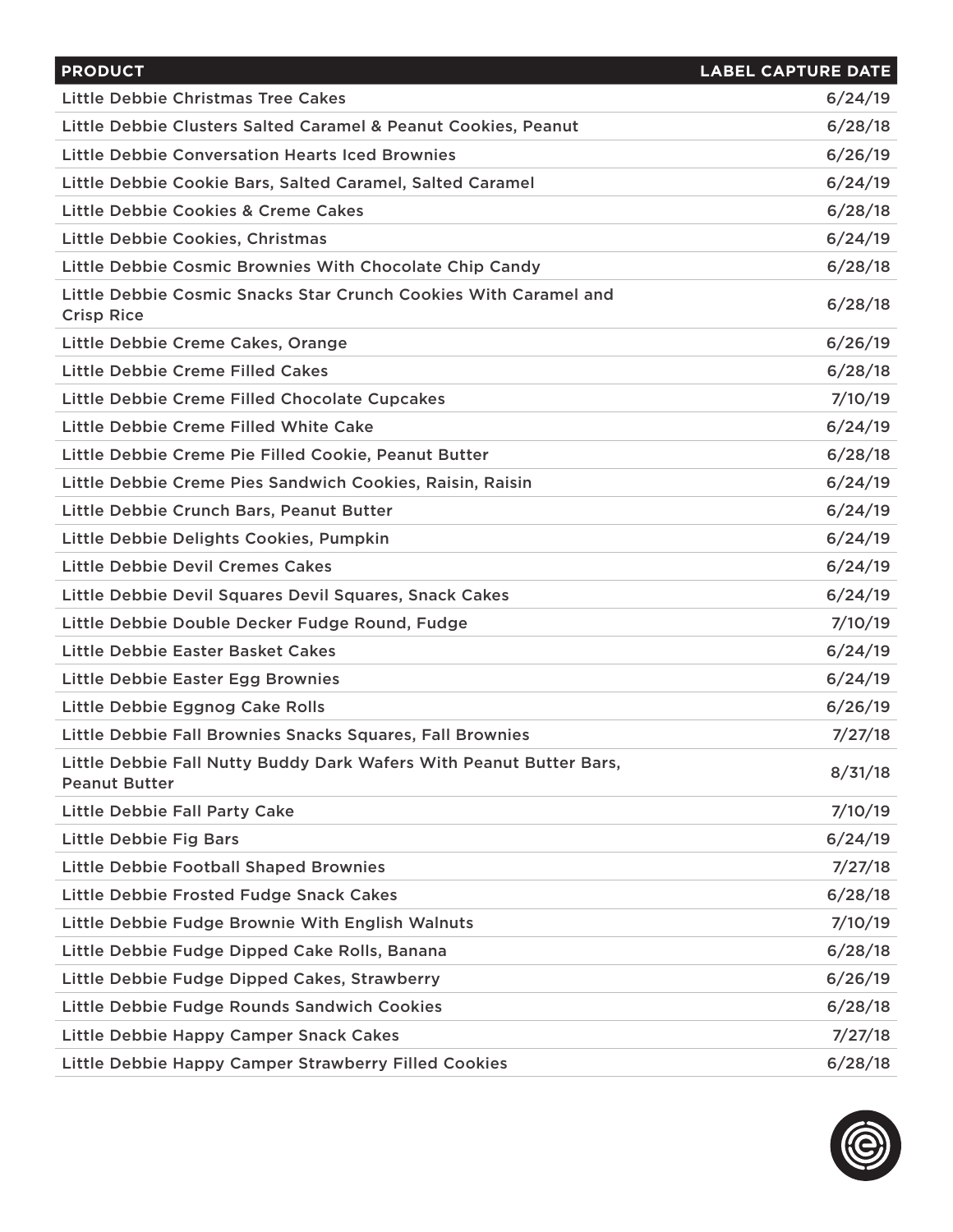| <b>PRODUCT</b>                                                                                               | <b>LABEL CAPTURE DATE</b> |
|--------------------------------------------------------------------------------------------------------------|---------------------------|
| <b>Little Debbie Honey Buns</b>                                                                              | 6/28/18                   |
| Little Debbie Iced Brownies                                                                                  | 6/24/19                   |
| Little Debbie Iced Honey Bun                                                                                 | 7/10/19                   |
| Little Debbie Little Brownies                                                                                | 6/26/19                   |
| Little Debbie Marshmallow Pies, Banana                                                                       | 6/24/19                   |
| Little Debbie Marshmallow Pies, Chocolate                                                                    | 6/24/19                   |
| Little Debbie Mini Brownies, Chocolate                                                                       | 8/23/19                   |
| Little Debbie Mother's Day Cakes, Lemon                                                                      | 6/26/19                   |
| Little Debbie Mother's Day Cakes, Strawberry                                                                 | 6/26/19                   |
| <b>Little Debbie Nutty Buddy Cookies</b>                                                                     | 7/10/19                   |
| Little Debbie Nutty Buddy Cookies, Dark                                                                      | 6/28/18                   |
| Little Debbie Oatmeal Creme Pie                                                                              | 6/28/18                   |
| Little Debbie Pb Rounds Fudge Dipped Peanut Butter Sandwich Cookies                                          | 7/27/18                   |
| Little Debbie Peanut Cluster Salted Caramel & Peanut Cookie, Peanut                                          | 7/19/18                   |
| Little Debbie Puffs, Marshmallow                                                                             | 6/24/19                   |
| Little Debbie Pumpkin Spice Rolls                                                                            | 6/26/19                   |
| Little Debbie Raisin Creme Pie, Raisin                                                                       | 8/13/18                   |
| Little Debbie Red, White and Blue Cakes                                                                      | 6/26/19                   |
| Little Debbie Red, White and Blue Wafers With Peanut Butter                                                  | 6/26/19                   |
| Little Debbie Red, White and Blueberry Creme Rolls, Blueberry                                                | 6/26/19                   |
| Little Debbie Salted Caramel Cookie Bar, Salted Caramel                                                      | 8/23/19                   |
| Little Debbie Sandwich Cookies, Caramel Apple Oatmeal Creme Pies,<br><b>Caramel Apple Oatmeal Creme Pies</b> | 6/26/19                   |
| Little Debbie Sandwich Cookies, Oatmeal Creme Pies                                                           | 6/28/18                   |
| Little Debbie Sandwich Cookies, Raisin Creme Pies                                                            | 6/28/18                   |
| <b>Little Debbie Santa Brownies</b>                                                                          | 6/26/19                   |
| Little Debbie Shimmering Mermaid White Cake With Fun Purple<br><b>Creme Filling</b>                          | 7/22/19                   |
| <b>Little Debbie Snack Cakes</b>                                                                             | 6/24/19                   |
| Little Debbie Snack Cakes, Banana Twins                                                                      | 6/24/19                   |
| Little Debbie Snack Cakes, Cherry Cordials                                                                   | 6/24/19                   |
| Little Debbie Snack Cakes, Chocolate Chip, Chocolate Chip                                                    | 6/24/19                   |
| Little Debbie Snack Pies, Chocolate                                                                          | 6/28/18                   |
| Little Debbie Snowflake Brownies                                                                             | 8/28/19                   |
| Little Debbie Sparkling Strawberry Unicorn Cakes,<br><b>Sparkling Strawberry</b>                             | 8/23/19                   |

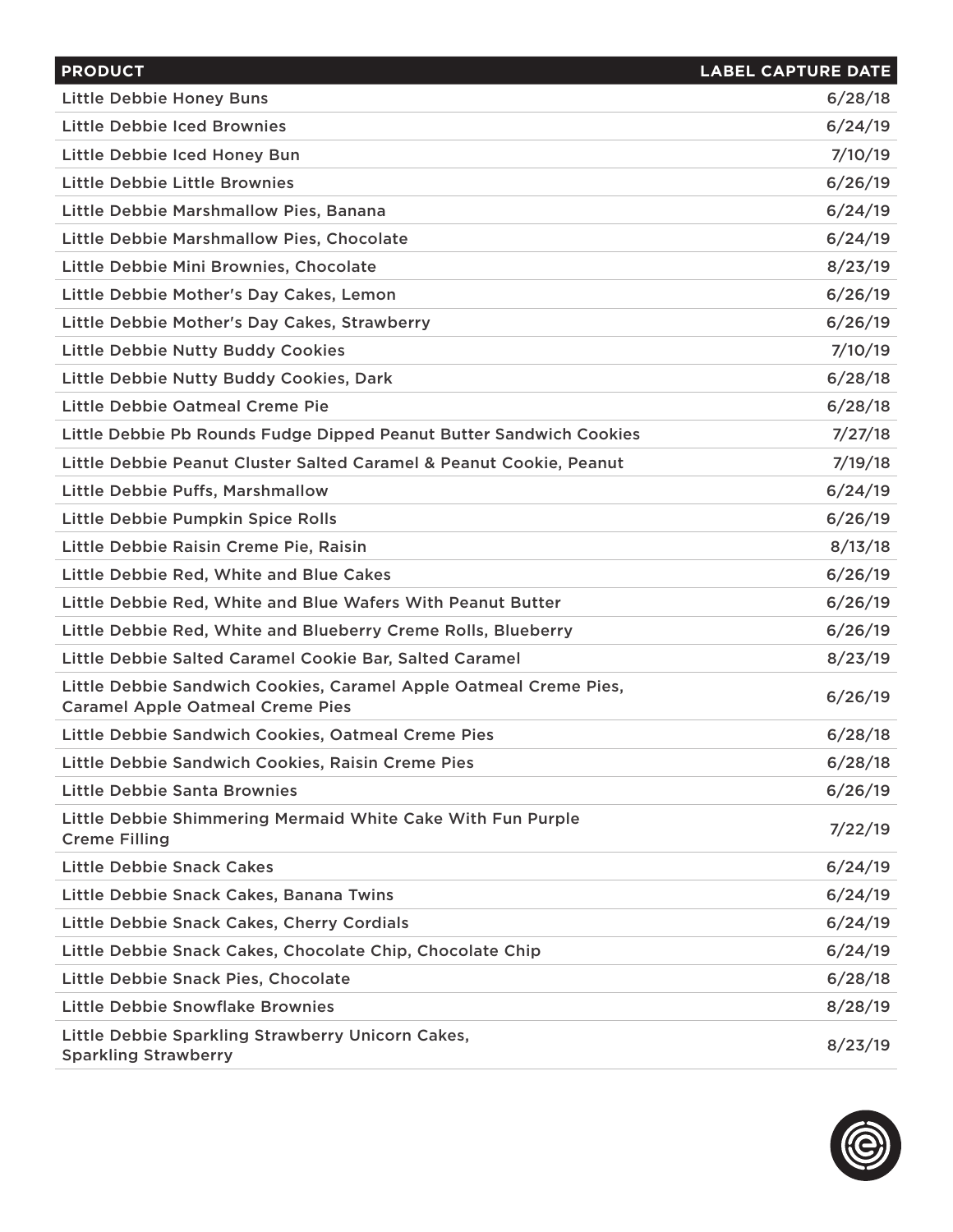| <b>PRODUCT</b>                                                                                         | <b>LABEL CAPTURE DATE</b> |
|--------------------------------------------------------------------------------------------------------|---------------------------|
| <b>Little Debbie Spring Iced Brownies</b>                                                              | 6/26/19                   |
| Little Debbie Spring Nutty Bars Wafers With Peanut Butter                                              | 11/19/19                  |
| <b>Little Debbie Spring Party Cake</b>                                                                 | 6/26/19                   |
| Little Debbie St. Patrick's Day Cakes                                                                  | 6/26/19                   |
| Little Debbie St. Patrick's Day Mint Creme Rolls                                                       | 6/26/19                   |
| Little Debbie Star Crunch Snacks                                                                       | 6/28/18                   |
| Little Debbie Swiss Rolls                                                                              | 6/24/19                   |
| Little Debbie Turtle Brownies                                                                          | 7/10/19                   |
| Little Debbie Zebra Cake                                                                               | 6/28/18                   |
| Lucerne Dairy Farms Rainbow Sherbet, Raspberry, Lime & Orange                                          | 11/12/18                  |
| Lucerne Dairy Farms Reduced Fat Ice Cream, Cookies 'N Cream                                            | 11/12/18                  |
| Lucerne Orange Vanilla Swirl, Reduced Fat Ice Cream, Vanilla                                           | 11/12/18                  |
| Lunch Makers Armour Cracker Crunchers, Chicken                                                         | 9/16/19                   |
| <b>Lunchables S'mores Dippers</b>                                                                      | 10/4/19                   |
| Lunchables Sub Sandwich, Turkey & Hum                                                                  | 4/25/19                   |
| <b>Lunchables Uploaded Lunch Combinations Ultimate Double Cheese</b><br>Deep Dish Pizza, Double Cheese | 8/24/19                   |
| Lunchables Uploaded, Lunch Combinations, Ultimate Deep Dish Pizza<br>With Pepperoni                    | 4/25/19                   |
| M&M's Hazelnut Spread Chocolate Candies, Hazelnut                                                      | 7/12/19                   |
| M&M's Hazelnut Spread Chocolate Candies, Hazelnut Spread                                               | 3/5/19                    |
| M&M's Milk Chocolate Bar With Minis & Almonds Chocolate Candies,<br>Minis & Almonds                    | 5/30/19                   |
| M&M's Milk Chocolate Snackmix, Sweet & Salty                                                           | 10/22/18                  |
| M&M's Snack Mix Sweet & Salty Milk Chocolate, Milk Chocolate                                           | 3/26/18                   |
| Maggi Bouillon Tablets, Chicken, Chicken                                                               | 2/27/20                   |
| Maggi Chicken Flavored Rice Soup Mix                                                                   | 9/16/19                   |
| Mallowow! Cookoo for Cookies Delicious Snacking Marshmallows,<br><b>Cookoo for Cookies</b>             | 11/14/19                  |
| Mariano's Coffee Cake Strip, Cinnamon Pecan                                                            | 5/24/18                   |
| Mariano's Marianos Apple Strip Coffeecake, Apple                                                       | 5/24/18                   |
| <b>Marinela Butter Cookies</b>                                                                         | 3/12/19                   |
| Marinela Pastisetas Butter Flavored Cookies, Butter                                                    | 3/15/19                   |
| <b>Market Pantry Chocolate Sandwich Cookies</b>                                                        | 5/18/18                   |
| Market Pantry Extra Butter Microwave Popcorn                                                           | 3/11/19                   |
| Market Pantry Family Sized Honey Graham Crackers, Honey                                                | 7/26/18                   |
| Market Pantry Light and Flaky Crackers                                                                 | 7/26/18                   |

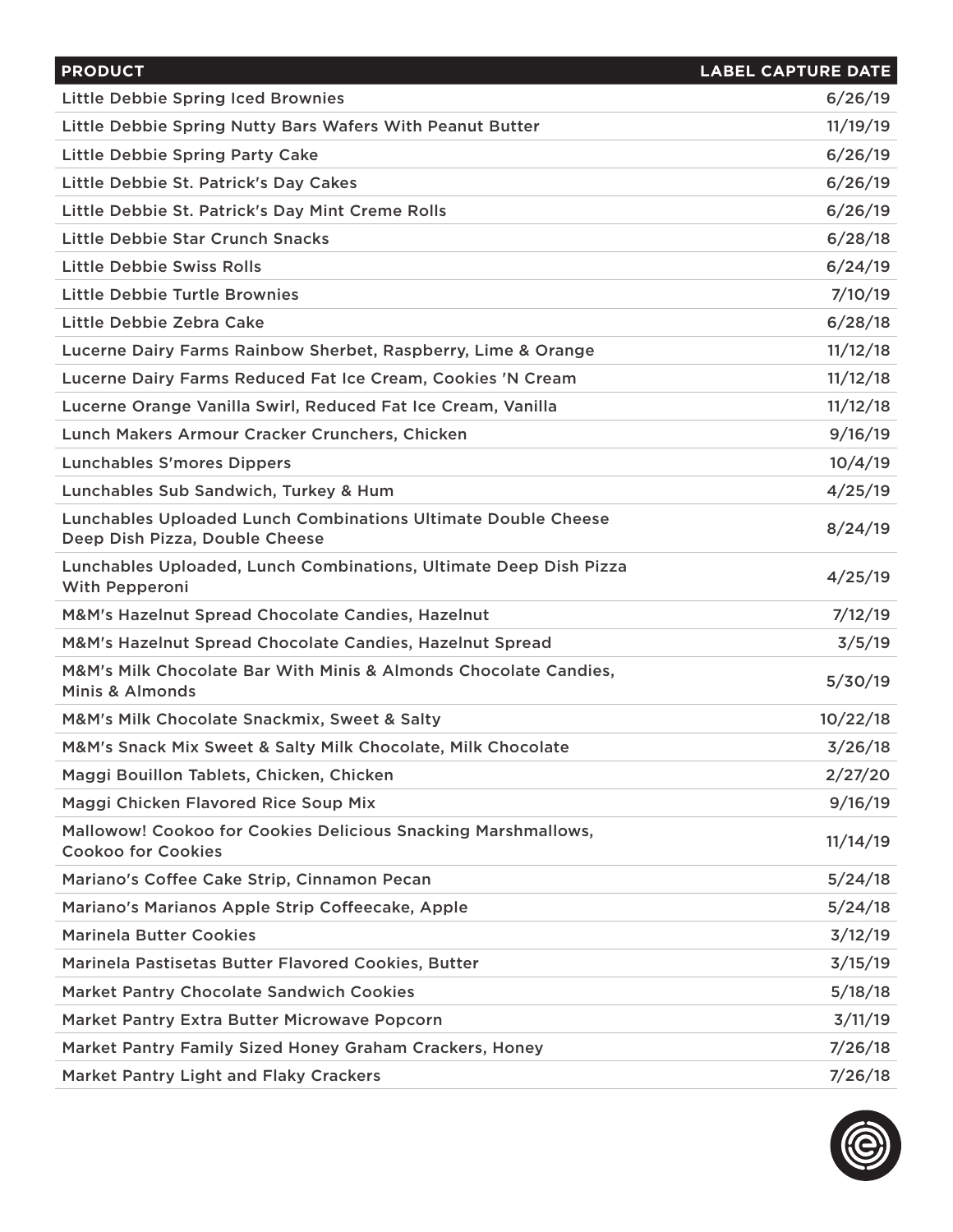| <b>PRODUCT</b>                                                                                 | <b>LABEL CAPTURE DATE</b> |
|------------------------------------------------------------------------------------------------|---------------------------|
| Market Pantry Microwave Kettle Corn Popcorn, Sweet & Salty                                     | 5/18/18                   |
| Market Pantry Microwave Popcorn, Butter                                                        | 5/18/18                   |
| Market Pantry Microwave Popcorn, Extra Butter                                                  | 5/18/18                   |
| Market Pantry Microwave Popcorn, Light Butter                                                  | 3/11/19                   |
| Market Pantry Peanut Butter Creme Sandwich Cookies,<br><b>Peanut Butter Creme</b>              | 5/18/18                   |
| <b>Market Pantry Saltine Crackers, Saltine</b>                                                 | 5/18/18                   |
| Market Pantry Sea Salt Microwave Popcorn, Sea Salt                                             | 3/11/19                   |
| Market Pantry Shortening All Vegetable                                                         | 1/21/20                   |
| Market Pantry Soup & Oyster Crackers, Soup & Oyster                                            | 11/9/18                   |
| Market Pantry Sweet & Salty Kettle Corn Microwave Popcorn                                      | 3/11/19                   |
| Market Pantry Woven Wheats Baked Crackers, Original                                            | 5/18/18                   |
| Marketside Caesar Salad With Chicken, Caesar                                                   | 12/4/19                   |
| <b>Marketside Carrot Cake Torte</b>                                                            | 11/14/18                  |
| <b>Marketside Carrot Cheese Cake</b>                                                           | 5/6/19                    |
| Marketside Chicken Caesar Salad                                                                | 2/3/20                    |
| Marketside Double Chocolate Truffle Filled Cake                                                | 5/15/18                   |
| Marketside Gourmet Rice Treat Pop With Candy Sprinkles                                         | 3/27/18                   |
| <b>Marketside Hummingbird Cake</b>                                                             | 5/24/18                   |
| Marketside Rich Cream Cheese Chocolate Cake                                                    | 5/12/18                   |
| Marketside Rich Sour Cream Cake                                                                | 1/15/19                   |
| Marketside Strawberry Bundt Cakes, Strawberry                                                  | 1/18/19                   |
| Marketside Strawberry Cake, Strawberry                                                         | 5/24/18                   |
| Marketside Ultimate Chocolate Ganache Cake                                                     | 4/17/18                   |
| Marketside Ultimate Chocolate Turtle Brownie Cookies,<br><b>Chocolate Turtle Brownie</b>       | 5/15/18                   |
| Marshmallow Treats, Cookie & Crème                                                             | 4/17/18                   |
| Maruchan Beef Flavor Instant Lunch Ramen Noodle Soup, Beef                                     | 11/21/18                  |
| Maruchan Bowl Ramen Noodle Soup Bowl, Chicken                                                  | 5/22/18                   |
| Maruchan Cajun Style Instant Lunch Ramen Noodle Soup With Chili<br>Piquin & Shrimp, Hot, Spicy | 11/21/18                  |
| Maruchan Fire Yakisoba Spicy Beef Japanese Home Style Noodles,<br><b>Spicy Beef</b>            | 8/18/19                   |
| Maruchan Instant Lunch Lime Chili Chicken Ramen Noodle,<br>Lime Chili Chicken                  | 11/21/18                  |
| Maruchan Instant Lunch Lime Chili Flavor With Shrimp Ramen Noodles,<br>Lime Chili Shrimp       | 11/22/18                  |

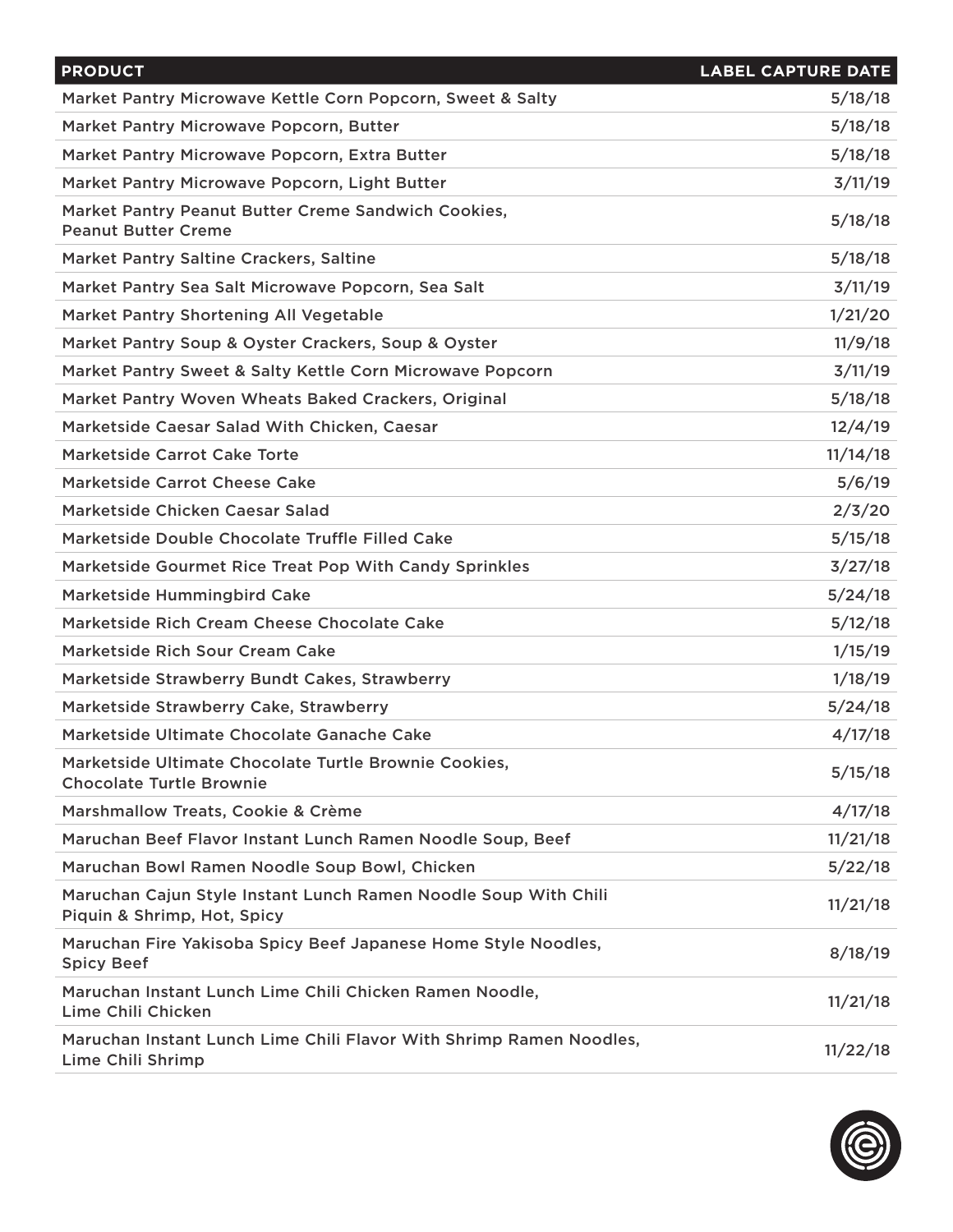| <b>PRODUCT</b>                                                                      | <b>LABEL CAPTURE DATE</b> |
|-------------------------------------------------------------------------------------|---------------------------|
| Maruchan Instant Lunch Ramen Noodles                                                | 11/21/18                  |
| Maruchan Instant Lunch Ramen Noodles, Beef                                          | 11/22/18                  |
| Maruchan Instant Lunch Ramen Noodles, Cajun Style                                   | 11/28/18                  |
| Maruchan Instant Lunch Ramen Noodles, Cheddar Cheese                                | 11/21/18                  |
| Maruchan Instant Lunch Ramen Noodles, Chicken                                       | 11/30/18                  |
| Maruchan Instant Lunch Ramen Noodles, Chicken Tortilla                              | 11/22/18                  |
| Maruchan Instant Lunch Ramen Noodles, Chipotle Chicken                              | 8/22/19                   |
| Maruchan Instant Lunch Ramen Noodles, Hot & Spicy Beef                              | 11/21/18                  |
| Maruchan Instant Lunch Ramen Noodles, Hot & Spicy Chicken                           | 11/22/18                  |
| Maruchan Instant Lunch Ramen Noodles, Lime Chili Shrimp                             | 11/16/18                  |
| Maruchan Instant Lunch Ramen Noodles, Miso                                          | 9/16/19                   |
| Maruchan Instant Lunch Ramen Noodles, Roast Chicken                                 | 11/22/18                  |
| Maruchan Instant Lunch Ramen Noodles, Shrimp                                        | 11/21/18                  |
| Maruchan Instant Lunch Ramen Noodles, Spicy Beef                                    | 8/18/19                   |
| Maruchan Instant Lunch Ramen Noodles, Sriracha Chicken                              | 9/16/19                   |
| Maruchan Yakisoba Home Style Japanese Noodles, Cheddar Cheese                       | 9/16/19                   |
| Maruchan Yakisoba Home Style Japanese Noodles, Savory Soy Sauce                     | 5/22/18                   |
| Mayfield Creamery Candy Jar Crunch Premium Ice Cream                                | 4/6/18                    |
| Meijer BLT Dip Mix                                                                  | 8/2/18                    |
| Meijer Boneless Chicken Bites                                                       | 8/21/19                   |
| Meijer Boneless Chicken Bites, Honey BBQ                                            | 8/21/19                   |
| Meijer Chicken Strips, Honey BBQ                                                    | 8/21/19                   |
| Meijer Heat & Serve White Rolls                                                     | 3/30/18                   |
| <b>Meijer Lamb Cake</b>                                                             | 1/23/19                   |
| <b>Meijer Saltine Crackers</b>                                                      | 9/11/19                   |
| Meijer Select Saltine Crackers, Saltine                                             | 9/11/19                   |
| Meijer Select Select, Soup & Chili Crackers                                         | 9/11/19                   |
| Meijer Select Wheat Saltine Crackers, Wheat                                         | 9/11/19                   |
| Meijer Sesame Chicken With Vegetable Fried Rice                                     | 5/15/19                   |
| Meijer Vanilla Candy White Cake, Vanilla                                            | 10/23/19                  |
| Meijer Variety Creme Cake, Chocolate, Vanilla, Lemon Crunch,<br><b>Cinnamon Nut</b> | 9/12/18                   |
| Meijer Vegetable Shortening                                                         | 5/7/18                    |
| Meijer Woven Baked Whole Wheat Crackers                                             | 3/29/18                   |
| Meijer Woven Wheats Baked Whole Wheat Crackers                                      | 3/29/18                   |

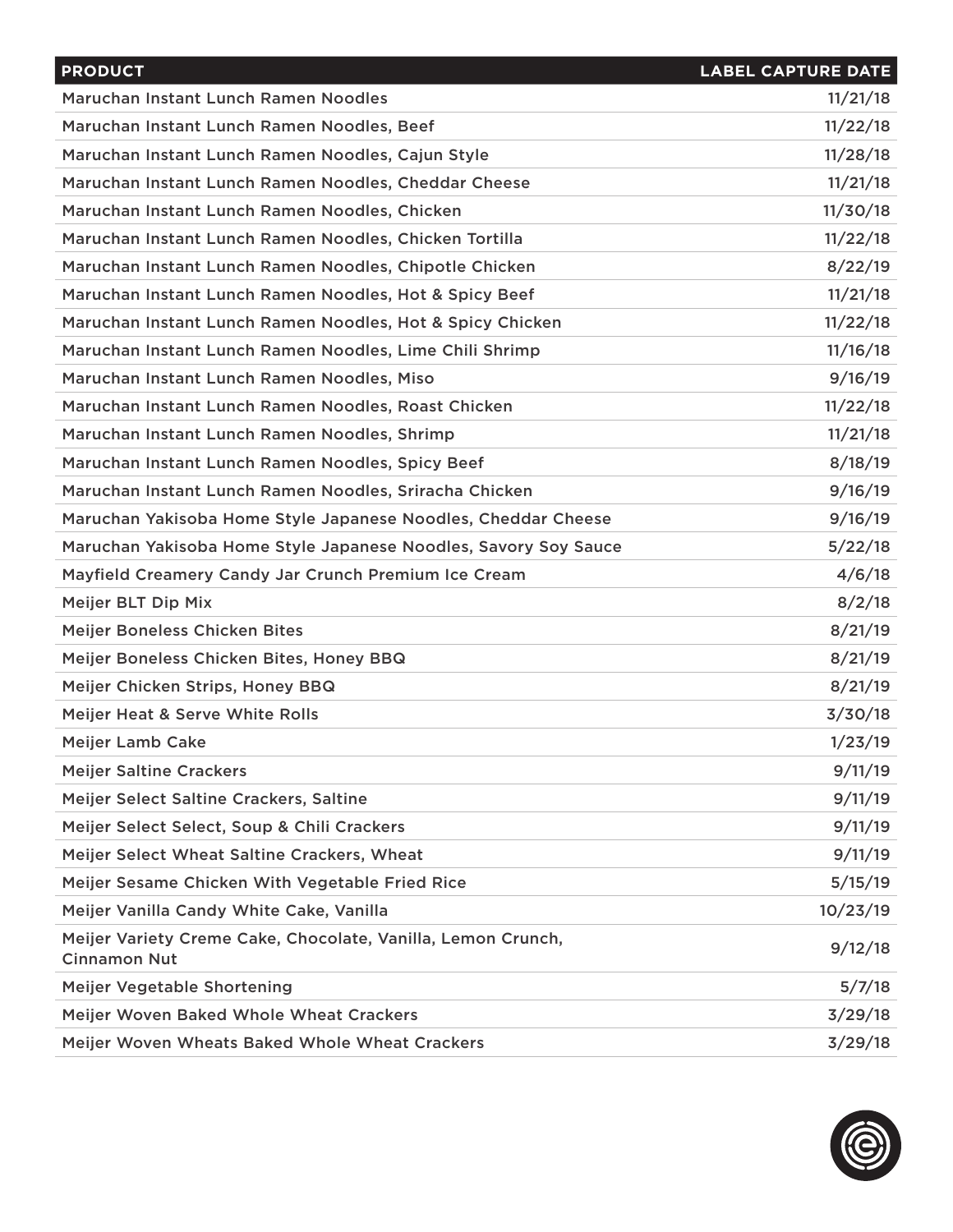| <b>PRODUCT</b>                                                                  | <b>LABEL CAPTURE DATE</b> |
|---------------------------------------------------------------------------------|---------------------------|
| Mejier Homestyle Fried Chicken Dinner, Chicken                                  | 6/25/19                   |
| <b>Member's Mark Peanut Oil</b>                                                 | 11/5/18                   |
| Member's Mark Tone's Beef Bouillon Cubes                                        | 3/29/18                   |
| <b>Meninno Brothers Seafood Stuffing</b>                                        | 7/13/18                   |
| Microwave Popcorn, Classic Butter                                               | 11/28/18                  |
| <b>Minor's Bacon Base</b>                                                       | 5/30/18                   |
| <b>Minor's Beef Gravy Concentrate</b>                                           | 6/4/18                    |
| Minor's Concentrate Demi Glace Sauce                                            | 5/17/18                   |
| Minor's Sauce Concentrate, Alfredo                                              | 5/22/18                   |
| Morning Star Farms Sausage, Egg & Cheese Veggie<br><b>Breakfast Sandwiches</b>  | 4/24/19                   |
| Mother's Cookies Peanut Butter Gauchos Cookies, Peanut Butter                   | 1/18/19                   |
| Mother's Cookies, Coconut Cocadas                                               | 12/10/19                  |
| <b>Mother's Iced Oatmeal Cookies</b>                                            | 12/10/19                  |
| Mrs. Cubbison's Ciabatta Croutons, Asiago Cheese                                | 8/22/19                   |
| <b>Murray Butter Cookies</b>                                                    | 12/10/19                  |
| <b>Murray Ginger Snaps</b>                                                      | 12/10/19                  |
| Murray Lemon Cremes Sugar Free Sandwich Cookies, Lemon Cremes                   | 1/9/19                    |
| Murray Sugar Free Chocolate Cremes Sandwich Cookies,<br><b>Chocolate Cremes</b> | 6/19/19                   |
| Murray Traditional Wafer Cookies, Vanilla, Vanilla                              | 6/7/18                    |
| <b>Nabisco Chocolate Chip Cookies</b>                                           | 11/12/19                  |
| <b>Nestle Baby Ruth Bars</b>                                                    | 10/15/19                  |
| <b>Nestle Baby Ruth Minis</b>                                                   | 8/7/18                    |
| <b>Nestle Bites Bite Sized Candy</b>                                            | 10/15/19                  |
| <b>Nestle Butterfinger Candy Bars</b>                                           | 10/15/19                  |
| <b>Nestle Butterfinger Candy Pieces</b>                                         | 11/29/18                  |
| Nestle Butterfinger Ice Cream, Vanilla                                          | 4/16/19                   |
| <b>Nestle Butterfinger Jingles Candy Pieces</b>                                 | 10/15/19                  |
| <b>Nestle Butterfinger Nest Eggs</b>                                            | 9/17/19                   |
| <b>Nestle Butterfinger Peanut Butter Cups</b>                                   | 10/15/19                  |
| <b>Nestle Chunky Milk Chocolate With Peanuts &amp; Raisins</b>                  | 9/25/19                   |
| Nestle Coffee Mate Liquid Coffee Creamer, French Vanilla                        | 8/29/19                   |
| Nestle Coffee Mate Liquid Coffee Creamer, Italian Sweet Creme                   | 4/24/19                   |
| Nestle Coffee Mate Liquid Coffee Creamer, Vanilla Caramel                       | 8/29/19                   |
| <b>Nestle Coffee Mate Liquid Creamer</b>                                        | 4/24/19                   |

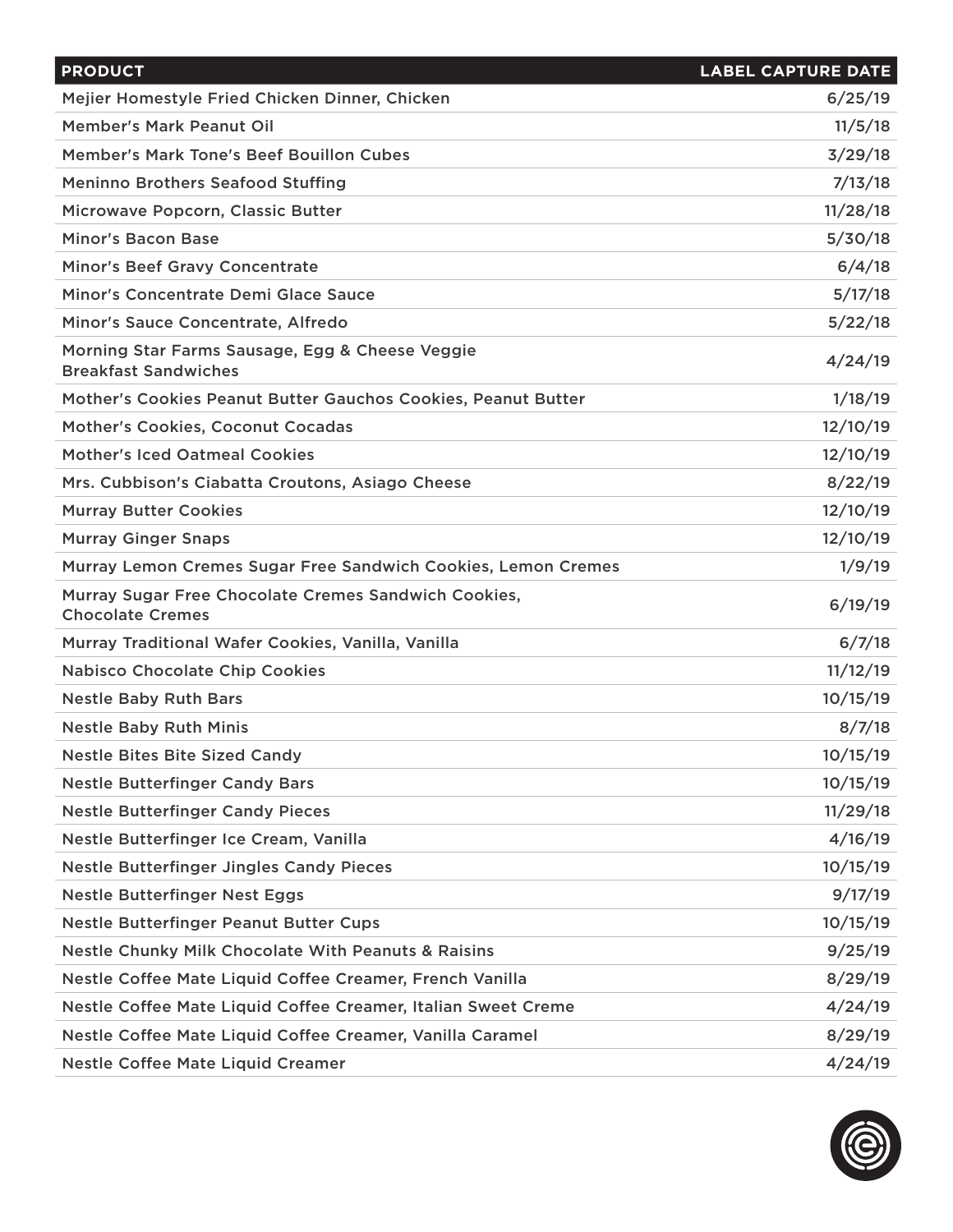| <b>PRODUCT</b>                                                                                     | <b>LABEL CAPTURE DATE</b> |
|----------------------------------------------------------------------------------------------------|---------------------------|
| Nestle Coffee Mate Liquid Creamer, Hazelnut                                                        | 9/16/19                   |
| <b>Nestle Minis Candy Bars</b>                                                                     | 4/16/19                   |
| New York Style Coffee Cake, New York Style                                                         | 9/9/18                    |
| Nissin Bowl Noodles Bowl Noodles, Beef                                                             | 11/30/18                  |
| Nissin Bowl Noodles Bowl Noodles, Hot & Spicy Shrimp                                               | 9/16/19                   |
| Nissin Cup Noodles Ramen Noodle Soup, Beef                                                         | 11/21/18                  |
| Nissin Cup Noodles Ramen Noodle Soup, Chicken                                                      | 11/28/18                  |
| Nissin Cup Noodles Ramen Noodle Soup, Korean Bbq                                                   | 12/30/19                  |
| Nissin Cup Noodles Ramen Noodle Soup, Roasted Chicken                                              | 9/16/19                   |
| Nissin Cup Noodles Ramen Noodle Soup, Savory Shrimp                                                | 9/16/19                   |
| Nissin Cup Noodles Ramen Noodle Soup, Shrimp                                                       | 11/20/18                  |
| Nissin Cup Noodles Ramen Noodle Soup, Shrimp Picante Style                                         | 11/22/18                  |
| Nissin Cup Noodles Ramen Noodle Soup, Soy Sauce                                                    | 9/16/19                   |
| Nissin Cup Noodles Ramen Noodle Soup, Spicy Chicken                                                | 11/30/18                  |
| Nissin Cup Noodles Ramen Noodle Soup, Spicy Chile Chicken                                          | 11/27/18                  |
| Nissin Cup Noodles Ramen Noodle Soup, Spicy Lime Shrimp                                            | 11/21/18                  |
| Nissin Cup Noodles Ramen Noodle Soup, Sweet Chili                                                  | 12/30/19                  |
| Nissin Cup Noodles Ramen Noodle Soup, Teriyaki Beef                                                | 8/2/18                    |
| Nissin Cup Noodles Ramen Noodle Soup, Very Veggie Beef                                             | 9/8/19                    |
| Nissin Cup Noodles Ramen Noodle Soup, Very Veggie Chicken                                          | 9/8/19                    |
| Nissin Cup Noodles Ramen Noodle Soup, Zesty Chicken                                                | 11/22/18                  |
| Nissin Premium Chow Mein Noodles, Chicken                                                          | 9/16/19                   |
| Nissin Souper Meal Ramen Noodle Soup, Chicken                                                      | 9/16/19                   |
| Nissin Souper Meal Straight Noodles, Beef                                                          | 11/21/18                  |
| Nissin Top Ramen Noodle Soup, Blazing Hot & Spicy                                                  | 11/30/18                  |
| Nissin Top Ramen Noodle Soup, Chicken                                                              | 12/30/19                  |
| Nissin Top Ramen Noodle Soup, Shrimp                                                               | 8/11/19                   |
| Nissin Top Ramen Noodle Soup, Soy Sauce                                                            | 12/30/19                  |
| Nucita Creamy Candy Chocolate, Vanilla and Strawberry, Chocolate,<br><b>Vanilla and Strawberry</b> | 11/25/18                  |
| Nutri Grain Harvest Hearty Breakfast Bars, Baked Apple Cinnamon                                    | 11/19/18                  |
| Nutri Grain Harvest Hearty Breakfast Bars, Blueberry Bliss                                         | 9/16/19                   |
| Nuts on Clark Popcorn, Cheesecorn                                                                  | 1/9/20                    |
| Oh Henry! Peanutty, Caramel, Fudge Bar in Milk Chocolate, Peanutty,<br>Caramel, Fudge              | 5/21/19                   |
| Old Home Kitchens Lemon Creme Cake, Lemon                                                          | 1/8/19                    |

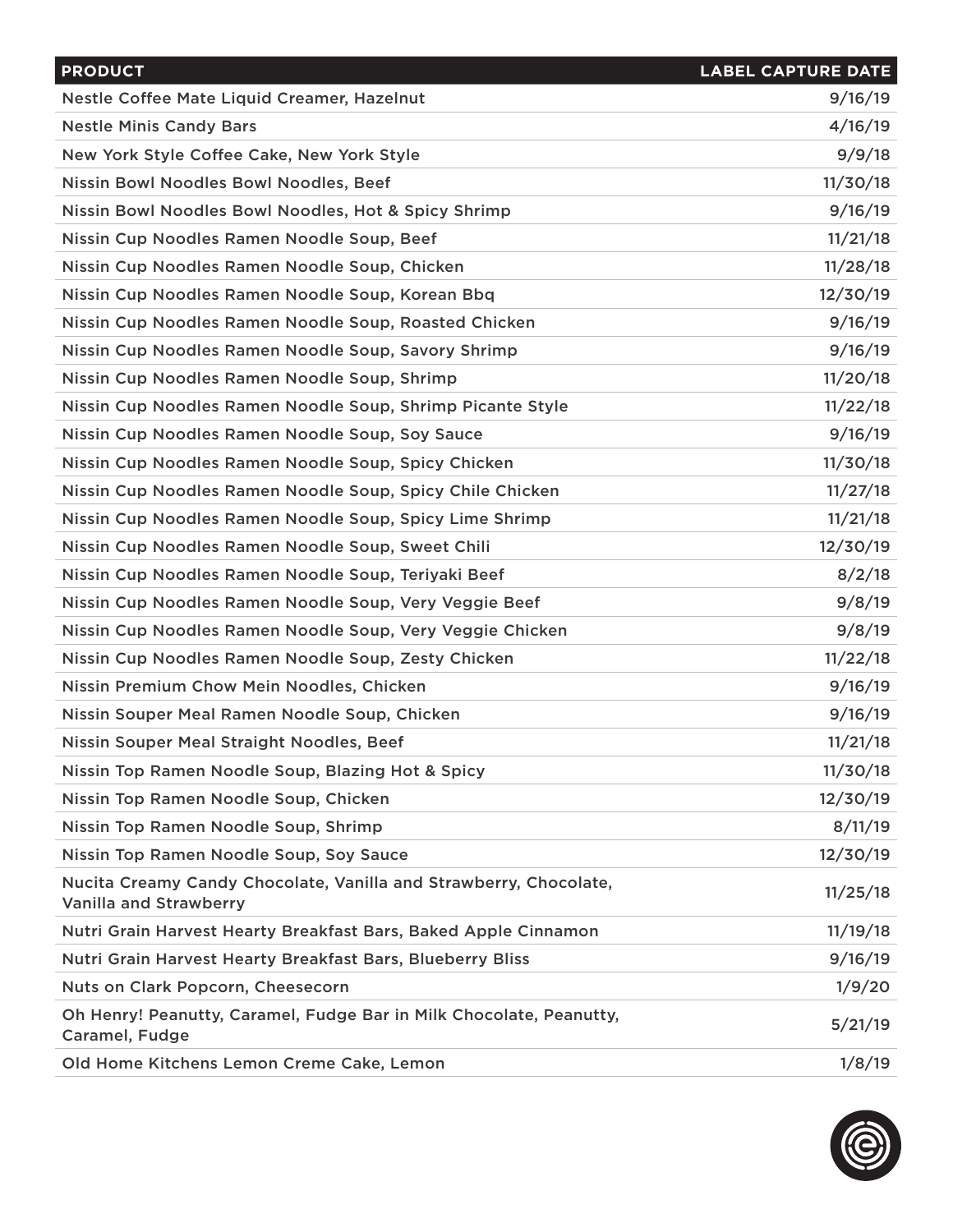| <b>PRODUCT</b>                                                                       | <b>LABEL CAPTURE DATE</b> |
|--------------------------------------------------------------------------------------|---------------------------|
| Old Home Kitchens Lemon Pound Cake, Lemon                                            | 1/8/19                    |
| Old Home Kitchens Sour Cream Creme Cake, Sour Cream                                  | 1/8/19                    |
| Old Home Kitchens Sour Cream Pound Cake, Sour Cream                                  | 1/8/19                    |
| <b>Our Family All Purpose Baking Mix</b>                                             | 2/25/19                   |
| Our Family All Vegetable Shortening                                                  | 3/29/19                   |
| Our Family Blueberry Fruit & Grain Cereal Bars, Blueberry                            | 8/28/18                   |
| Our Family Blueberry Muffin Mix, Blueberry                                           | 3/25/19                   |
| Our Family Cinnamon Rolls With Cream Cheese Icing                                    | 11/9/18                   |
| Our Family Creamy Butter Mashed Potatoes, Creamy Butter                              | 2/25/19                   |
| <b>Our Family Favorites Candy</b>                                                    | 7/3/19                    |
| Our Family Hamburger Skillet Dinner Mix                                              | 8/28/18                   |
| <b>Our Family Homestyle Scalloped Potatoes</b>                                       | 2/25/19                   |
| Our Family Instant Buttery Homestyle Mashed Potatoes                                 | 5/10/19                   |
| Our Family Muffin Mix, Wildberry                                                     | 3/25/19                   |
| <b>Our Family Roasted Garlic Mashed Potatoes</b>                                     | 2/25/19                   |
| Our Family Strawberry Fruit & Grain Cereal Bars                                      | 8/28/18                   |
| Our Family Taco Dinner Kit, Taco                                                     | 3/29/19                   |
| <b>Our Specialty Carrot Cake &amp; Sandwich Cookies</b>                              | 9/16/19                   |
| <b>Party Sweets Buttermint Creams</b>                                                | 4/27/18                   |
| Pescanova White Shrimp Skewers Seafood Tapag, White Shrimp                           | 12/17/19                  |
| Pics Graham Crackers Original With Molasses, Original                                | 9/14/18                   |
| Pillsbury Apple Cinnamon Mini Pies, Apple Cinnamon                                   | 11/22/18                  |
| <b>Pillsbury Apple Filled Crescents, Apple</b>                                       | 5/28/19                   |
| Pillsbury Buttermilk Flaky Layers Biscuits, Buttermilk                               | 5/24/19                   |
| Pillsbury Cherry Filled Crescents, Cherry                                            | 5/28/19                   |
| Pillsbury Crescents, Sweet Hawaiian                                                  | 7/12/18                   |
| Pillsbury Flaky Layers Biscuits, Butter Tastin'                                      | 4/18/18                   |
| Pillsbury Grands! Flaky Layers Biscuits, Sweet Hawaiian                              | 7/12/18                   |
| Pillsbury Mini Pies, Chocolate Lava                                                  | 11/22/18                  |
| Pillsbury Soft Baked Mini Chocolate Chip Cookies                                     | 1/14/19                   |
| Pillsbury Toaster Strudel Toaster Pastries, Apple                                    | 7/24/19                   |
| Pillsbury Toaster Strudel Toaster Pastries, Cherry                                   | 7/24/19                   |
| Pillsbury Toaster Strudel Toaster Pastries, Chocolate                                | 7/24/19                   |
| Pillsbury Toaster Strudel Toaster Pastries, Churro With Chocolatey Icing             | 4/10/19                   |
| Pillsbury Toaster Strudel Toaster Pastries, Cinnamon Roll With<br><b>Brown Sugar</b> | 7/24/19                   |

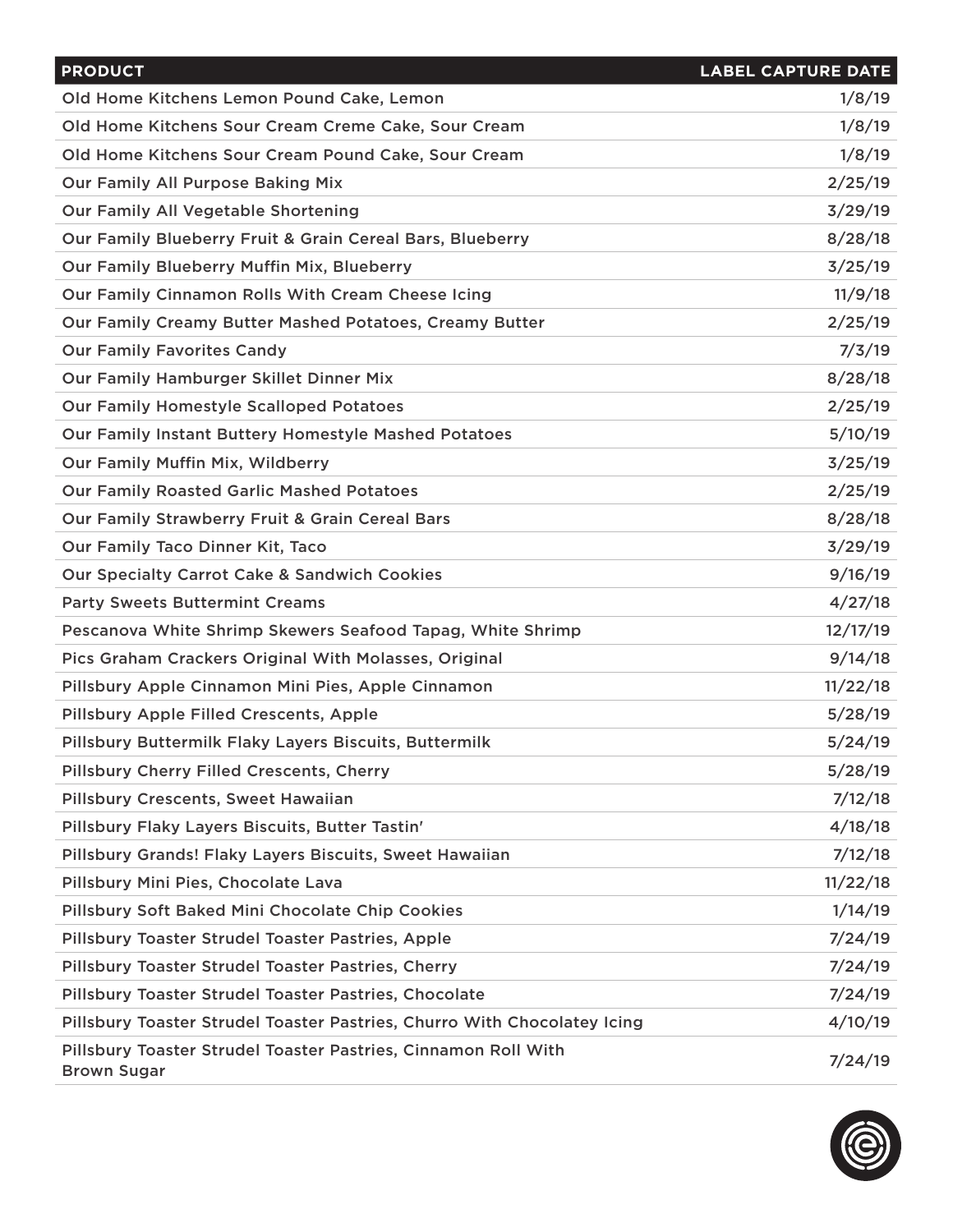| <b>PRODUCT</b>                                                                                                                  | <b>LABEL CAPTURE DATE</b> |
|---------------------------------------------------------------------------------------------------------------------------------|---------------------------|
| Pillsbury Toaster Strudel Toaster Pastries, Cinnamon Toast Crunch                                                               | 4/17/18                   |
| Pillsbury Toaster Strudel Toaster Pastries, Cream Cheese & Strawberry                                                           | 7/24/19                   |
| Pillsbury Toaster Strudel Toaster Pastries, Glazed Donut                                                                        | 7/24/19                   |
| Pillsbury Toaster Strudel Toaster Pastries, Strawberry                                                                          | 7/24/19                   |
| Pillsbury Toaster Strudel Toaster Pastries, Trix Fruitalicious Berry                                                            | 4/18/18                   |
| Pillsbury Toaster Strudel Toaster Pastries, Wildberry                                                                           | 7/24/19                   |
| Price Chopper Caramel and Carrot Half Cakes, Caramel and Carrot                                                                 | 8/29/18                   |
| Private Selection Deep Dish Cookie, Brown Butter                                                                                | 10/23/19                  |
| Private Selection Deep Dish Cookie, Chocolate Chunk                                                                             | 10/23/19                  |
| <b>Publix Allpurpose Baking Mix</b>                                                                                             | 12/23/19                  |
| Publix Chocolate Frozen Yogurt With Chocolatey Cookie Swirl and<br>Pieces of Chocolate Sandwich Cookie, Chocolate Cookie Quarry | 1/2/20                    |
| Publix Premium Cookies & Cream Vanilla Flavored Frozen Yogurt,<br><b>Cookies &amp; Cream, Vanilla</b>                           | 1/14/20                   |
| Pure Corn Vegetable Oil                                                                                                         | 10/30/19                  |
| Quaker Baked Cheddar Snack Mix, Baked Cheddar                                                                                   | 9/25/19                   |
| Raley's S'mores Milk Chocolate, S'mores                                                                                         | 8/15/19                   |
| Red Velvet Cake Two Layers of Red Velvet Cake With<br><b>Cream Cheese Icing</b>                                                 | 3/5/19                    |
| Redwood Farms 5/8" Beer Battered Onion Rings                                                                                    | 8/28/19                   |
| Redwood Farms Mozzarella Planks                                                                                                 | 11/16/18                  |
| Reese's Baking Cups and Reese's Pieces Candy                                                                                    | 4/17/18                   |
| <b>Reese's Clusters</b>                                                                                                         | 1/21/20                   |
| Reese's Dark Chocolate Peanut Butter Cups                                                                                       | 3/19/19                   |
| Reese's Dark Chocolate Peanut Butter Cups Thins                                                                                 | 10/2/19                   |
| Reese's Milk Chocolate Peanut Butter & Crispy Wafers Sticks                                                                     | 10/2/19                   |
| Reese's Milk Chocolate Peanut Butter Build a Bunny                                                                              | 1/23/19                   |
| Reese's Milk Chocolate Peanut Butter Cups                                                                                       | 10/31/19                  |
| Reese's Milk Chocolate Peanut Butter Cups Miniatures                                                                            | 1/24/19                   |
| Reese's Milk Chocolate Peanut Butter Cups Miniatures Stuffed With<br><b>Crunchy Cookie</b>                                      | 3/23/18                   |
| Reese's Milk Chocolate Peanut Butter Cups Miniatures Stuffed With<br><b>Pieces Candy</b>                                        | 3/24/19                   |
| Reese's Milk Chocolate Peanut Butter Cups Stuffed With Pieces Candy                                                             | 3/23/18                   |
| Reese's Milk Chocolate Peanut Butter Cups Stuffed With Pieces<br><b>Candy Eggs!</b>                                             | 1/24/19                   |
| Reese's Milk Chocolate Peanut Butter Cups Stuffed With Pieces<br><b>Pumpkins! Candy</b>                                         | 3/24/19                   |

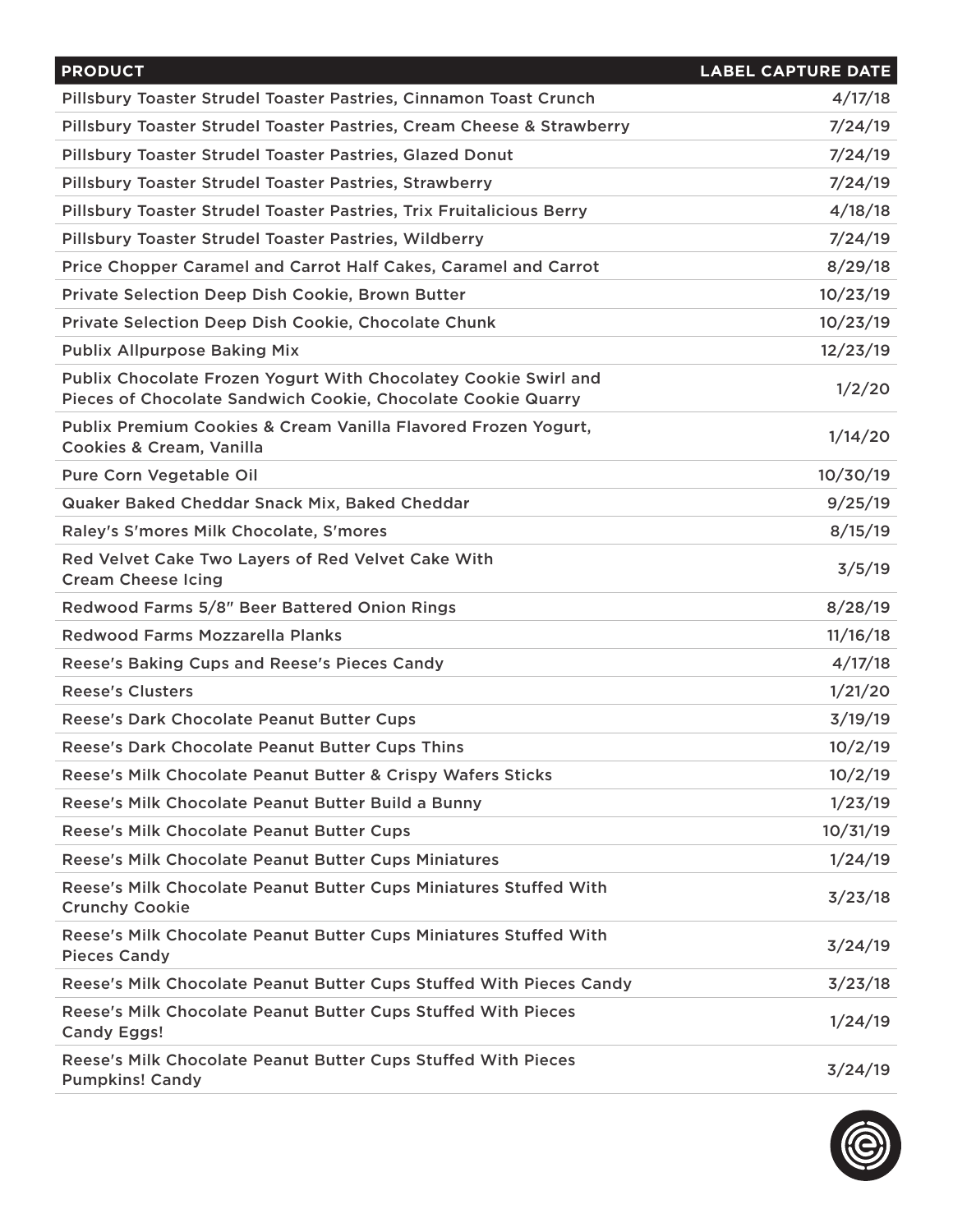| <b>PRODUCT</b>                                                                                                        | <b>LABEL CAPTURE DATE</b> |
|-----------------------------------------------------------------------------------------------------------------------|---------------------------|
| Reese's Milk Chocolate Peanut Butter Cups Thins                                                                       | 3/13/19                   |
| Reese's Milk Chocolate Peanut Butter Cups, Big Cup                                                                    | 10/31/19                  |
| Reese's Milk Chocolate Peanut Butter Cups, Caramel                                                                    | 4/12/18                   |
| Reese's Milk Chocolate Peanut Butter Cups, Chocolate Lovers                                                           | 10/31/19                  |
| Reese's Milk Chocolate Peanut Butter Cups, Lovemojis                                                                  | 10/19/18                  |
| Reese's Milk Chocolate Peanut Butter Eggs                                                                             | 7/11/19                   |
| Reese's Milk Chocolate Peanut Butter Hearts                                                                           | 1/13/20                   |
| Reese's Milk Chocolate Peanut Butter Mustery Shapes                                                                   | 5/22/19                   |
| Reese's Milk Chocolate Peanut Butter Pumpkins                                                                         | 4/2/19                    |
| <b>Reese's Milk Chocolate Peanut Butter Trees</b>                                                                     | 10/31/19                  |
| <b>Reese's Nutrageous Bar</b>                                                                                         | 4/30/18                   |
| <b>Reese's Outrageous! Pieces</b>                                                                                     | 4/30/18                   |
| Reese's Premium Peanut Butter Ice Cream Cake                                                                          | 9/16/19                   |
| Reese's Soft Baked Chocolate Topped With Reese's<br><b>Peanut Butter Creme</b>                                        | 4/24/19                   |
| Reese's Take 5 Candy Bar                                                                                              | 10/31/19                  |
| <b>Reese's White Peanut Butter Cups</b>                                                                               | 8/15/18                   |
| <b>Reese's White Peanut Butter Cups Miniatures</b>                                                                    | 3/25/19                   |
| <b>Reese's White Peanut Butter Eggs</b>                                                                               | 9/24/19                   |
| <b>Rich Products Corp. Celebration Cake</b>                                                                           | 4/8/19                    |
| Rich's Classic Red Velvet Cake With Smooth Cream Cheese Icing,<br><b>Red Velvet Cake</b>                              | 4/8/19                    |
| Rich's German Chocolate Golden Brown Coconut Filling & Rich<br>Chocolate Buttrcreme Cake, German Chocolate            | 4/8/19                    |
| Rich's Layers of Caramel Cake Topped With Delicious Caramel<br>Buttrcreme, Caramel Chips and Caramel Drizzle, Caramel | 4/8/19                    |
| Rich's Moist Yellow Celebration Cake With Rich Vanilla Flavored<br><b>Buttrcreme, Celebration</b>                     | 4/8/19                    |
| Rich's Moist Yellow Golden Chocolate Cake With Rich Chocolate<br><b>Buttrcreme, Golden Chocolate</b>                  | 4/8/19                    |
| Rich's Spiced Carrot Cake With Smooth Cream Cheese Icing, Carrot                                                      | 4/8/19                    |
| Rich's Tres Leches Style Soaked Sponge Cake Topped With Whipped<br>Icing and Cake Crumbs, Tres Leches                 | 3/27/19                   |
| Rich's Tres Leches Style Soaked Sponge Cake Topped With Whipped<br>Icing and Strawberry Flavored Drizzle, Tres Leches | 3/27/19                   |
| Robert's Holiday Butter Cookies, Butter                                                                               | 1/9/19                    |
| Robert's Holiday Sugar Cookies, Sugar                                                                                 | 1/9/19                    |
|                                                                                                                       |                           |

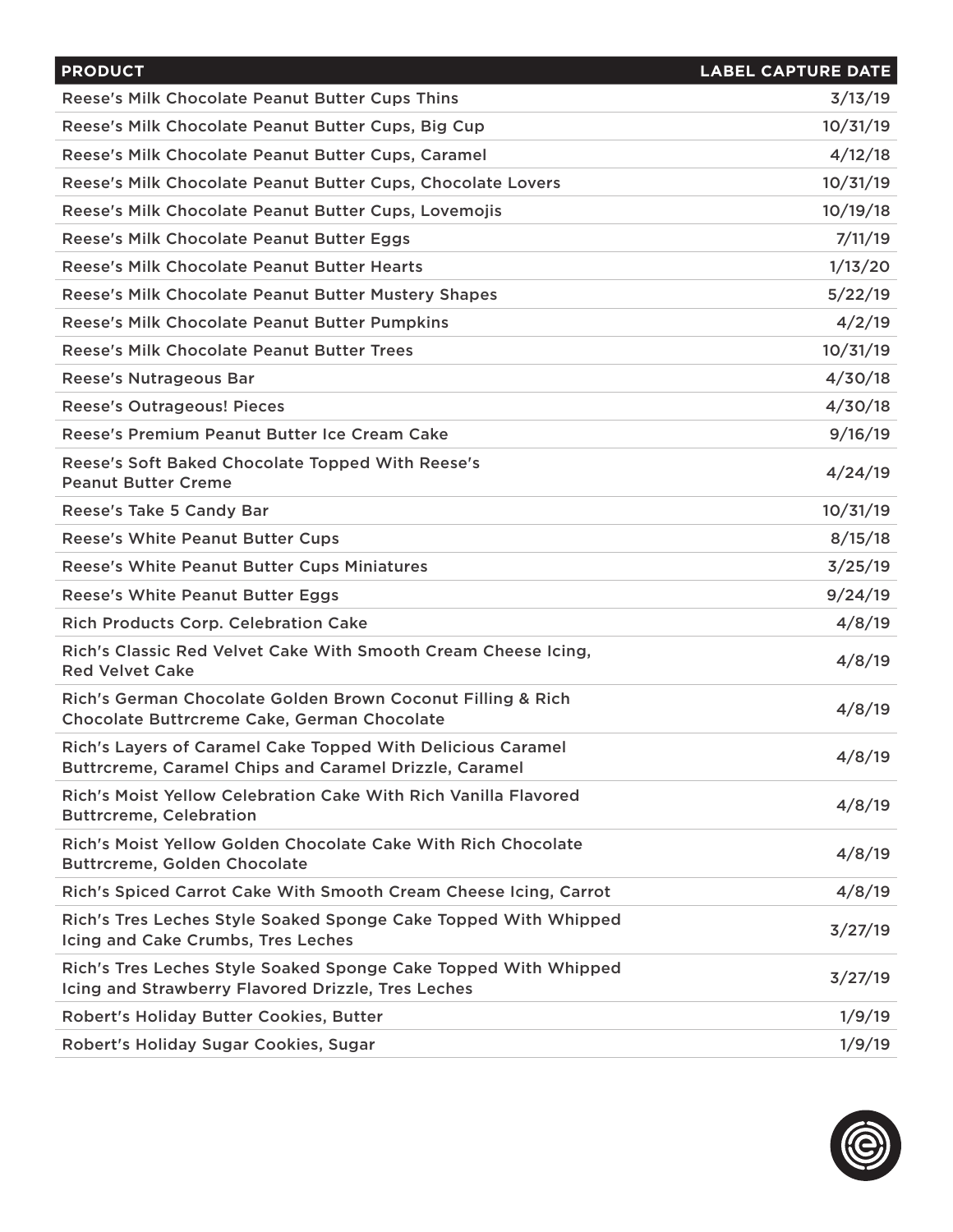| <b>PRODUCT</b>                                                                                                             | <b>LABEL CAPTURE DATE</b> |
|----------------------------------------------------------------------------------------------------------------------------|---------------------------|
| Royal Cabana Key Lime Dessert Mix, Cabana Key Lime                                                                         | 12/11/19                  |
| Royal Delights Pie Filling Mix, Key Lime Creme                                                                             | 6/15/18                   |
| Royal Delights Pie Filling Mix, Strawberry Creme                                                                           | 6/15/18                   |
| Royal Pudding & Pie Filling, Banana Cream                                                                                  | 10/10/19                  |
| Russell Stover Caramel Peanut & Milk Chocolate, Apple                                                                      | 10/22/18                  |
| Russell Stover Marshmallow, Caramel and Crushed Peanuts Double<br>Enrobed in Milk Chocolate Delights, Marshmallow Delights | 7/31/18                   |
| Russell Stover Naturally Apple Flavored Caramel, Peanuts & Milk<br><b>Chocolate, Caramel Apple With Peanuts</b>            | 6/13/19                   |
| Sabro Sano Soybean and Canola Oil Blend                                                                                    | 8/10/18                   |
| <b>Sandwich Cookie</b>                                                                                                     | 11/26/18                  |
| Sapporo Ichiban Chow Mein With Dried Seaweed Laver                                                                         | 6/24/19                   |
| Sapporo Ichiban Japanese Style Noodles & Original Flavored Soup,<br>Original                                               | 7/10/19                   |
| Sapporo Ichiban Japanese White Chicken Broth, Tonkotsu Ramen                                                               | 7/10/19                   |
| Sapporo Ichiban Miso Ramen                                                                                                 | 7/10/19                   |
| Sapporo Ichiban Miso Ramen Soy Bean Paste Flavor, Soy Bean Paste                                                           | 7/10/19                   |
| Sapporo Ichiban Original Ramen Oriental Noodle Soup, Original                                                              | 10/9/19                   |
| Sapporo Ichiban Shio Ramen                                                                                                 | 7/10/19                   |
| Sapporo Ichiban Shio Ramen Japanese Style Noodles, Japanese Style                                                          | 7/10/19                   |
| Savoie's Old Fashioned Dark Roux, Old Fashioned, Dark                                                                      | 9/4/19                    |
| <b>Schnucks Bit O Honey</b>                                                                                                | 6/13/18                   |
| <b>Schnucks Crazy Popcorn, Butter</b>                                                                                      | 12/4/18                   |
| <b>Schnucks Microwave Butter Popcorn, Butter</b>                                                                           | 12/4/18                   |
| Schnucks Movie Theater Butter Microwave Popcorn, Theater Butter                                                            | 12/4/18                   |
| <b>Schnucks Popcorn</b>                                                                                                    | 12/4/18                   |
| <b>Schnucks Popcorn, Butter</b>                                                                                            | 12/4/18                   |
| Schnucks Popcorn, Butter, Light                                                                                            | 12/4/18                   |
| <b>Schnucks Popcorn, Sweet &amp; Salty</b>                                                                                 | 12/4/18                   |
| Schnucks Scalloped in a Rich, Creamy Sauce Russet Potatoes, Scalloped                                                      | 9/27/19                   |
| SE Grocers Cream Cheese Creme Cake, Cream Cheese                                                                           | 6/11/18                   |
| SE Grocers Creme Cake, Cinnamon                                                                                            | 6/21/18                   |
| SE Grocers Double Layer Carrot Cake                                                                                        | 9/7/18                    |
| SE Grocers Double Layer Celebration Cake                                                                                   | 9/20/18                   |
| SE Grocers Double Layer Red Velvet Cake                                                                                    | 9/20/18                   |
| <b>SE Grocers Multigrain Rich &amp; Crisp Crackers</b>                                                                     | 8/24/18                   |

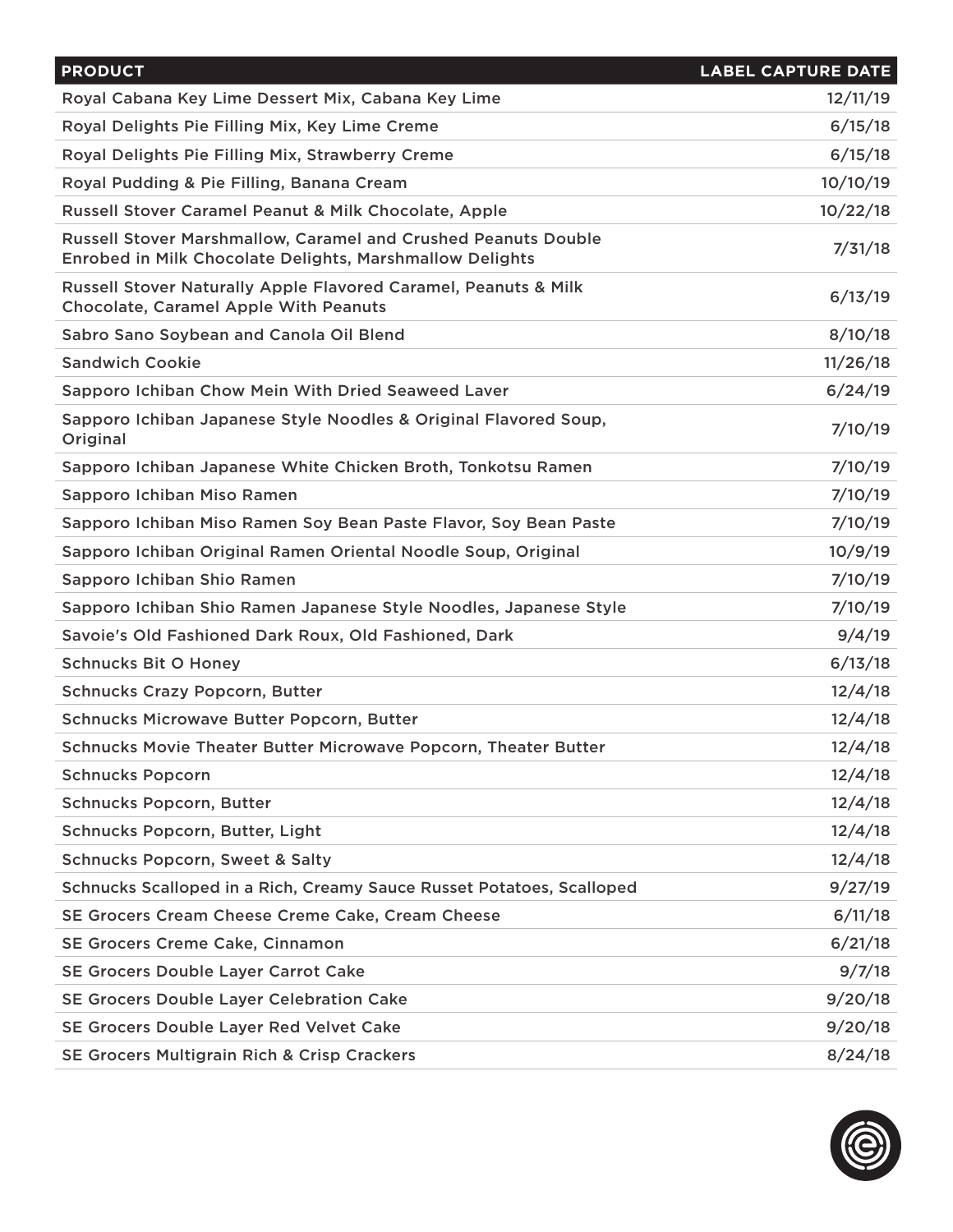| <b>PRODUCT</b>                                                                                   | <b>LABEL CAPTURE DATE</b> |
|--------------------------------------------------------------------------------------------------|---------------------------|
| Shop Rite Assorted Sandwich Cremes, Assorted                                                     | 10/10/19                  |
| <b>Shop Rite Duplex Sandwich Cremes, Duplex</b>                                                  | 9/22/19                   |
| <b>Shoppers Value All Purpose Baking Mix</b>                                                     | 9/22/18                   |
| <b>Shoppers Value Assorted Sandwich Creme Cookies</b>                                            | 5/15/19                   |
| <b>Shoppers Value Assorted Sandwich Creme Cookies, Assorted</b>                                  | 5/14/19                   |
| <b>Shoppers Value Blueberry Muffin Mix With Imitation</b><br><b>Blueberries, Blueberry</b>       | 9/20/18                   |
| Shoppers Value Butter Popcorn, Butter                                                            | 4/10/18                   |
| Shoppers Value Chocolate Fudge Sandwich Creme Cookies,<br><b>Chocolate Fudge</b>                 | 5/14/19                   |
| <b>Shoppers Value Duplex Sandwich Creme Cookies</b>                                              | 5/14/19                   |
| <b>Shoppers Value Sandwich Creme Cookies</b>                                                     | 5/15/19                   |
| <b>Shoppers Value Sandwich Creme Cookies, Lemon</b>                                              | 5/14/19                   |
| Shoppers Value Sandwich Creme Cookies, Vanilla                                                   | 5/14/19                   |
| Shoppers Value Strawberry Muffin Mix, Strawberry                                                 | 9/20/18                   |
| Shoppers Value Theater Popcorn, Extra Butter                                                     | 4/10/18                   |
| Shur Fine All Vegetable Shortening                                                               | 10/23/18                  |
| <b>Shur Fine Buttermilk Biscuits</b>                                                             | 9/25/18                   |
| <b>Shur Fine Buttery Mashed Potatoes</b>                                                         | 10/30/18                  |
| <b>Shur Fine Crescent Dinner Rolls</b>                                                           | 9/25/18                   |
| Shur Fine Easy Sides in Minutes Scalloped Real Potatoes With<br><b>Seasoned Creamy Sauce</b>     | 10/16/18                  |
| Shur Fine Extra Butter Microwave Popcorn, Extra Butter                                           | 9/18/18                   |
| Shur Fine Flaky Jumbo Biscuits, Butter                                                           | 9/25/18                   |
| Shur Fine Giant Pop, Butter, Butter                                                              | 10/30/18                  |
| <b>Shur Fine Instant Mashed Potatoes, Butter</b>                                                 | 9/18/18                   |
| <b>Shur Fine Mashed Potatoes, Roasted Garlic</b>                                                 | 10/30/18                  |
| <b>Shur Fine Microwave Popcorn, Butter</b>                                                       | 10/30/18                  |
| Shur Fine Microwave Popcorn, Movie Theater With Xtra Butter                                      | 10/30/18                  |
| Shur Fine Skillet Meals Pasta and Creamy Sauce Mix With Sour Cream                               | 8/7/18                    |
| Shur Fine Sweet & Salty Old Fashioned Kettle Corn Microwave Popcorn,<br><b>Sweet &amp; Salty</b> | 10/30/18                  |
| Signature Farms Caesar Salad Kit, Caesar                                                         | 6/18/18                   |
| Signature Kitchens Baked Snack Crackers, Cheddar Cheese,<br><b>Cheddar Cheese</b>                | 2/16/20                   |
| Signature Kitchens Halloween Tuxedos Sandwich Cookies                                            | 6/19/18                   |
| Signature Kitchens Original Classic Baked Snack Crackers                                         | 2/13/20                   |

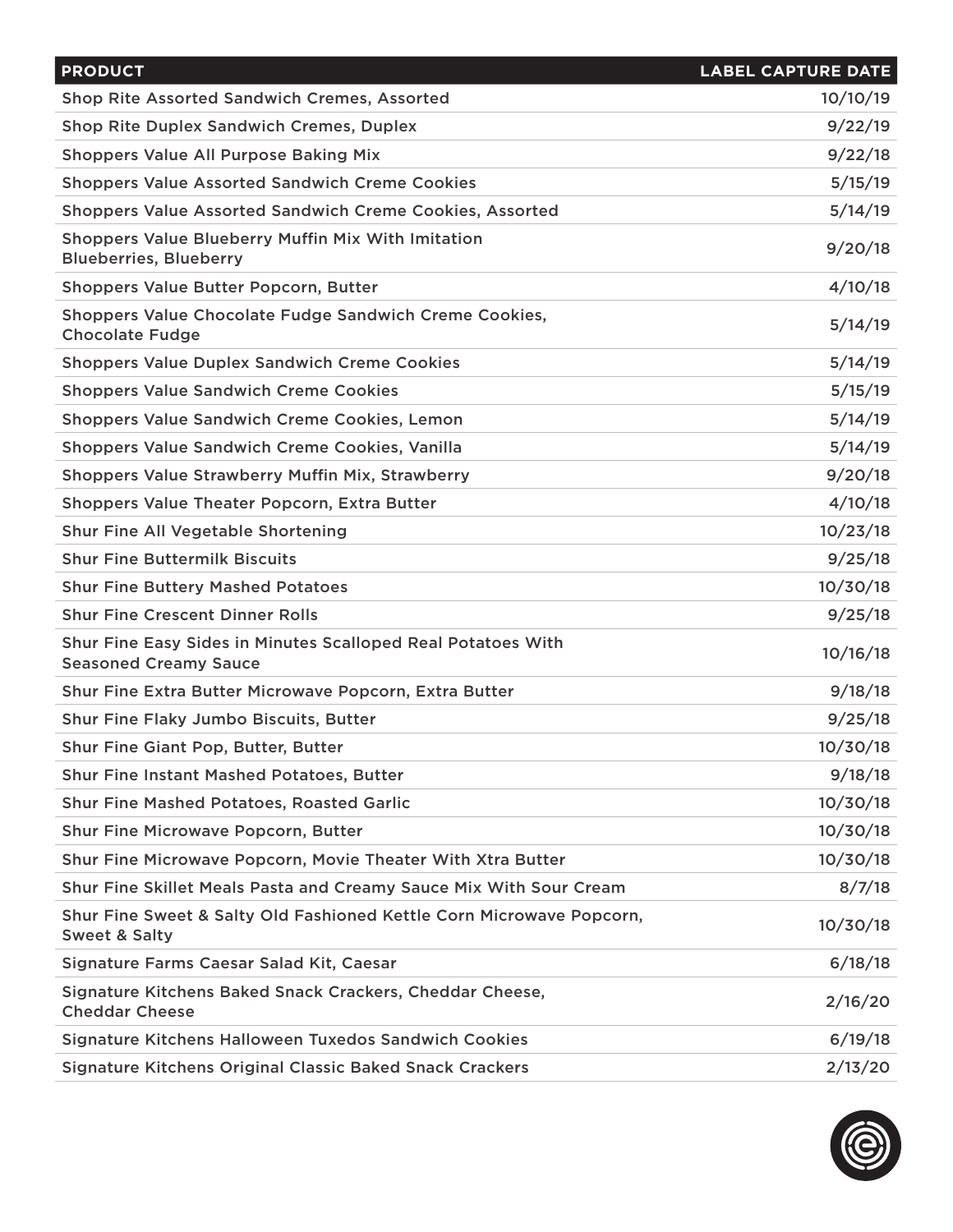| <b>PRODUCT</b>                                                                                               | <b>LABEL CAPTURE DATE</b> |
|--------------------------------------------------------------------------------------------------------------|---------------------------|
| Signature Kitchens Original Thin Wheat Baked Snack Crackers                                                  | 2/16/20                   |
| Signature Kitchens Oyster & Soup Crackers                                                                    | 10/16/18                  |
| <b>Signature Kitchens Unsalted Tops Saltine Crackers</b>                                                     | 2/16/20                   |
| Signature Kitchens Woven Wheats, Rosemary & Olive Oil                                                        | 2/13/20                   |
| <b>Signature Select Buttery Mashed Potatoes</b>                                                              | 5/9/19                    |
| Signature Select Cheddar Cheese Flavored Baked Snack Crackers Bites,<br><b>Cheddar Cheese</b>                | 11/12/18                  |
| Signature Select Delectables Original Baked Crackers, Original                                               | 5/14/18                   |
| Signature Select Graham Crackers, Real Honey                                                                 | 4/9/18                    |
| Signature Select Ham & Cheese Scramble                                                                       | 11/11/19                  |
| Signature Select Honey Graham Crackers, Honey                                                                | 1/9/19                    |
| <b>Signature Select Limited Edition Cookies &amp; Cream Vanilla</b><br><b>Flavored Ice Cream</b>             | 8/16/18                   |
| <b>Signature Select Loaded Mashed Potatoes</b>                                                               | 5/9/19                    |
| <b>Signature Select Mashed Potatoes, Roasted Garlic</b>                                                      | 5/9/19                    |
| Signature Select Mint Ice Cream With Chocolaty Cookie Pieces & a<br><b>Cookie Crumb Swirl</b>                | 7/23/18                   |
| Signature Select Peanut Butter Creme Sandwich Cookies                                                        | 4/10/19                   |
| <b>Signature Select Saltine Crackers</b>                                                                     | 2/16/20                   |
| <b>Signature Select Thin Wheat Baked Snack Crackers</b>                                                      | 11/12/18                  |
| Signature Select Tuxedos Thins Chocolate Sandwich Cookies                                                    | 4/10/19                   |
| <b>Signature Select Wheat Saltine Crackers</b>                                                               | 2/16/20                   |
| Signature Select Woven Wheats Baked Whole Grain<br><b>Wheat Crackers, Original</b>                           | 2/25/20                   |
| <b>Smucker's Hot Caramel Topping, Hot</b>                                                                    | 4/11/18                   |
| <b>Smucker's Hot Fudge Topping</b>                                                                           | 4/11/18                   |
| <b>Snickers Creamy Almond Butter Squares, Almond Butter</b>                                                  | 10/4/18                   |
| Snickers Creamy Maple Almond Butter Squares, Maple, Almond Butter                                            | 10/4/18                   |
| <b>Snickers Creamy Peanut Butter Squares, Creamy</b>                                                         | 5/28/19                   |
| Snickers Creamy Peanut Butter Squares, Peanuts. Caramel.<br><b>Milk Chocolate</b>                            | 10/4/18                   |
| <b>Snickers Minis</b>                                                                                        | 7/4/18                    |
| Snickers Minis Bar, Original, Peanut Butter, Almond                                                          | 10/25/18                  |
| <b>Snickers Peanut Butter Creamy Squares, Peanut Butter</b>                                                  | 7/12/19                   |
| Snickers Peanut Butter Crisper, Crisp Rice, Milk Chocolate,<br><b>Caramel, Peanuts</b>                       | 7/20/18                   |
| Snickers Peanuts, Caramel, Milk Chocolate, Creamy Peanut Butter<br>Squares, Peanuts, Caramel, Milk Chocolate | 10/4/18                   |

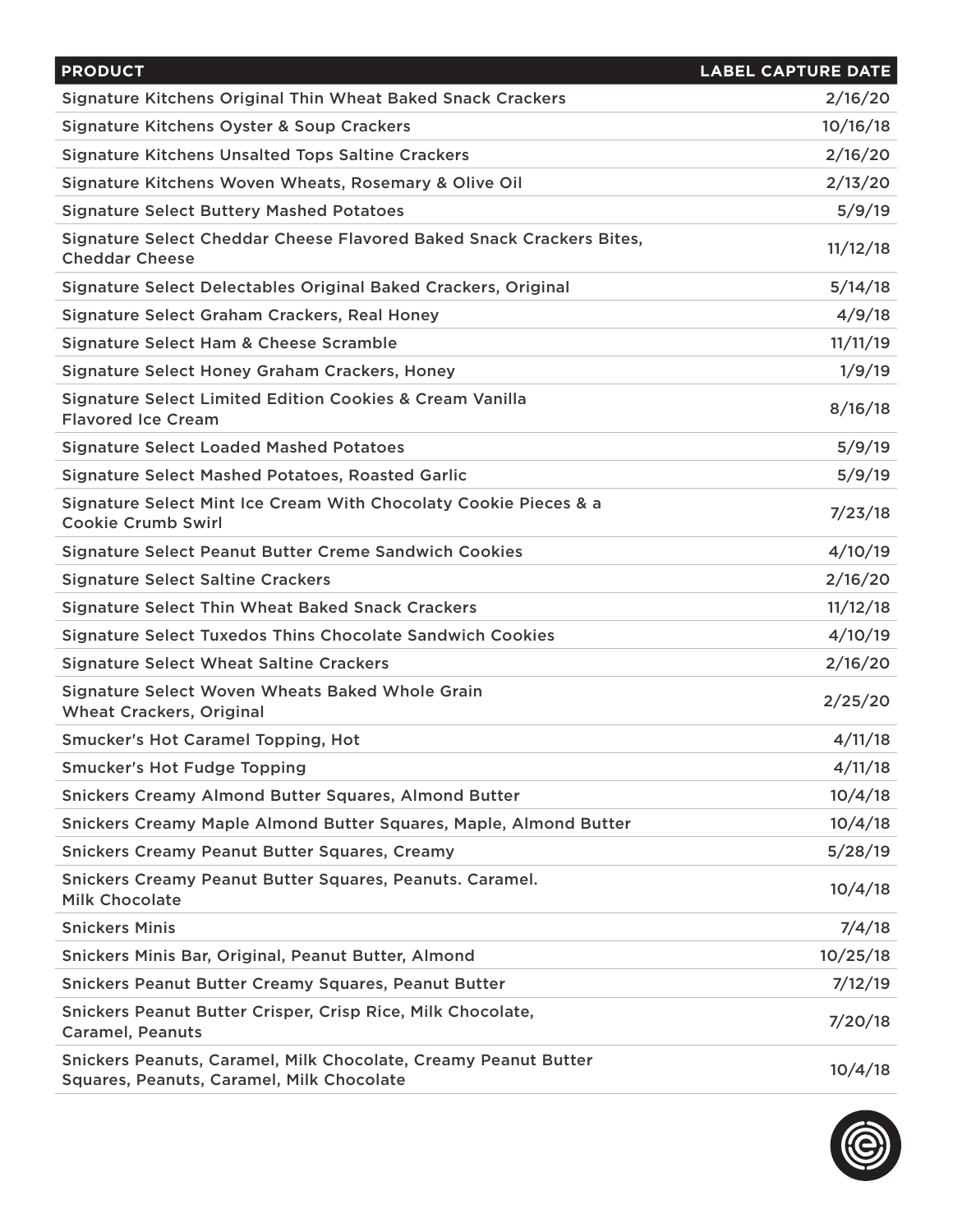| <b>PRODUCT</b>                                                                                                    | <b>LABEL CAPTURE DATE</b> |
|-------------------------------------------------------------------------------------------------------------------|---------------------------|
| Snickers Squared Peanut Butter Milk Chocolate, Peanut Butter                                                      | 10/25/18                  |
| Snickers Squared Squared, Filled With Peanut Butter, Peanuts, Caramel<br>& Nougat and Covered in Milk Chocolate   | 7/23/18                   |
| Sonic Banana Shake Instant Pudding, Banana Shake                                                                  | 10/10/19                  |
| Sonic Instant Pudding, Strawberry Shake                                                                           | 10/10/19                  |
| Sonic Root Beer Float Instant Pudding, Root Beer Float                                                            | 8/5/19                    |
| Sonic Vanilla Shake Instant Pudding, Vanilla                                                                      | 2/14/19                   |
| Southern Gourmet Premium Mix Kit, Cookies & Cream Fudge                                                           | 11/20/18                  |
| Southern Secret Bold Tuscan Herb Butter Flavored Sauce,<br><b>Bold Tuscan Herb Butter</b>                         | 8/31/18                   |
| Springfield Butter Flavor Microwave Popcorn, Butter                                                               | 5/1/19                    |
| Springfield Cinnamon Flavored Graham Crackers, Cinnamon                                                           | 4/23/19                   |
| Springfield Corn Muffin Mix, Corn                                                                                 | 2/6/20                    |
| Springfield Honey Graham Crackers, Honey                                                                          | 4/23/19                   |
| Springfield Kettle Corn Style Microwave Popcorn, Kettle Corn Style                                                | 5/1/19                    |
| Springfield Light Butter Microwave Popcorn, Light Butter                                                          | 12/12/19                  |
| Springfield Low Fat Honey Graham Crackers Stay Fresh Packs, Honey                                                 | 4/23/19                   |
| Springfield Original Popcorn, Original                                                                            | 5/1/19                    |
| Springfield Theater Style Microwave Popcorn, Theater Style                                                        | 5/1/19                    |
| Stater Bros. All Purpose Vegetable Shortening                                                                     | 1/15/20                   |
| Stater Bros. Butter Microwave Popcorn, Butter                                                                     | 9/18/18                   |
| <b>Stater Bros. Buttermilk Biscuits, Buttermilk</b>                                                               | 5/29/19                   |
| Stater Bros. Easy Churned, Light Cookies 'N Cream Ice Cream,<br><b>Cookies 'N Cream</b>                           | 12/4/18                   |
| <b>Stater Bros. Homestyle Biscuits, Original</b>                                                                  | 7/3/19                    |
| <b>Stater Bros. Instant Mashed Potatoes, Butter</b>                                                               | 9/18/18                   |
| <b>Stater Bros. Instant Mashed Potatoes, Roasted Garlic</b>                                                       | 6/19/18                   |
| Stater Bros. Microwave Popcorn, Butter Light                                                                      | 11/6/18                   |
| Stater Bros. Microwave Popcorn, Movie Theater Butter                                                              | 11/20/18                  |
| Stater Bros. Microwave Popcorn, No Butter                                                                         | 2/28/19                   |
| Stater Bros. Microwave Popcorn, Sweet & Salty Kettle Corn                                                         | 9/18/18                   |
| <b>Stater Bros, Old Fashioned Cookies 'N Cream Ice Cream</b>                                                      | 11/27/18                  |
| Stater Bros. Peanut Butter Ice Cream Swirled With Chocolate Toffee<br><b>Candybar Pieces, Peanut Butter Candy</b> | 3/22/18                   |
| <b>Stater Bros. Scalloped Potatoes Slices in a Creamy Sauce</b>                                                   | 2/15/19                   |
| <b>Stephen's Gourmet Peanut Butter Cup</b>                                                                        | 2/5/20                    |
| <b>Stewart Butter Mints Creamy Soft Candy, Butter Mints</b>                                                       | 12/10/18                  |

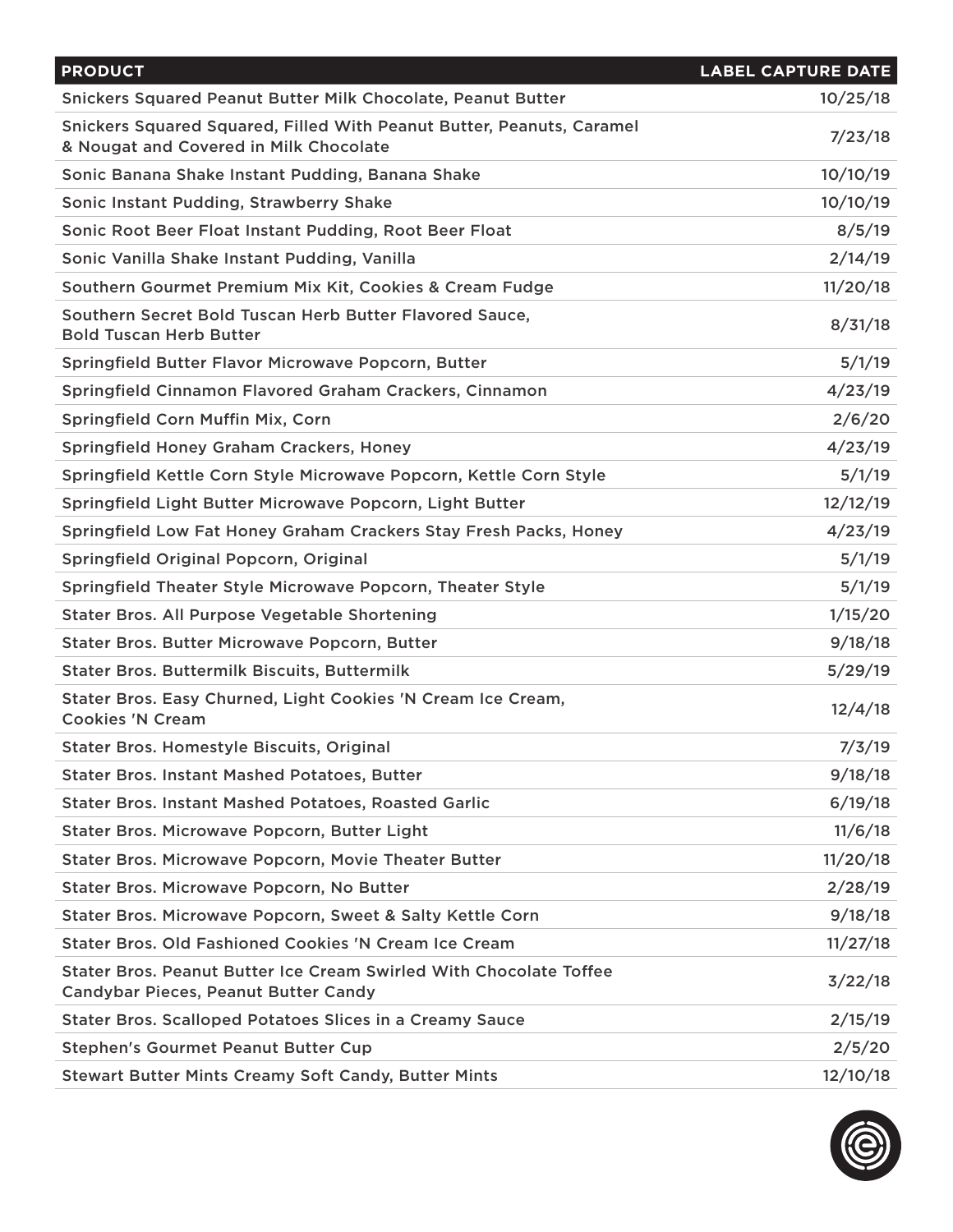| <b>PRODUCT</b>                                                                          | <b>LABEL CAPTURE DATE</b> |
|-----------------------------------------------------------------------------------------|---------------------------|
| <b>Stouffer's Creamed Chipped Beef</b>                                                  | 8/29/19                   |
| <b>Sunday Pot Roast With Roasted Vegetables</b>                                         | 9/26/18                   |
| <b>Sunny Select Buttermilk Biscuits, Buttermilk</b>                                     | 7/15/18                   |
| <b>Sunny Select Homestyle Biscuits</b>                                                  | 7/15/18                   |
| Sunny Select Scalloped Potatoes in a Creamy, Real Cheese Sauce                          | 11/1/18                   |
| Supreme Vegetable and Peanut Deep Frying Oil, Vegetable and Peanut                      | 12/11/19                  |
| Sweet P's Bake Shop Cake Bites, Peanut Butter                                           | 6/19/18                   |
| Swiss Miss Heidi's Dark Chocolate Covered Cookies, Dark Chocolate                       | 11/29/18                  |
| Tastykake Cupcakes, Lemon, Lemon                                                        | 9/16/19                   |
| <b>Tastykake Fruit Kake</b>                                                             | 9/16/19                   |
| Tastykake Iced Sponge Cakes Krimpets, Butterscotch, Butterscotch                        | 11/20/18                  |
| That's Smart! Apple Cinnamon Muffin Mix, Apple Cinnamon                                 | 7/24/19                   |
| That's Smart! Blueberry Muffin Mix, Blueberry                                           | 7/24/19                   |
| That's Smart! Chocolate Chip Muffin Mix, Chocolate Chip                                 | 10/22/19                  |
| That's Smart! Corn Muffin Mix, Corn                                                     | 7/16/19                   |
| That's Smart! Lemon Poppy Seed Muffin Mix, Lemon Poppy Seed                             | 7/19/19                   |
| That's Smart! Scalloped Potatoes, Scalloped                                             | 7/19/19                   |
| That's Smart! Wild Berry Flavored Muffin Mix, Wild Berry                                | 7/24/19                   |
| The Bakery Cake, Caramel Sea Salt                                                       | 1/17/19                   |
| The Bakery Confetti Cake                                                                | 3/6/19                    |
| The Crispery Cookies & Cream Marshmallow Rice Treats                                    | 8/22/18                   |
| Thelma's Handmade Ice Cream Sandwich                                                    | 4/25/18                   |
| Thelma's Handmade Ice Cream Sandwich Chocolate Chip,<br><b>Chocolate Chip</b>           | 8/14/18                   |
| Thelma's Handmade Ice Cream Sandwich, Chocolate Chip                                    | 5/1/18                    |
| <b>Tops Assorted Sandwich Creme Cookies, Assorted</b>                                   | 1/6/20                    |
| <b>Tops Buttermilk Biscuits, Buttermilk</b>                                             | 11/4/19                   |
| Tops Dark Chocolate Deluxe Brownie Mix, Dark Chocolate                                  | 4/5/19                    |
| Tops Double Ups Chocolate Sandwich Cookies, Vanilla                                     | 8/15/19                   |
| Tops Kettle Corn Microwave Popcorn, Kettle Corn                                         | 7/25/19                   |
| Tops Lemon Sandwich Creme Cookies, Lemon                                                | 1/6/20                    |
| Tops Peanut Butter Sandwich Creme Cookies, Peanut Butter                                | 1/6/20                    |
| Tops Popcorn, Butter, Butter                                                            | 7/25/19                   |
| Tops Theater Style Extra Butter Microwave Popcorn,<br><b>Theater Style Extra Butter</b> | 7/25/19                   |
| Tops Ultimate Blondie Brownie Mix With Semisweet Chocolate Chips,<br><b>Blondie</b>     | 4/5/19                    |

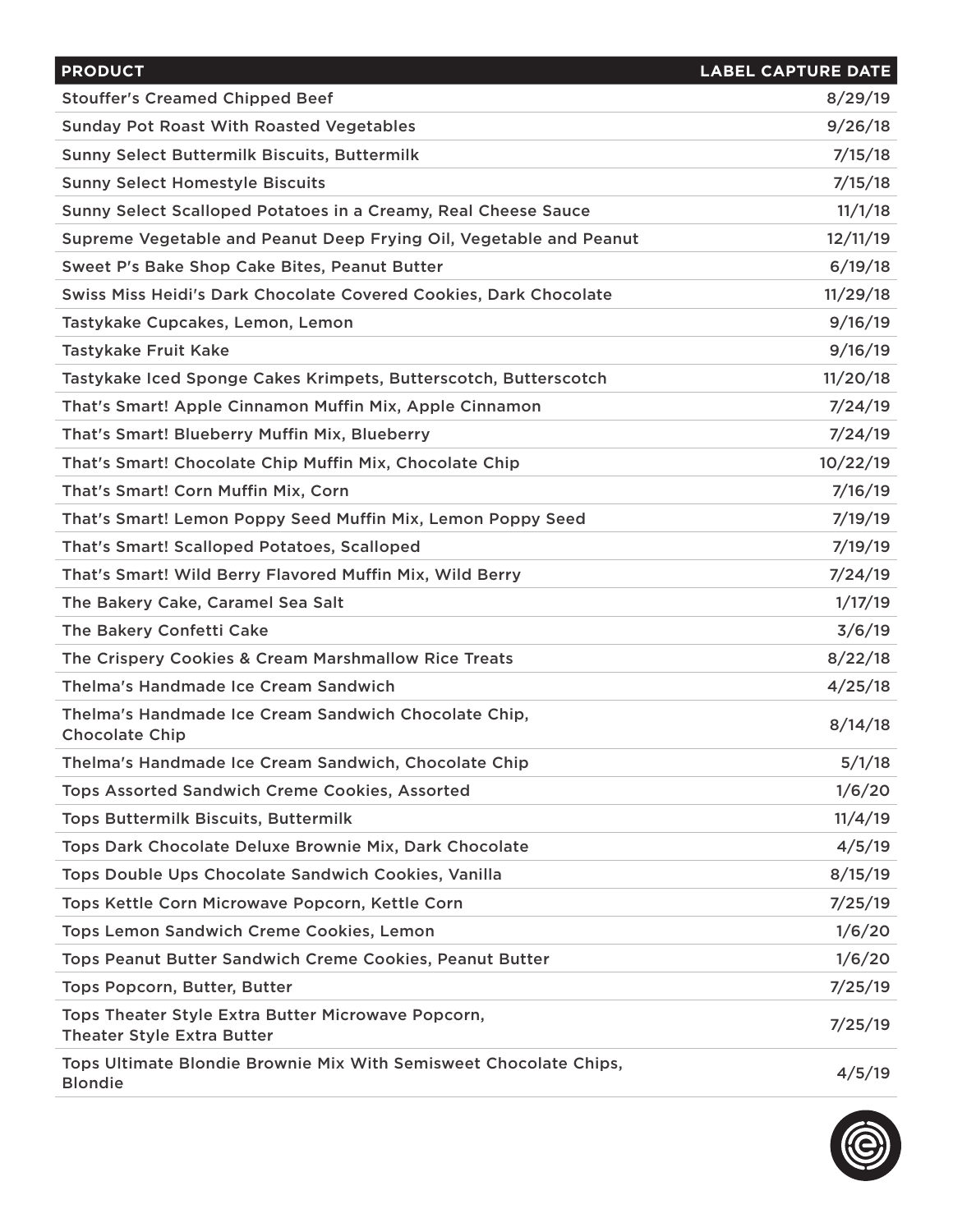| <b>PRODUCT</b>                                                                                                                                                                                                          | <b>LABEL CAPTURE DATE</b> |
|-------------------------------------------------------------------------------------------------------------------------------------------------------------------------------------------------------------------------|---------------------------|
| Tops Ultimate Butter Microwave Popcorn, Ultimate Butter                                                                                                                                                                 | 5/29/19                   |
| Tops Ultimate Triple Chocolate Walnut Brownie Mix With Semisweet<br>Chocolate Chips & Chunks Plus Walnuts, Triple Chocolate Walnut                                                                                      | 4/5/19                    |
| Totino's American Favorite Mini Snack Mix, American Favorite                                                                                                                                                            | 5/24/19                   |
| Totino's Mini Pepperoni Seasoned Pork, Chicken and Beef Pizza Topping<br>Pizza in a Golden Crust; Cheese Pizza in a Golden Crust; Breaded<br>Mozzarella Cheese Sticks; Garlic Bread Pieces Snack Mix, Original          | 4/22/19                   |
| Totino's Original Pepperoni Seasoned Pork, Chicken and Beef Pizza<br>Topping Pizza in a Golden Crust; Cheese Pizza in a Golden Crust; Breaded<br>Mozzarella Cheese Sticks; Garlic Bread Pieces Mini Snack Mix, Original | 4/22/19                   |
| <b>Totino's Party Pizza Combination</b>                                                                                                                                                                                 | 7/24/19                   |
| <b>Totino's Party Pizza, Cheese</b>                                                                                                                                                                                     | 7/17/19                   |
| Totino's Party Pizza, Macaroni & Cheese With Bacon                                                                                                                                                                      | 5/28/19                   |
| Totino's Party Pizza, Pepperoni                                                                                                                                                                                         | 7/24/19                   |
| <b>Totino's Party Pizza, Supreme</b>                                                                                                                                                                                    | 7/24/19                   |
| <b>Totino's Party Pizza, Triple Meat</b>                                                                                                                                                                                | 7/24/19                   |
| Totino's Pepperoni & Pizza Topping With Pepperoni Seasoning                                                                                                                                                             | 7/23/19                   |
| <b>Totino's Pizza Rolls</b>                                                                                                                                                                                             | 7/24/19                   |
| <b>Totino's Pizza Rolls, Cheese</b>                                                                                                                                                                                     | 7/18/19                   |
| Totino's Pizza Rolls, Cheeseburger                                                                                                                                                                                      | 7/24/19                   |
| Totino's Pizza Rolls, Ham & Cheese                                                                                                                                                                                      | 5/28/19                   |
| Totino's Pizza Rolls, Macaroni & Cheese With Bacon                                                                                                                                                                      | 6/18/18                   |
| Totino's Pizza Rolls, Pepperoni                                                                                                                                                                                         | 7/23/19                   |
| Totino's Pizza Rolls, Pepperoni & Bacon                                                                                                                                                                                 | 7/24/19                   |
| <b>Totino's Pizza Rolls, Sausage</b>                                                                                                                                                                                    | 5/28/19                   |
| Totino's Pizza Rolls, Sausage & Pepperoni                                                                                                                                                                               | 5/22/19                   |
| Totino's Pizza Rolls, Supreme Sausage & Pepperoni                                                                                                                                                                       | 7/24/19                   |
| <b>Totino's Pizza Rolls, Triple Cheese</b>                                                                                                                                                                              | 10/31/18                  |
| Totino's Pizza Rolls, Triple Meat                                                                                                                                                                                       | 6/11/19                   |
| Town House Crackers + Hummus Snack Box, Pita Mediterranean Herb                                                                                                                                                         | 6/20/18                   |
| <b>Tres Leches Coconut Coco Cupcake</b>                                                                                                                                                                                 | 9/6/18                    |
| Tres Leches Style Cupcake Topped With Sea Salted Caramel Icing, Sea<br><b>Salted Caramel Icing</b>                                                                                                                      | 10/2/19                   |
| Tres Leches Style Scoop Cake, Tres Leches                                                                                                                                                                               | 11/4/19                   |
| <b>Tuscan Grilled Chicken Caesar Salad</b>                                                                                                                                                                              | 11/15/18                  |
| <b>Tuscan Style Caesar Salad With White Meat Chicken</b>                                                                                                                                                                | 11/8/18                   |
| Two Layers of Vanilla Cake With Vanilla Icing, Vanilla Cake                                                                                                                                                             | 4/3/19                    |
| Tylina Foods Duff Goldman Bunny's Got Back Premium Sugar Cookie Kit                                                                                                                                                     | 3/28/19                   |

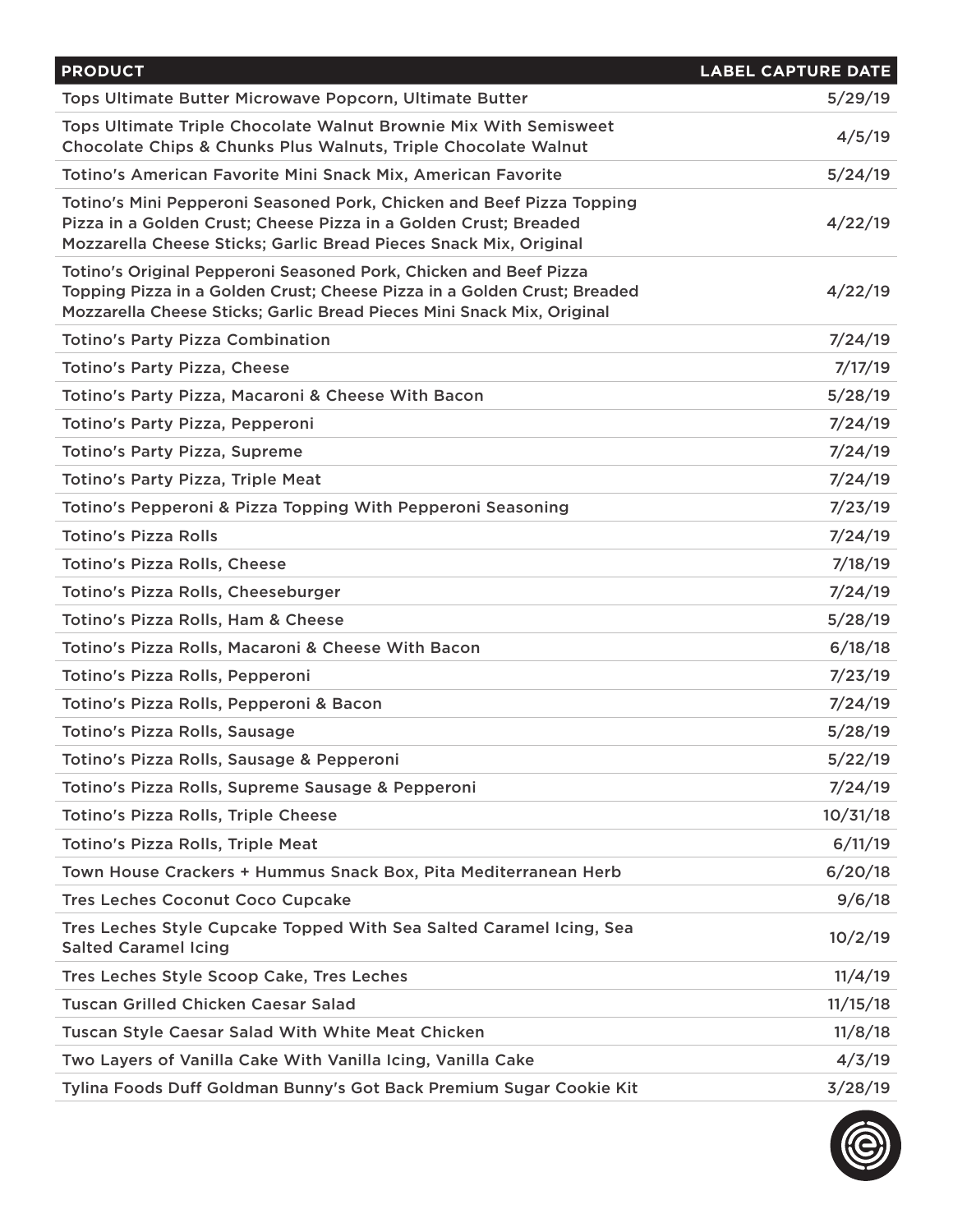| <b>PRODUCT</b>                                                                                 | <b>LABEL CAPTURE DATE</b> |
|------------------------------------------------------------------------------------------------|---------------------------|
| Tylina Foods Sweetshop Premium Sugar Cookie Mix, Sugar                                         | 3/28/19                   |
| Tylina Sweetshop Snow Globes Premium Cookie Kit                                                | 11/18/19                  |
| Tyson Premium Chunk White Chicken Salad Kit, White Chicken                                     | 10/31/19                  |
| <b>Ukrop's Beef Stroganoff With Noodles</b>                                                    | 10/6/19                   |
| <b>Valu Time Buttermilk Biscuits</b>                                                           | 9/25/18                   |
| Valu Time Homestyle Biscuits                                                                   | 9/25/18                   |
| Valu Time Microwave Popcorn, Light Butter                                                      | 9/18/18                   |
| <b>Valu Time Muffin Mix Corn</b>                                                               | 6/5/18                    |
| Van De Kamp's 100% Whole Crispy Battered Fish Fillets, Crispy Battered                         | 10/11/19                  |
| Velveeta Buttery Biscuit Dough Filled With Creamy Velveeta Cheese &<br>Diced Ham, Ham & Cheese | 10/9/19                   |
| Velveeta Stuffed Grilled Cheese, Original                                                      | 10/9/19                   |
| Vero Dulces Vero Mango Chili Pepper Powder Covered Lollipop, Mango                             | 3/23/18                   |
| <b>Weaver Chicken Breast Strips</b>                                                            | 6/21/18                   |
| Wegmans 1/4 Sheet Yellow Cake W/buttercreme                                                    | 8/25/19                   |
| Wegmans Peanut Butter Brownie Cake Slices, Peanut Butter                                       | 8/9/18                    |
| Weis 2 Go Buffalo Style White Chicken Pizza                                                    | 6/7/18                    |
| <b>Weis Bit O Honey</b>                                                                        | 7/18/18                   |
| Weis Flavored Popcorn, Butter, Butter                                                          | 9/18/18                   |
| <b>Weis Italian Herb Croutons</b>                                                              | 7/24/18                   |
| <b>Weis Light Popcorn</b>                                                                      | 9/11/18                   |
| <b>Weis Macaroni and Cheese</b>                                                                | 12/11/19                  |
| Weis Microwave Popcorn, Light Butter, Light Butter                                             | 7/18/18                   |
| Weis Mini Milk Chocolate Peanut Butter Buckeyes, Milk Chocolate<br><b>Peanut Butter</b>        | 9/10/19                   |
| <b>Weis Popcorn</b>                                                                            | 7/18/18                   |
| Weis Popcorn, Movie Theater Extra Butter                                                       | 12/23/19                  |
| Weis Popcorn, Sweet & Salty, Sweet & Salty                                                     | 7/18/18                   |
| <b>Weis Quality All Purpose Baking Mix</b>                                                     | 7/24/18                   |
| <b>Weis Quality Classic Caesar Croutons</b>                                                    | 7/18/18                   |
| Weis Quality Krisp Snack Crackers, Original                                                    | 7/18/18                   |
| Weis Quality Microwave Popcorn, Butter, Butter                                                 | 9/11/18                   |
| Weis Quality Movie Theater Microwave Bags Popcorn, Extra Butter                                | 7/24/18                   |
| Weis Quality Popcorn, Movie Theater Extra Butter                                               | 9/18/18                   |
| <b>Weis Quality Savory Seasoned Croutons</b>                                                   | 7/18/18                   |
| <b>Weis Quality Vegetable Shortening</b>                                                       | 7/24/18                   |